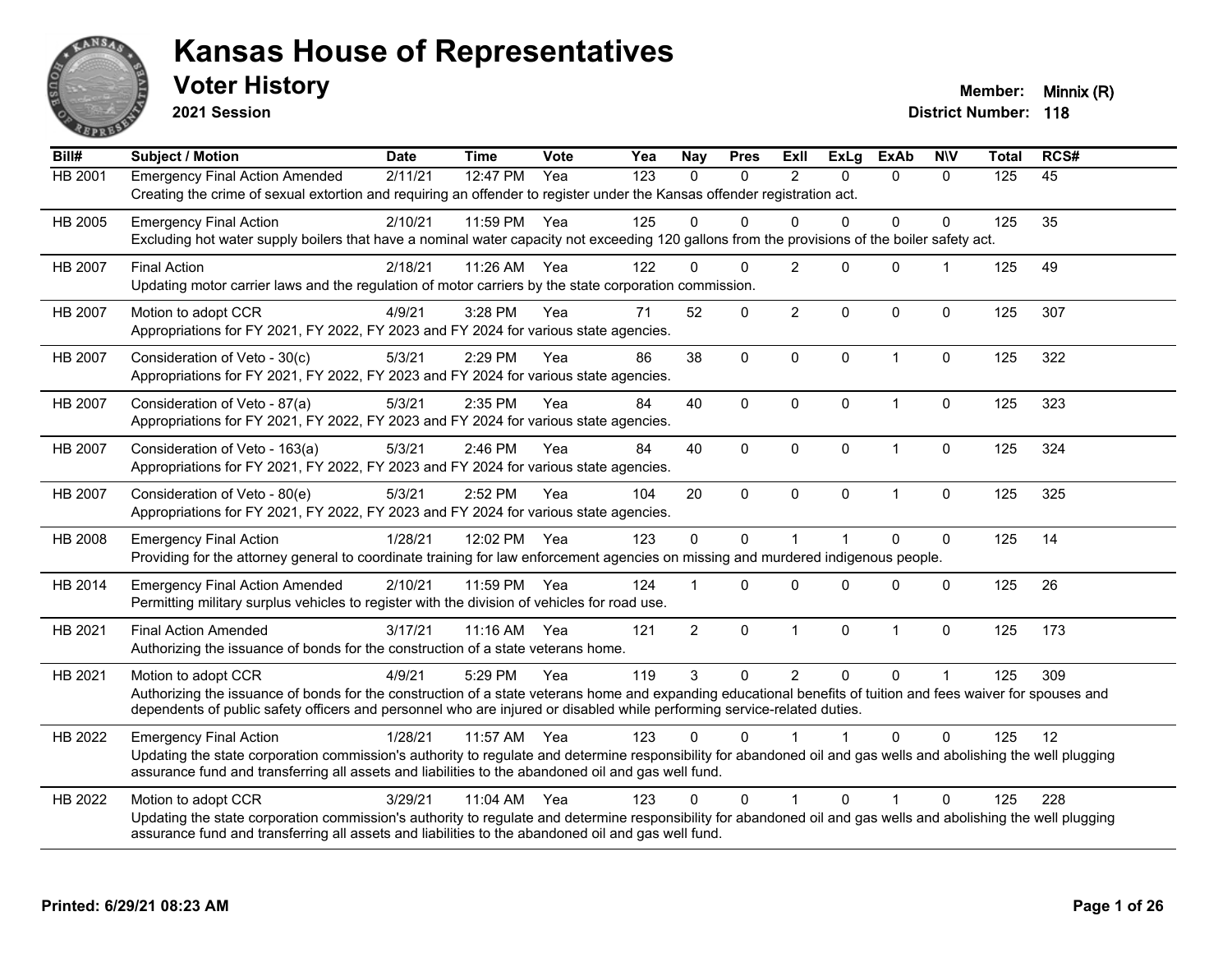

**2021 Session**

| Bill#          | <b>Subject / Motion</b>                                                                                                                                                                                                                                                                                                                                                                                                                                                                                                                                                                                                                                                         | <b>Date</b> | <b>Time</b> | Vote | Yea | Nay            | <b>Pres</b> | ExIl           | <b>ExLg</b>  | <b>ExAb</b>    | <b>NIV</b>   | Total | RCS# |
|----------------|---------------------------------------------------------------------------------------------------------------------------------------------------------------------------------------------------------------------------------------------------------------------------------------------------------------------------------------------------------------------------------------------------------------------------------------------------------------------------------------------------------------------------------------------------------------------------------------------------------------------------------------------------------------------------------|-------------|-------------|------|-----|----------------|-------------|----------------|--------------|----------------|--------------|-------|------|
| <b>HB 2026</b> | <b>Emergency Final Action</b><br>Creating a drug abuse treatment program for people on diversion and allowing county and district attorneys to enter into agreements with chief judges and community<br>corrections for supervision.                                                                                                                                                                                                                                                                                                                                                                                                                                            | 1/28/21     | 12:00 PM    | Yea  | 123 | $\Omega$       | $\Omega$    | 1              |              | $\Omega$       | $\Omega$     | 125   | 13   |
| HB 2026        | Motion to adopt CCR<br>Creating a drug abuse treatment program for people on diversion and allowing county and district attorneys to enter into agreements with chief judges and community<br>corrections for supervision, clarifying jurisdiction and supervision of offenders in a certified drug abuse treatment program, authorizing the Kansas sentencing<br>commission to change risk assessment cut-off levels for participation in the certified drug abuse treatment program, modifying the criminal penalties for tampering with<br>electronic monitoring equipment and increasing the criminal penalties for riot and incitement to riot in a correctional facility. | 5/5/21      | 2:18 PM     | Yea  | 121 | 0              | $\Omega$    | $\overline{2}$ | $\Omega$     | 2              | $\Omega$     | 125   | 330  |
| HB 2029        | <b>Emergency Final Action</b><br>Counting any crime with a domestic violence designation as a prior conviction under domestic battery.                                                                                                                                                                                                                                                                                                                                                                                                                                                                                                                                          | 2/3/21      | 12:37 PM    | Yea  | 118 | 7              | $\Omega$    | $\Omega$       | $\Omega$     | $\Omega$       | $\Omega$     | 125   | 19   |
| HB 2030        | <b>Emergency Final Action</b><br>Extending terminal medical release to inmates in the custody of the department of corrections with a condition likely to cause death within 120 days.                                                                                                                                                                                                                                                                                                                                                                                                                                                                                          | 2/10/21     | 11:59 PM    | Yea  | 96  | 29             | 0           | $\mathbf 0$    | $\mathbf{0}$ | 0              | $\mathbf 0$  | 125   | 29   |
| HB 2039        | <b>Final Action Amended</b><br>Requiring students to pass an American civics test in order to graduate with a high school diploma.                                                                                                                                                                                                                                                                                                                                                                                                                                                                                                                                              | 3/4/21      | 1:34 PM     | Yea  | 69  | 54             | $\Omega$    | 1              | $\Omega$     | 1              | $\mathbf 0$  | 125   | 143  |
| HB 2039        | Motion to adopt CCR<br>Requiring administration of a basic civics test as part of the course in United States history and government that is necessary for high school graduation and requiring<br>students to take and pass a personal financial literacy course for high school graduation beginning in school year 2024-2025.                                                                                                                                                                                                                                                                                                                                                | 4/9/21      | 3:45 PM     | Yea  | 72  | 51             | $\Omega$    | $\overline{2}$ | $\Omega$     | 0              | $\Omega$     | 125   | 308  |
| HB 2045        | <b>Final Action Amended</b><br>Revising two tax credits - first by updating the Kansas angel investor tax credit act with respect to the definition of qualified securities, tax credit limitations and amounts,<br>investor requirements and extending the date that credits may be allowed, and second by increasing the tax credit for expenses incurred to make a residence accessible<br>to persons with a disability.                                                                                                                                                                                                                                                     | 3/3/21      | 11:38 AM    | Yea  | 112 | 11             | 1           | 1              | $\Omega$     | $\Omega$       | $\Omega$     | 125   | 117  |
| HB 2049        | <b>Emergency Final Action on Substitute</b><br>Bill<br>Substitute for HB 2049 by Committee on Judiciary - Prohibiting a public agency from charging a fee for records requested for an audit by the legislative division of post<br>audit.                                                                                                                                                                                                                                                                                                                                                                                                                                      | 2/3/21      | 12:39 PM    | Yea  | 124 | $\overline{1}$ | $\Omega$    | $\Omega$       | $\Omega$     | $\Omega$       | $\Omega$     | 125   | 20   |
| HB 2050        | <b>Final Action</b><br>Removing the requirement that certain entities submit certain documents to the division of post audit.                                                                                                                                                                                                                                                                                                                                                                                                                                                                                                                                                   | 2/11/21     | 11:20 AM    | Yea  | 122 | 0              | $\Omega$    | 3              | $\Omega$     | $\Omega$       | $\mathbf{0}$ | 125   | 37   |
| HB 2052        | <b>Final Action Amended</b><br>Authorizing legislative assistants and committee assistants to accept gifts from legislators.                                                                                                                                                                                                                                                                                                                                                                                                                                                                                                                                                    | 2/25/21     | 11:24 AM    | Yea  | 119 | 5              | $\mathbf 0$ | $\mathbf 1$    | $\mathbf 0$  | 0              | $\mathbf 0$  | 125   | 73   |
| HB 2056        | <b>Emergency Final Action</b><br>Regulating the sale and distribution of kratom products as a part of and supplemental to the Kansas food, drug and cosmetic act.                                                                                                                                                                                                                                                                                                                                                                                                                                                                                                               | 5/6/21      | 3:37 PM     | Yea  | 97  | 24             | $\mathbf 0$ | $\Omega$       |              | $\overline{2}$ | $\mathbf{1}$ | 125   | 343  |
| HB 2057        | <b>Final Action</b><br>Allowing an alcoholic liquor manufacturer to obtain a drinking establishment license under certain conditions.                                                                                                                                                                                                                                                                                                                                                                                                                                                                                                                                           | 3/3/21      | 11:40 AM    | Yea  | 124 | 0              | $\Omega$    |                | $\Omega$     | 0              | $\mathbf 0$  | 125   | 118  |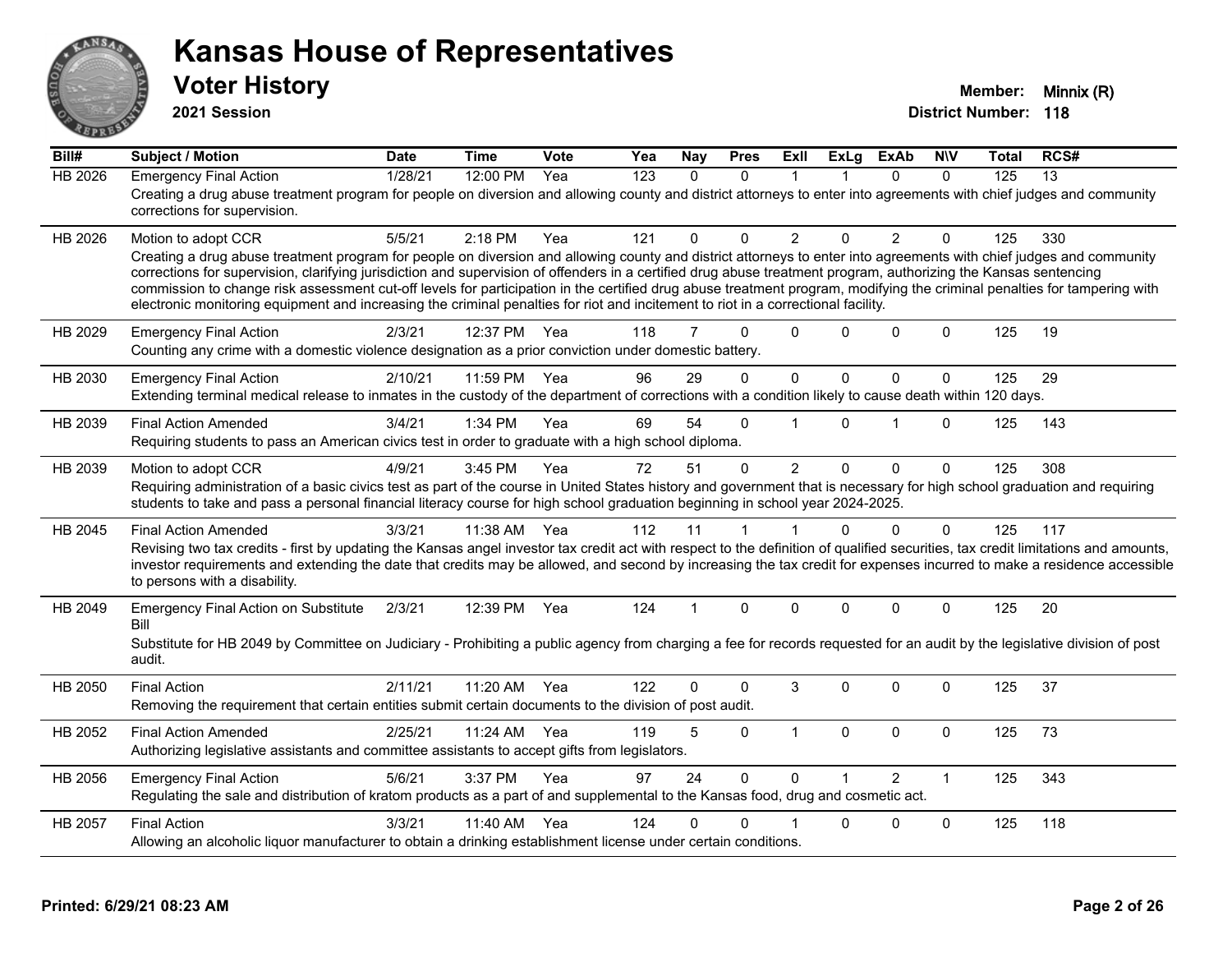

**2021 Session**

| Bill#          | Subject / Motion                                                                                                                                                             | <b>Date</b> | <b>Time</b> | <b>Vote</b> | Yea | <b>Nay</b> | <b>Pres</b>  | Exll                 | <b>ExLg</b>  | <b>ExAb</b>    | <b>NIV</b>   | Total | RCS# |
|----------------|------------------------------------------------------------------------------------------------------------------------------------------------------------------------------|-------------|-------------|-------------|-----|------------|--------------|----------------------|--------------|----------------|--------------|-------|------|
| <b>HB 2058</b> | <b>Final Action Amended</b>                                                                                                                                                  | 3/4/21      | 1:39 PM     | Yea         | 85  | 38         | $\Omega$     | $\blacktriangleleft$ | $\Omega$     | 1              | $\Omega$     | 125   | 144  |
|                | Allowing reciprocity to recognize out-of-state licenses to carry a concealed handgun.                                                                                        |             |             |             |     |            |              |                      |              |                |              |       |      |
| HB 2058        | Motion to Concur                                                                                                                                                             | 4/8/21      | 9:24 PM     | Yea         | 80  | 43         | $\mathbf 0$  |                      | $\Omega$     | $\mathbf 1$    | $\mathbf 0$  | 125   | 293  |
|                | Providing reciprocity for licenses to carry concealed handguns and creating a new class of concealed carry license for individuals 18 to 20 years of age, and creating the   |             |             |             |     |            |              |                      |              |                |              |       |      |
|                | Kansas protection of firearm rights act to restore the right to possess a firearm upon expungement of certain convictions.                                                   |             |             |             |     |            |              |                      |              |                |              |       |      |
| HB 2058        | <b>Consideration of Veto</b>                                                                                                                                                 | 5/3/21      | 12:15 PM    | Yea         | 84  | 39         | $\Omega$     | 0                    | 0            | 1              |              | 125   | 320  |
|                | Providing reciprocity for licenses to carry concealed handguns and creating a new class of concealed carry license for individuals 18 to 20 years of age, and creating the   |             |             |             |     |            |              |                      |              |                |              |       |      |
|                | Kansas protection of firearm rights act to restore the right to possess a firearm upon expungement of certain convictions.                                                   |             |             |             |     |            |              |                      |              |                |              |       |      |
| HB 2062        | <b>Emergency Final Action</b>                                                                                                                                                | 2/10/21     | 11:59 PM    | Yea         | 125 | $\Omega$   | $\mathbf 0$  | $\Omega$             | $\Omega$     | $\mathbf 0$    | $\mathbf 0$  | 125   | 31   |
|                | Providing certain exceptions to the confidentiality of state child death review board documents.                                                                             |             |             |             |     |            |              |                      |              |                |              |       |      |
| HB 2063        | <b>Emergency Final Action Amended</b>                                                                                                                                        | 2/10/21     | 11:59 PM    | Yea         | 125 | $\Omega$   | $\Omega$     | $\Omega$             | $\mathbf{0}$ | $\Omega$       | $\mathbf{0}$ | 125   | 28   |
|                | Providing certain KP&F tier II spousal and children's benefits for death resulting from a service-connected disability and enacting the Michael Wells memorial act.          |             |             |             |     |            |              |                      |              |                |              |       |      |
| HB 2064        | <b>Emergency Final Action Amended</b>                                                                                                                                        | 2/10/21     | 11:59 PM    | Yea         | 125 | $\Omega$   | $\mathbf{0}$ | 0                    | $\Omega$     | $\Omega$       | $\Omega$     | 125   | 33   |
|                | Making DROP elections revocable and allowing DROP members who first elected a DROP period of less than five years to extend such DROP period.                                |             |             |             |     |            |              |                      |              |                |              |       |      |
| HB 2064        | Motion to adopt CCR                                                                                                                                                          | 4/9/21      | 5:35 PM     | Yea         | 118 |            | $\Omega$     | 2                    |              | $\Omega$       |              | 125   | 310  |
|                | Creating the Kansas promise scholarship act to provide postsecondary educational scholarships for certain two-year associate degree programs, career and technical           |             |             |             |     |            |              |                      |              |                |              |       |      |
|                | education certificates and other stand-alone programs.                                                                                                                       |             |             |             |     |            |              |                      |              |                |              |       |      |
| HB 2066        | Final Action Sub Bill Amended                                                                                                                                                | 3/3/21      | 11:45 AM    | Yea         | 103 | 21         | $\Omega$     | $\overline{1}$       | $\Omega$     | $\Omega$       | $\Omega$     | 125   | 119  |
|                | Substitute for HB 2066 by Committee on Commerce, Labor and Economic Development - Expanding the military spouse and service member's expedited licensure law                 |             |             |             |     |            |              |                      |              |                |              |       |      |
|                | to all applicants who have established or intend to establish residency in Kansas.                                                                                           |             |             |             |     |            |              |                      |              |                |              |       |      |
| HB 2066        | Motion to adopt CCR                                                                                                                                                          | 4/8/21      | 5:08 PM     | Yea         | 105 | 17         | $\mathbf{0}$ | $\overline{1}$       | $\Omega$     | $\overline{2}$ | $\Omega$     | 125   | 287  |
|                | Substitute for HB 2066 by Committee on Commerce, Labor and Economic Development - Expanding the military spouse and service memberGÇÖs expedited licensure                   |             |             |             |     |            |              |                      |              |                |              |       |      |
|                | law to all applicants who have established or intend to establish residency in Kansas.                                                                                       |             |             |             |     |            |              |                      |              |                |              |       |      |
| HB 2070        | <b>Final Action</b>                                                                                                                                                          | 2/18/21     | 11:27 AM    | Yea         | 119 | 3          | $\Omega$     | 2                    | $\Omega$     | $\Omega$       | $\mathbf{1}$ | 125   | 50   |
|                | Allowing certain private not-for-profit postsecondary educational institutions to recoup credit card fees by permitting a surcharge for credit card transactions in the same |             |             |             |     |            |              |                      |              |                |              |       |      |
|                | manner as municipal universities, community colleges, technical colleges and vocational educational schools.                                                                 |             |             |             |     |            |              |                      |              |                |              |       |      |
| HB 2071        | <b>Emergency Final Action</b>                                                                                                                                                | 2/3/21      | 12:32 PM    | Yea         | 125 | $\Omega$   | $\Omega$     | $\Omega$             | $\Omega$     | $\Omega$       | $\mathbf{0}$ | 125   | 17   |
|                | Increasing the criminal penalties for stalking a minor.                                                                                                                      |             |             |             |     |            |              |                      |              |                |              |       |      |
| HB 2071        | Motion to Concur                                                                                                                                                             | 4/6/21      | 2:33 PM     | Yea         | 119 | 0          | $\mathbf 0$  | $\mathbf{1}$         | $\mathbf 0$  | 5              | $\mathbf 0$  | 125   | 261  |
|                | Increasing the criminal penalties for stalking a minor.                                                                                                                      |             |             |             |     |            |              |                      |              |                |              |       |      |
| HB 2072        | <b>Final Action</b>                                                                                                                                                          | 2/10/21     | 11:59 PM    | Yea         | 123 | $\Omega$   | $\pmb{0}$    | 0                    | $\mathbf{0}$ | $\overline{2}$ | $\mathbf 0$  | 125   | 24   |
|                | Updating the version of risk-based capital instructions in effect.                                                                                                           |             |             |             |     |            |              |                      |              |                |              |       |      |
|                |                                                                                                                                                                              |             |             |             |     |            |              |                      |              |                |              |       |      |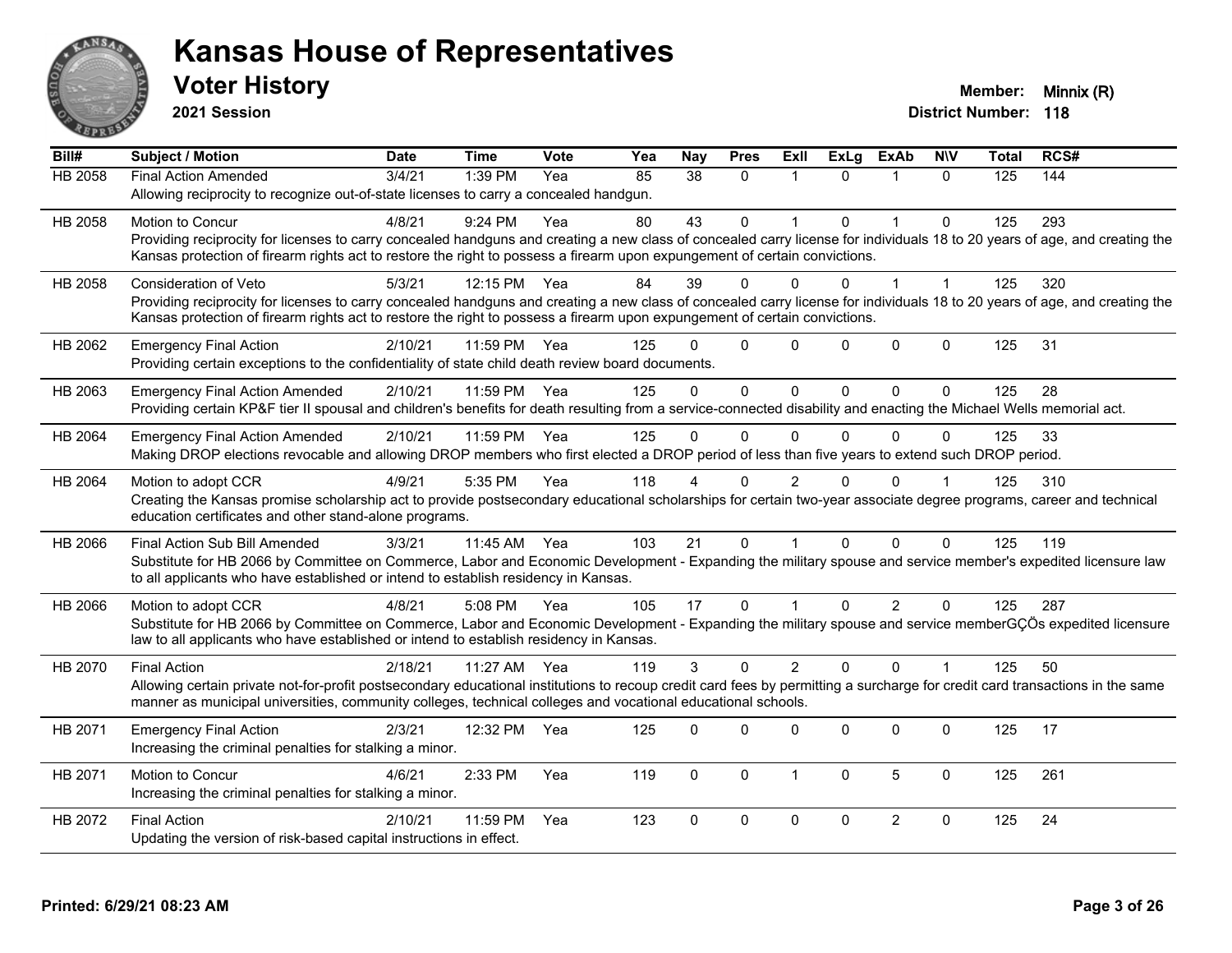

**2021 Session**

**Bill# Subject / Motion Date Time Vote Yea Nay Pres Exll ExLg ExAb N\V Total RCS#** HB 2072 Motion to Concur 3/29/21 11:01 AM Yea 113 9 0 1 0 1 1 125 227 Senate Substitute for HB 2072 by Committee on Financial Institutions and Insurance - Providing for the Kansas corporation commission to authorize the securitization of certain public utility generating facilities, qualified extraordinary costs and issuance of securitized utility tariff bonds. HB 2074 Emergency Final Action 2/11/21 12:46 PM Yea 123 0 0 2 0 0 0 125 44 Updating producer licensing statutes pertaining to appointment, fees, licensing, renewal dates, continuing education, suspension, revocation and denial of licensure and reinstatement. HB 2074 Motion to adopt CCR 4/9/21 11:39 AM Yea 103 20 0 2 0 0 0 125 301 Senate Substitute for HB 2074 by Committee on Financial Institutions and Insurance - Enacting the technology-enabled fiduciary financial institution act, providing requirements, fiduciary powers, duties, functions and limitations for such financial institutions and the administration thereof by the state bank commissioner, creating an income and privilege tax credit for certain qualified distributions from technology-enabled fiduciary financial institutions and the joint committee on fiduciary financial institutions oversight. HB 2075 Emergency Final Action 2/10/21 11:59 PM Yea 125 0 0 0 0 0 0 125 30 Allowing venue for an adoption when the state is the agency to be where the state agency or its subcontracting agency has an office. HB 2076 Final Action Amended 2/18/21 11:29 AM Yea 122 0 0 2 0 0 1 125 51 Clarifying that bond agents seeking discharge as a surety are required to return the person released on bond to the court in the county where the complaint subject to the bond was filed. HB 2077 Emergency Final Action Amended 2/3/21 12:29 PM Yea 120 5 0 0 0 0 0 125 16 Extending the Kansas criminal justice reform commission, limiting the commission's scope of study and adding a public defender. HB 2077 Motion to adopt CCR 5/5/21 2:23 PM Yea 115 6 0 2 0 2 0 125 331 Extending the Kansas closed case task force, providing for staff assistance and renaming the task force the Alvin Sykes cold case DNA task force, extending the Kansas criminal justice reform commission, limiting the commission's scope of study and adding a public defender, and authorizing the crime victims compensation board to waive application time restrictions for certain victims to receive compensation for mental health counseling and adding certain children to the definition of victim. HB 2078 Final Action Amended 2/25/21 11:36 AM Yea 107 17 0 1 0 0 0 125 74 Suspending statutory speedy trial rights until May 1, 2024, in all criminal cases and providing guidelines for prioritizing trials. HB 2078 Motion to Concur 3/22/21 11:14 AM Yea 114 7 0 0 0 4 0 125 187 Suspending statutory speedy trial rights until May 1, 2023, in all criminal cases, providing quidelines for prioritizing trials and requiring the office of judicial administration to prepare and submit a report to the legislature in 2022 and 2023. HB 2079 Emergency Final Action Amended 2/3/21 12:46 PM Yea 70 54 1 0 0 0 0 125 22 Transferring duties concerning address confidentiality program (safe at home) and the registration for charitable organizations from the secretary of state to the attorney general. HB 2079 Motion to adopt CCR 6/5/21 2:32 PM Yea 78 42 1 2 0 2 0 125 332 Transferring duties concerning address confidentiality program (safe at home) and the registration of charitable organizations from the secretary of state to the attorney general, enacting the Kansas fights addiction act to establish a grant program for the purpose of preventing, reducing, treating and mitigating the effects of substance abuse and addiction and requiring posting of a human trafficking awareness notice approved by the attorney general in certain businesses and public places.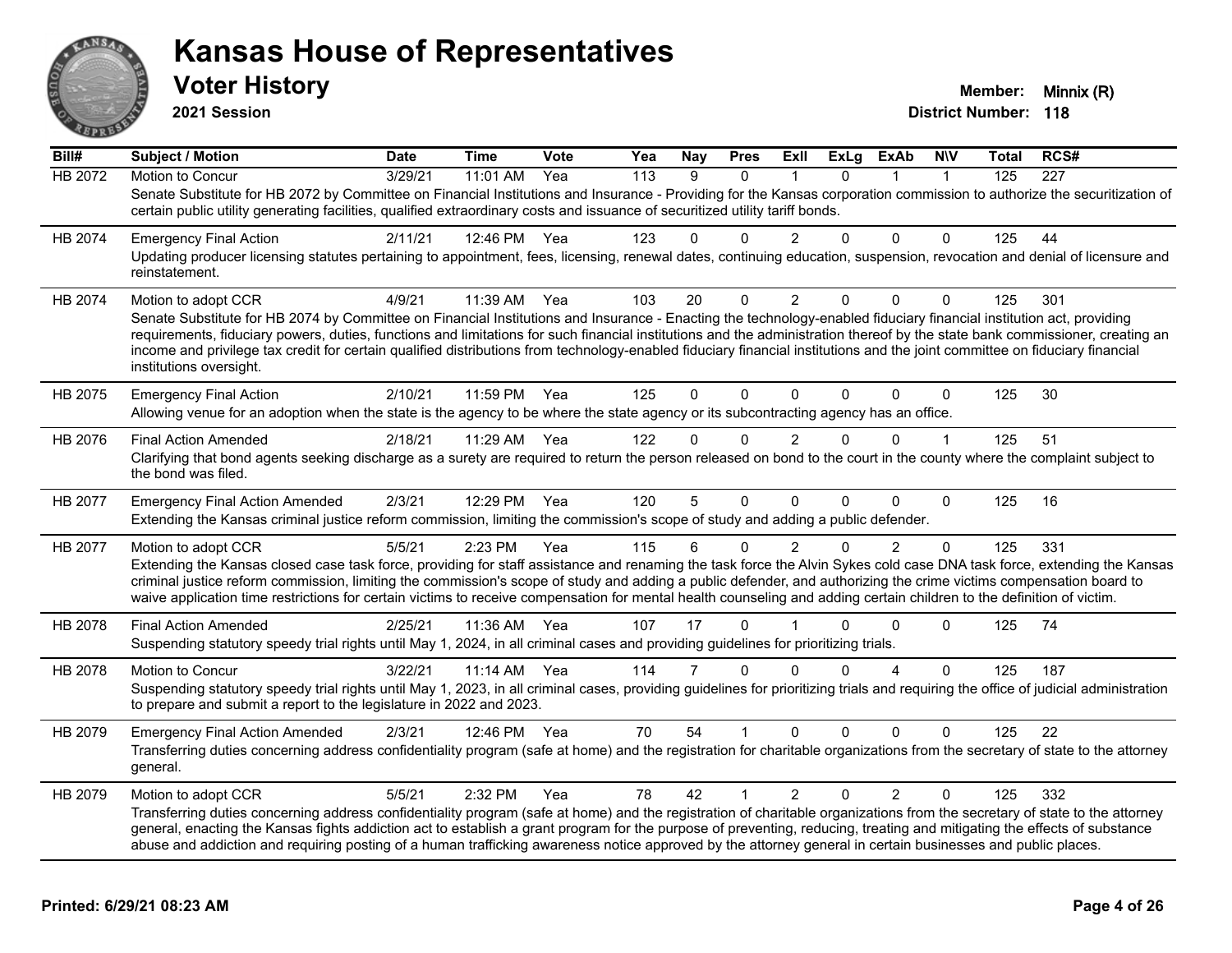

**2021 Session**

| $\overline{BiII#}$ | <b>Subject / Motion</b>                                                                                                                                                                                                                                                                                                                                | <b>Date</b> | <b>Time</b> | Vote | Yea | Nay            | <b>Pres</b>  | ExIl           | <b>ExLg</b>  | <b>ExAb</b>    | <b>NIV</b>     | <b>Total</b> | RCS# |
|--------------------|--------------------------------------------------------------------------------------------------------------------------------------------------------------------------------------------------------------------------------------------------------------------------------------------------------------------------------------------------------|-------------|-------------|------|-----|----------------|--------------|----------------|--------------|----------------|----------------|--------------|------|
| HB 2081            | <b>Emergency Final Action Amended</b><br>Modifying how certain prior convictions are counted for the special sentencing rule related to possession of a controlled substance and providing concurrent or<br>consecutive sentencing for persons convicted of new crimes while on release for a felony.                                                  | 2/10/21     | 11:59 PM    | Yea  | 69  | 56             | 0            | $\mathbf{0}$   | $\Omega$     | $\mathbf{0}$   | 0              | 125          | 32   |
| HB 2082            | <b>Emergency Final Action</b><br>Authorizing the crime victims compensation board to waive application time restrictions for a victim of a sexually violent crime to receive compensation for mental health<br>counseling and adding certain children to the definition of victim.                                                                     | 2/3/21      | 12:41 PM    | Yea  | 125 | $\Omega$       | $\Omega$     | $\mathbf{0}$   | $\Omega$     | $\Omega$       | $\mathbf{0}$   | 125          | 21   |
| HB 2085            | <b>Final Action</b><br>Creating the students' right to know act to provide information on postsecondary education options.                                                                                                                                                                                                                             | 3/4/21      | 1:41 PM     | Yea  | 123 | $\Omega$       | $\mathbf 0$  | $\mathbf{1}$   | $\mathbf 0$  | $\mathbf{1}$   | $\mathbf 0$    | 125          | 145  |
| <b>HB 2087</b>     | <b>Final Action Amended</b><br>Limiting the review of certain rules and regulations by the director of the budget.                                                                                                                                                                                                                                     | 2/18/21     | 11:30 AM    | Yea  | 109 | 13             | $\mathbf{0}$ | $\overline{2}$ | $\mathbf{0}$ | $\mathbf{0}$   | $\mathbf{1}$   | 125          | 52   |
| HB 2088            | <b>Final Action Amended</b><br>Requiring visual observation of an alleged victim of child abuse or neglect as part of an investigation.                                                                                                                                                                                                                | 3/4/21      | 1:42 PM     | Yea  | 121 | $\overline{2}$ | $\mathbf{0}$ | $\mathbf{1}$   | $\mathbf{0}$ | $\mathbf{1}$   | $\mathbf{0}$   | 125          | 146  |
| HB 2089            | <b>Final Action Sub Bill</b><br>Substitute for HB 2089 by Committee on Federal and State Affairs - Standardizing firearm safety education training programs in school districts.                                                                                                                                                                       | 3/18/21     | 11:26 AM    | Yea  | 75  | 47             | $\Omega$     | 1              | $\Omega$     | $\mathfrak{p}$ | $\mathbf{0}$   | 125          | 180  |
| HB 2089            | Motion to Concur<br>Substitute for HB 2089 by Committee on Federal and State Affairs - Standardizing firearm safety education training programs in school districts.                                                                                                                                                                                   | 4/8/21      | 9:28 PM     | Yea  | 79  | 44             | $\Omega$     |                | $\Omega$     |                | $\mathbf 0$    | 125          | 294  |
| HB 2090            | <b>Emergency Final Action Amended</b><br>Creating a procedure for appointment of acting official when an elected official's military service causes a vacancy.                                                                                                                                                                                         | 2/3/21      | 12:34 PM    | Yea  | 125 | 0              | 0            | $\Omega$       | $\Omega$     | $\Omega$       | $\mathbf{0}$   | 125          | 18   |
| HB 2093            | <b>Final Action Amended</b><br>Increasing criminal penalties for fleeing or attempting to elude a police officer when operating a stolen vehicle, committing certain driving violations or causing a collision<br>involving another driver and making fleeing or attempting to elude a police officer evidence of intent to commit theft of a vehicle. | 2/25/21     | 11:38 AM    | Yea  | 124 | 0              | $\Omega$     |                | 0            | $\Omega$       | $\mathbf{0}$   | 125          | 75   |
| HB 2094            | <b>Final Action Sub Bill</b><br>Substitute for HB 2094 by Committee on Appropriations - Expanding educational benefits of tuition and fees waiver for spouses and dependents of public safety officers<br>and personnel who are injured or disabled while performing service-related duties.                                                           | 3/17/21     | $11:17$ AM  | Yea  | 117 | 6              | $\Omega$     |                | $\Omega$     | 1              | $\Omega$       | 125          | 174  |
| HB 2096            | <b>Final Action</b><br>Authorizing department of corrections employees, local correctional or detention officers, judicial branch employees, municipal court employees and administrative<br>hearing officers to have identifying information restricted from public access on public websites that identify home addresses or home ownership.         | 2/18/21     | 11:32 AM    | Yea  | 122 | $\Omega$       | $\Omega$     | $\overline{2}$ | $\Omega$     | $\Omega$       | $\overline{1}$ | 125          | 53   |
| HB 2097            | <b>Final Action</b><br>Decoupling the KIT and KIR workforce training programs from the high performance incentive fund program.                                                                                                                                                                                                                        | 3/3/21      | 11:47 AM    | Yea  | 124 | U              | $\Omega$     |                | $\Omega$     | $\Omega$       | $\mathbf{0}$   | 125          | 120  |
| HB 2101            | <b>Emergency Final Action Amended</b><br>Extending transfers from the expanded lottery act revenues fund to the university engineering initiative.                                                                                                                                                                                                     | 2/25/21     | 12:56 PM    | Yea  | 112 | 12             | $\Omega$     | $\overline{1}$ | $\Omega$     | $\Omega$       | $\mathbf{0}$   | 125          | 83   |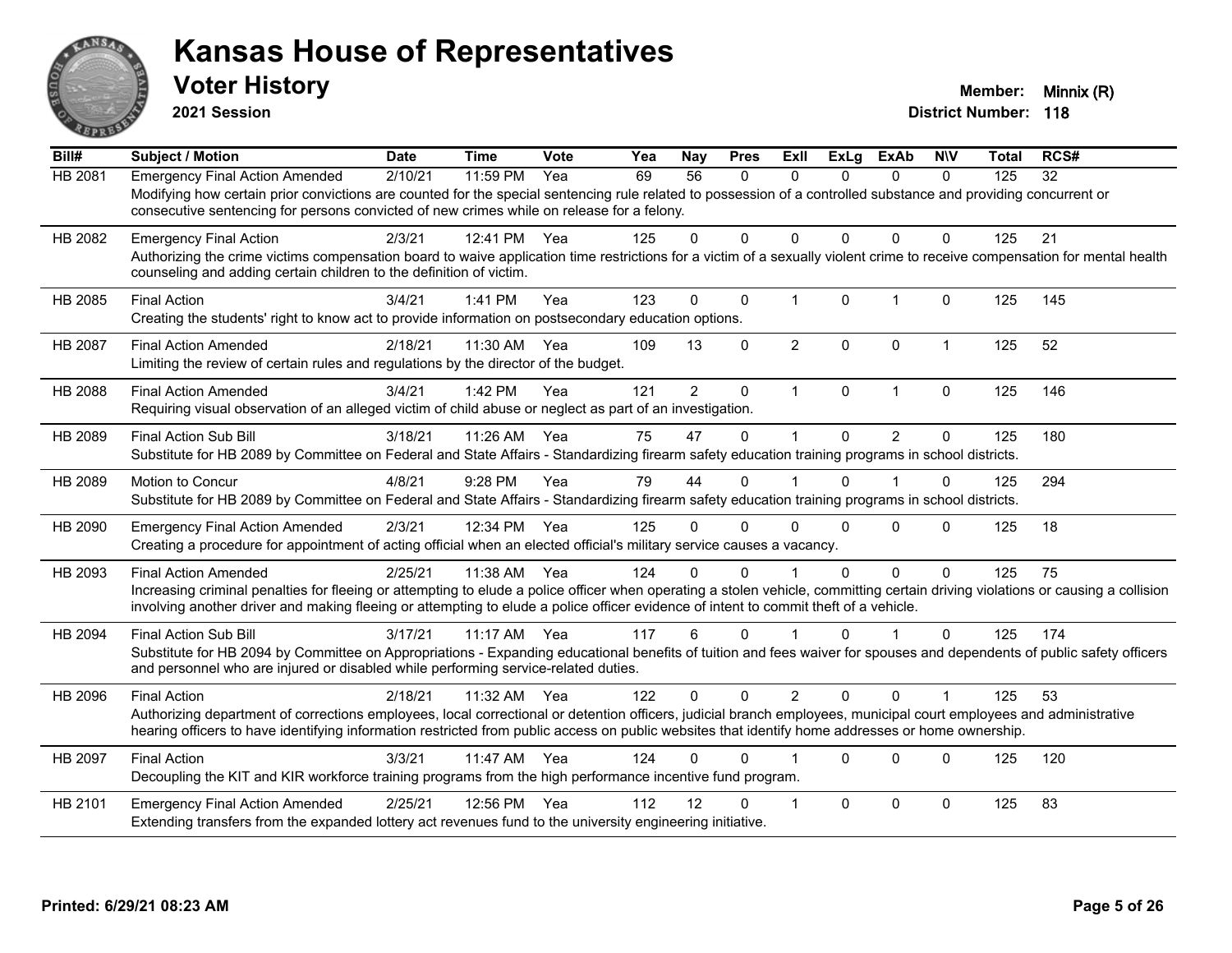

**2021 Session**

**Bill# Subject / Motion Date Time Vote Yea Nay Pres Exll ExLg ExAb N\V Total RCS#** HB 2102 Emergency Final Action 2/10/21 11:59 PM Yea 123 2 0 0 0 0 0 125 25 Updating egg repackaging requirements for retailers. HB 2102 Mot to Concur in Conference 4/9/21 2:22 PM Yea 122 1 0 2 0 0 0 125 303 Senate Substitute for HB 2102 by Committee on Agriculture and Natural Resources - Updating egg repackaging requirements for retailers. HB 2103 Emergency Final Action 2/11/21 12:38 PM Yea 123 0 0 2 0 0 0 125 39 Establishing the Kansas pesticide waste disposal program and permitting up to \$50,000 to be transferred annually from the Kansas agricultural remediation fund to a new Kansas pesticide waste disposal fund. HB 2104 Final Action Amended 2/18/21 11:35 AM Yea 114 8 0 2 0 0 1 125 54 Modifying the sales tax exemption for construction materials by allowing certain educational institutions a sales tax exemption for purchases thereof. HB 2104 Motion to Adopt CCR 4/6/21 2:57 PM Nay 77 42 0 1 0 5 0 125 262 Senate Substitute for HB 2104 by Committee on Assessment ant Taxation - Extending certain budget due dates for schools and notice and hearing requirements when exceeding the revenue neutral rate for property tax purposes, changing time to request full and complete opinion from the state board tax appeals, requiring the state board of tax appeals to serve orders and notices by electronic means if requested by the party, prohibiting valuation increases of certain property in appeals, requiring appraisal directives to require compliance with uniform standards of professional appraisal practice, providing for notice and opportunity to be heard prior to removal from county appraiser eligibility list, providing notification when person no longer holds office of county appraiser, placing the burden of proof on the county appraiser in certain valuation and classification appeal hearings before the district court, requiring appraisal courses for appraisers to be courses approved by the Kansas real estate appraisal board, extending the time a state board of tax appeals member may continue to serve after such member's term expires and authorizing appointment of a member pro tempore under certain conditions. HB 2106 Emergency Final Action 3/4/21 4:36 PM Yea 123 0 0 1 0 1 0 125 160 Extending the dates when corporate tax returns are required to be filed. HB 2109 Emergency Final Action 2/11/21 12:41 PM Nay 87 36 0 2 0 0 0 125 41 Increasing the county population threshold for a county to be required to have a lawyer representative, increasing the number of lawyer members and decreasing the number of non-lawyer members on the board of indigents' defense services. HB 2112 Emergency Final Action 2/10/21 11:59 PM Yea 120 5 0 0 0 0 0 125 27 Permitting online advertisement and sales of abandoned property by self-storage rental unit operators; providing for the designation by occupants of an alternate contact and limiting claims for loss or damage of stored property to the property value limit provided in the rental agreement. HB 2114 Emergency Final Action Amended 2/18/21 12:38 PM Yea 113 8 0 2 0 1 1 1 125 60

Establishing the Kansas senior care task force. HB 2114 Motion to adopt CCR 4/9/21 5:41 PM Yea 115 7 0 2 0 0 1 125 311 Establishing the senior care task force, a definition of financial exploitation and Kansas elder and dependent adult abuse multidisciplinary team coordinator and teams, requiring additional mandatory reporters, increasing investigation days for reports of abuse, neglect and financial exploitation of certain adults and directing the department for children and families to inform certain chief administrative officers of substantiated findings of such reports. HB 2115 Final Action Amended 2/18/21 11:38 AM Yea 118 4 0 2 0 0 1 125 55 Establishing the joint committee on child welfare system oversight.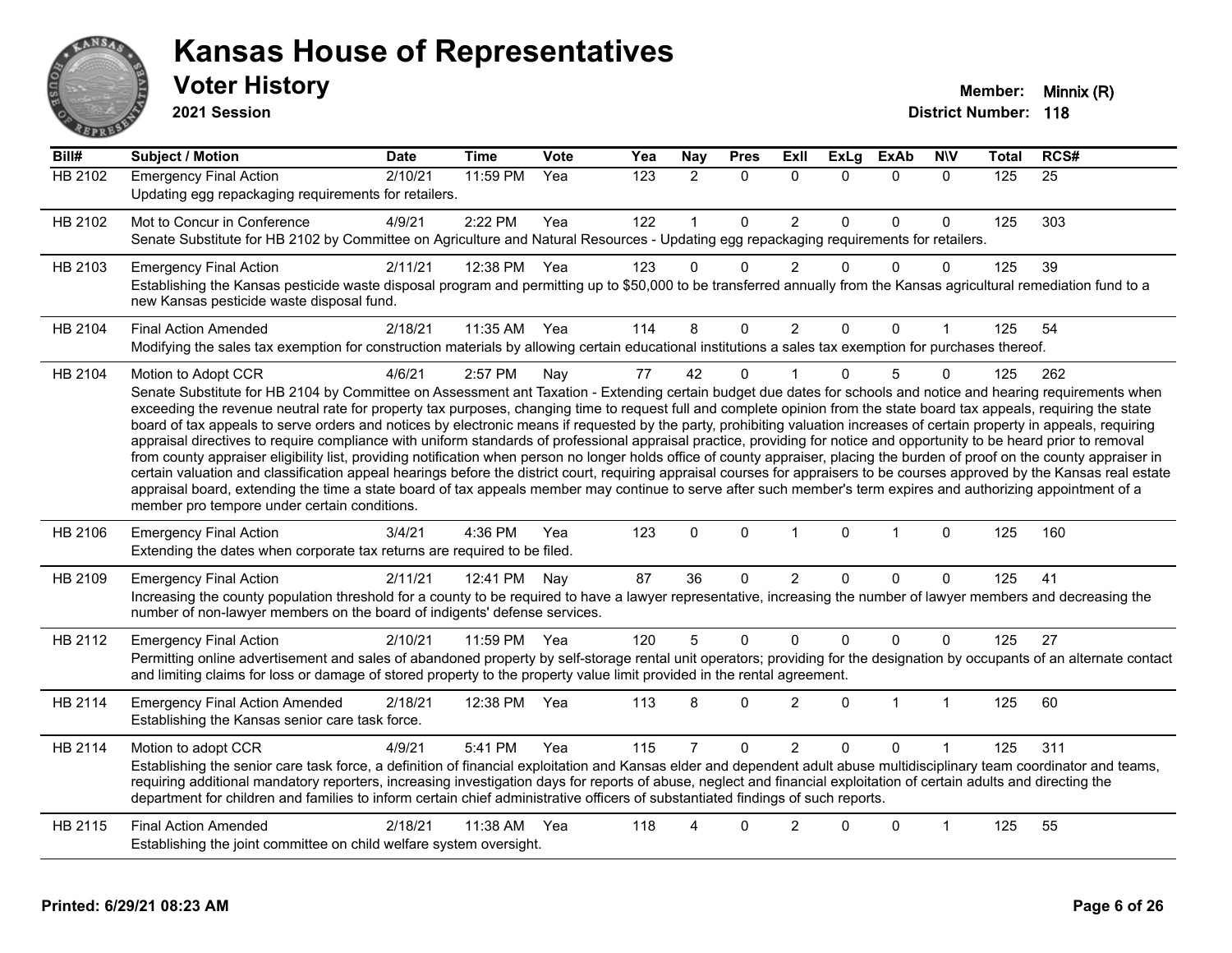

**2021 Session**

| Bill#          | Subject / Motion                                                                                                                                                                                                                                                                                                                                                                                                                                                                                                                                                                                                                                                                                                                                                                                                                                                                       | <b>Date</b> | <b>Time</b>  | Vote | Yea | Nay          | <b>Pres</b>  | ExIl           | <b>ExLg</b>  | <b>ExAb</b>    | <b>NIV</b>     | <b>Total</b> | RCS# |
|----------------|----------------------------------------------------------------------------------------------------------------------------------------------------------------------------------------------------------------------------------------------------------------------------------------------------------------------------------------------------------------------------------------------------------------------------------------------------------------------------------------------------------------------------------------------------------------------------------------------------------------------------------------------------------------------------------------------------------------------------------------------------------------------------------------------------------------------------------------------------------------------------------------|-------------|--------------|------|-----|--------------|--------------|----------------|--------------|----------------|----------------|--------------|------|
| <b>HB 2116</b> | <b>Emergency Final Action</b><br>Exempting the caregiver of a child in state out-of-home placement from the child care assistance 20-hour-per-week work requirement.                                                                                                                                                                                                                                                                                                                                                                                                                                                                                                                                                                                                                                                                                                                   | 3/4/21      | 4:43 PM      | Yea  | 123 | $\Omega$     | 0            | $\mathbf 1$    | $\Omega$     | $\mathbf{1}$   | $\mathbf{0}$   | 125          | 165  |
| HB 2119        | <b>EFA Sub Bill Amended</b><br>Substitute for HB 2119 by Committee on K-12 Education Budget - Making and concerning appropriations for the department of education for fiscal years ending June 30,<br>2021, June 30, 2022, and June 30, 2023, creating and expanding school choice programs, restricting remote learning and remote enrollment and extending the<br>statewide property tax levy for schools.                                                                                                                                                                                                                                                                                                                                                                                                                                                                          | 3/30/21     | 7:56 PM      | Nay  | 65  | 58           | 0            |                | 0            |                | $\mathbf{0}$   | 125          | 255  |
| HB 2120        | <b>Emergency Final Action</b><br>Removing the spousal exception from the crime of sexual battery.                                                                                                                                                                                                                                                                                                                                                                                                                                                                                                                                                                                                                                                                                                                                                                                      | 2/11/21     | 12:50 PM     | Yea  | 110 | 13           | 0            | $\overline{2}$ | $\mathbf 0$  | 0              | $\mathbf 0$    | 125          | 46   |
| HB 2121        | <b>Emergency Final Action Amended</b><br>Adding definitions related to defendants who abscond from supervision in the criminal procedure code and for parole.                                                                                                                                                                                                                                                                                                                                                                                                                                                                                                                                                                                                                                                                                                                          | 2/11/21     | 12:43 PM     | Yea  | 101 | 22           | $\Omega$     | $\overline{2}$ | $\Omega$     | 0              | $\mathbf{0}$   | 125          | 42   |
| HB 2121        | Motion to adopt CCR<br>Increasing the criminal penalty for mistreatment of a dependent adult or elder person when the victim is a resident of an adult care home, adding definitions related to<br>defendants who abscond from supervision in the criminal procedure code and for parole and clarifying that bond agents seeking discharge as a surety are required to<br>return the person released on bond to the court in the county where the complaint subject to the bond was filed, requiring the department of corrections to develop<br>guidance to be used by parole officers when responding to violations of parole and postrelease supervision and that incentivize compliant behavior, and authorizing<br>court services officers and community corrections officers to provide a certification of identification to offenders for use to obtain a new driver's license. | 5/5/21      | 2:39 PM      | Yea  | 121 | $\Omega$     | $\mathbf 0$  | 2              | 0            | $\overline{2}$ | $\mathbf 0$    | 125          | 333  |
| HB 2124        | <b>Emergency Final Action</b><br>Clarifying the authority of healing arts school clinics to provide healing arts services.                                                                                                                                                                                                                                                                                                                                                                                                                                                                                                                                                                                                                                                                                                                                                             | 2/18/21     | 12:39 PM     | Yea  | 121 | $\Omega$     | $\Omega$     | $\overline{2}$ | $\Omega$     |                |                | 125          | 61   |
| HB 2125        | <b>Emergency Final Action Amended</b><br>Allowing a copy of a will to be filed and admitted to probate and allowing a will or a copy of a will filed within six months after the death of the testator to be admitted to<br>probate at any time.                                                                                                                                                                                                                                                                                                                                                                                                                                                                                                                                                                                                                                       | 2/18/21     | 12:46 PM     | Yea  | 118 | 3            | $\Omega$     | $\overline{c}$ | $\Omega$     |                |                | 125          | 64   |
| HB 2126        | <b>Final Action Amended</b><br>Providing immunity from civil liability for COVID-19 claims for adult care facilities.                                                                                                                                                                                                                                                                                                                                                                                                                                                                                                                                                                                                                                                                                                                                                                  | 3/4/21      | 1:44 PM      | Yea  | 85  | 37           | $\mathbf{1}$ | $\mathbf{1}$   | $\Omega$     | 1              | $\mathbf 0$    | 125          | 147  |
| HB 2128        | <b>Final Action Amended</b><br>Clarifying jurisdiction and supervision of offenders in a certified drug abuse treatment program.                                                                                                                                                                                                                                                                                                                                                                                                                                                                                                                                                                                                                                                                                                                                                       | 3/2/21      | 10:32 AM Yea |      | 124 | $\mathbf{0}$ | $\mathbf 0$  | $\mathbf{1}$   | $\mathbf{0}$ | $\Omega$       | $\mathbf 0$    | 125          | 92   |
| HB 2134        | <b>Emergency Final Action</b><br>Updating the national association of insurance commissioners credit for reinsurance model law and codifying the credit for reinsurance model regulation.                                                                                                                                                                                                                                                                                                                                                                                                                                                                                                                                                                                                                                                                                              | 2/11/21     | 12:39 PM     | Yea  | 123 | $\Omega$     | $\Omega$     | $\overline{2}$ | $\Omega$     | $\Omega$       | $\Omega$       | 125          | 40   |
| HB 2134        | Motion to adopt CCR<br>Making appropriations for the Kansas state department of education for FY 2021, FY 2022 and FY 2023; requiring a Kansas foster care children annual academic report<br>card; authorizing limited remote learning; providing the criteria for identification of students eligible to receive at-risk programs and services; requiring boards of<br>education to allocate sufficient school district moneys to improve student academic performance; authorizing school districts to pay tuition and fees for concurrent and<br>dual enrollment programs; expanding student eligibility under the tax credit for low income students scholarship program; extending the high-density at-risk weighting;<br>providing ACT college entrance exams and workkeys assessments to certain nonpublic school students.                                                    | 5/7/21      | 6:51 PM      | Yea  | 107 | 9            | $\Omega$     |                | $\Omega$     | 6              | $\overline{2}$ | 125          | 352  |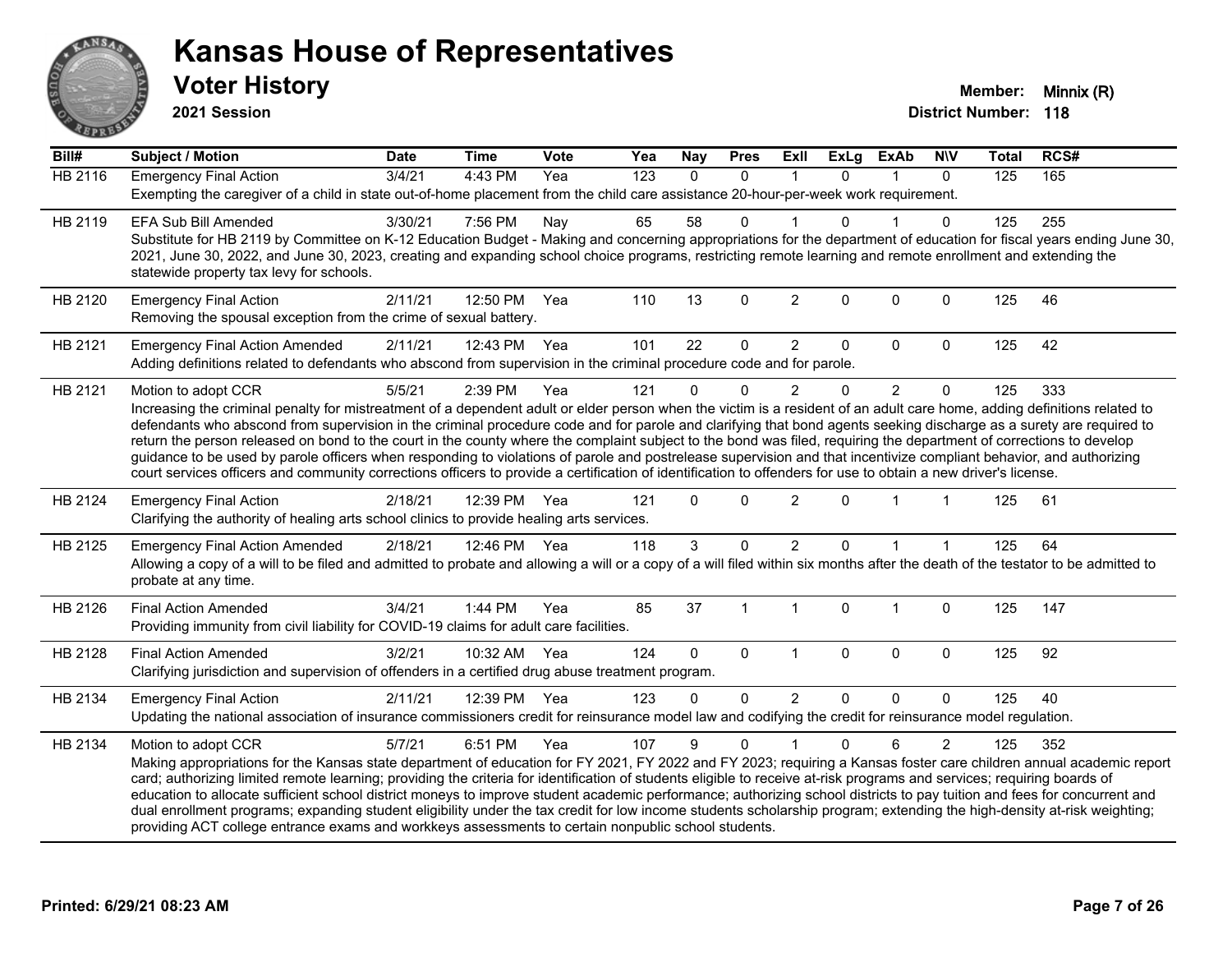

**2021 Session**

| Bill#          | <b>Subject / Motion</b>                                                                                                                                                                                                                                                                                                                                                                                                       | <b>Date</b> | <b>Time</b> | Vote | Yea | Nay            | <b>Pres</b>  | ExII           | <b>ExLg</b>  | ExAb           | <b>NIV</b>     | <b>Total</b> | RCS# |
|----------------|-------------------------------------------------------------------------------------------------------------------------------------------------------------------------------------------------------------------------------------------------------------------------------------------------------------------------------------------------------------------------------------------------------------------------------|-------------|-------------|------|-----|----------------|--------------|----------------|--------------|----------------|----------------|--------------|------|
| <b>HB 2136</b> | <b>Final Action Amended</b><br>Updating certain statutes relating to the regulation of the business of insurance; granting the commissioner of insurance certain investigative powers.                                                                                                                                                                                                                                        | 2/25/21     | 11:40 AM    | Yea  | 124 | $\Omega$       | $\Omega$     |                | $\Omega$     | $\Omega$       | $\Omega$       | 125          | 76   |
| HB 2137        | <b>Final Action Amended</b><br>Authorizing certain licensees under the Kansas liquor control act and the club and drinking establishment act to sell and serve cereal malt beverages.                                                                                                                                                                                                                                         | 3/2/21      | 10:33 AM    | Yea  | 122 | $\overline{2}$ | 0            |                | $\Omega$     | $\Omega$       |                | 125          | 93   |
| HB 2137        | Motion to adopt CCR<br>Making amendments regarding licensure to sell alcoholic liquor and cereal malt beverages, authorizing transfers of bulk alcoholic liquor by certain licensees and<br>authorizing the sale of alcoholic liquor and cereal malt beverages on specified days and times and subject to certain conditions by licensees under the Kansas liquor<br>control act and the club and drinking establishment act. | 5/7/21      | 4:41 PM     | Nav  | 101 | 18             | 0            |                | n            | 5              |                | 125          | 351  |
| HB 2138        | <b>Final Action</b><br>Club and drinking establishment liquor license eligibility; spouse is a law enforcement officer in another county.                                                                                                                                                                                                                                                                                     | 3/3/21      | 11:48 AM    | Yea  | 120 | 4              | $\Omega$     |                | $\mathbf{0}$ | $\mathbf{0}$   | $\Omega$       | 125          | 121  |
| HB 2143        | <b>Emergency Final Action</b><br>Making exemption permanent for certain cash rebates on sales or leases of new motor vehicles for sales tax purposes.                                                                                                                                                                                                                                                                         | 3/4/21      | 4:39 PM     | Nay  | 119 | 4              | 0            |                | $\Omega$     | 1              | $\mathbf{0}$   | 125          | 162  |
| HB 2143        | Motion to adopt CCR<br>Making exemption permanent for certain cash rebates on sales or leases of new motor vehicles for sales tax purposes.                                                                                                                                                                                                                                                                                   | 4/9/21      | 6:16 PM     | Yea  | 118 | 3              | $\mathbf{0}$ | $\mathcal{P}$  | $\Omega$     | $\Omega$       | $\overline{2}$ | 125          | 315  |
| HB 2145        | <b>Final Action</b><br>Exempting the retail sale of electricity by public utilities for electric vehicle charging stations from the jurisdiction of the state corporation commission.                                                                                                                                                                                                                                         | 3/2/21      | 10:35 AM    | Yea  | 124 | 0              | $\Omega$     |                | $\Omega$     | $\Omega$       | $\Omega$       | 125          | 94   |
| HB 2150        | <b>Final Action Amended</b><br>Creating a definition of financial exploitation, requiring additional mandatory reporters and increasing investigation days in the abuse, neglect and financial exploitation of<br>certain adults.                                                                                                                                                                                             | 3/25/21     | 11:18 AM    | Yea  | 118 | Δ              | 0            |                | $\Omega$     | $\overline{2}$ | $\Omega$       | 125          | 209  |
| HB 2151        | <b>Emergency Final Action</b><br>Creating Kansas elder and dependent adult abuse multidisciplinary teams and a coordinator.                                                                                                                                                                                                                                                                                                   | 2/18/21     | 12:44 PM    | Yea  | 121 | 0              | 0            | $\overline{2}$ | $\mathbf{0}$ | 1              |                | 125          | 63   |
| HB 2153        | <b>Final Action</b><br>Increasing the criminal penalty for mistreatment of a dependent adult or elder person when the victim is a resident of an adult care home.                                                                                                                                                                                                                                                             | 3/3/21      | 11:50 AM    | Yea  | 124 | 0              | $\mathbf 0$  |                | $\mathbf{0}$ | $\Omega$       | $\Omega$       | 125          | 122  |
| HB 2155        | <b>Emergency Final Action</b><br>Providing for department of health and environment response operations for water and soil pollutant release, discharge or escape.                                                                                                                                                                                                                                                            | 2/18/21     | 12:43 PM    | Yea  | 85  | 36             | $\Omega$     | $\overline{2}$ | $\Omega$     |                |                | 125          | 62   |
| HB 2158        | <b>Final Action</b><br>Making permanent provisions for the advisory committee on trauma and the statewide trauma system regional council to conduct closed meetings and keep privileged<br>records regarding trauma cases.                                                                                                                                                                                                    | 2/18/21     | 11:40 AM    | Yea  | 121 |                | 0            |                | $\Omega$     | $\mathbf{0}$   |                | 125          | 56   |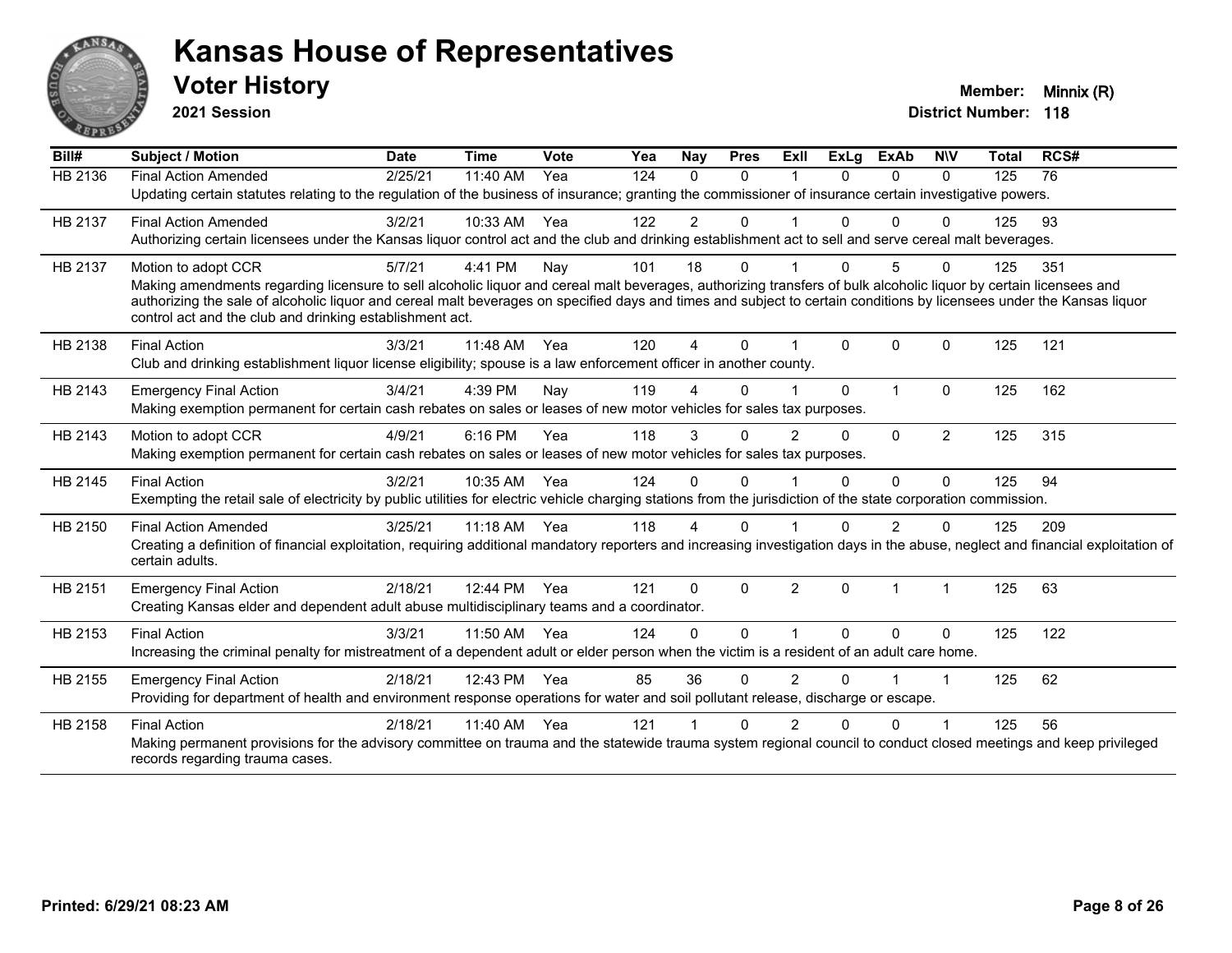

**2021 Session**

| Bill#          | <b>Subject / Motion</b>                                                                                                                                                                                                                                                                                                                                                                                                                                                                                                                                                                                                                                                                                                                                                                               | <b>Date</b> | <b>Time</b>  | Vote | Yea | <b>Nay</b>   | <b>Pres</b>  | ExII           | <b>ExLg</b> | <b>ExAb</b>    | <b>NIV</b>   | Total | RCS# |
|----------------|-------------------------------------------------------------------------------------------------------------------------------------------------------------------------------------------------------------------------------------------------------------------------------------------------------------------------------------------------------------------------------------------------------------------------------------------------------------------------------------------------------------------------------------------------------------------------------------------------------------------------------------------------------------------------------------------------------------------------------------------------------------------------------------------------------|-------------|--------------|------|-----|--------------|--------------|----------------|-------------|----------------|--------------|-------|------|
| <b>HB 2158</b> | Motion to adopt CCR                                                                                                                                                                                                                                                                                                                                                                                                                                                                                                                                                                                                                                                                                                                                                                                   | 5/5/21      | 2:45 PM      | Yea  | 121 | $\Omega$     | $\Omega$     | $\mathfrak{p}$ | $\Omega$    | $\mathcal{P}$  | $\Omega$     | 125   | 334  |
|                | Establishing the joint committee on child welfare system oversight, providing certain exceptions to the confidentiality of state child death review board documents,<br>requiring visual observation of an alleged victim of child abuse or neglect as part of an investigation, exempting the caregiver of a child in state out-of-home placement<br>from the child care assistance 20-hour-per-week work requirement, permitting the secretary for children and families to license certain family foster homes where a<br>former foster care youth with certain juvenile adjudications resides making permanent provisions for the advisory committee on trauma and the statewide trauma system<br>regional council to conduct closed meetings and keep privileged records regarding trauma cases. |             |              |      |     |              |              |                |             |                |              |       |      |
| HB 2162        | <b>Final Action</b>                                                                                                                                                                                                                                                                                                                                                                                                                                                                                                                                                                                                                                                                                                                                                                                   | 3/2/21      | 10:25 AM     | Yea  | 123 | $\Omega$     | $\mathbf{1}$ | $\mathbf{1}$   | $\Omega$    | $\mathbf 0$    | $\mathbf{0}$ | 125   | 88   |
|                | Amending and repealing reapportionment census data laws to conform with 2019 amendments to the Kansas constitution and to remove certain obsolete provisions.                                                                                                                                                                                                                                                                                                                                                                                                                                                                                                                                                                                                                                         |             |              |      |     |              |              |                |             |                |              |       |      |
| HB 2165        | <b>Emergency Final Action Amended</b><br>Providing for all vehicles more than 35 years old to qualify as an antique vehicle.                                                                                                                                                                                                                                                                                                                                                                                                                                                                                                                                                                                                                                                                          | 2/11/21     | 12:44 PM     | Yea  | 114 | 9            | 0            | $\overline{c}$ | $\Omega$    | $\Omega$       | $\mathbf 0$  | 125   | 43   |
| HB 2165        | Motion to Concur<br>Providing for all vehicles more than 35 years old to qualify as an antique vehicle.                                                                                                                                                                                                                                                                                                                                                                                                                                                                                                                                                                                                                                                                                               | 4/7/21      | 10:26 AM     | Yea  | 117 | 5            | $\mathbf 0$  | $\mathbf{1}$   | $\Omega$    | $\overline{2}$ | $\mathbf 0$  | 125   | 265  |
| HB 2166        | Final Action Sub Bill Amended                                                                                                                                                                                                                                                                                                                                                                                                                                                                                                                                                                                                                                                                                                                                                                         | 3/2/21      | 10:38 AM     | Yea  | 124 | $\Omega$     | $\mathbf 0$  |                | 0           | $\Omega$       | $\Omega$     | 125   | 95   |
|                | Substitute for HB 2166 by Committee on Transportation - Providing for the Braden's hope for childhood cancer, proud educator and alpha kappa alpha distinctive license<br>plates and providing distinctive license plates for current and veteran members of the United States army, navy, marine corps, air force, coast guard and space force and<br>modifying the requirements to begin production on distinctive license plates.                                                                                                                                                                                                                                                                                                                                                                  |             |              |      |     |              |              |                |             |                |              |       |      |
| HB 2166        | Motion to Adopt CCR                                                                                                                                                                                                                                                                                                                                                                                                                                                                                                                                                                                                                                                                                                                                                                                   | 4/8/21      | 5:31 PM      | Yea  | 81  | 41           | $\mathbf{0}$ |                | $\Omega$    | $\overline{2}$ | $\mathbf{0}$ | 125   | 289  |
|                | Substitute for HB 2166 by Committee on Transportation - Providing for the Braden's hope for childhood cancer, proud educator, delta sigma theta, Gadsden flag, love,<br>Chloe foundation and alpha kappa alpha distinctive license plates and providing distinctive license plates for current and veteran members of the United States army,<br>navy, marine corps, air force, coast guard and space force, modifying the requirements to begin production on distinctive license plates, requiring reporting by<br>sponsoring organizations of distinctive license plates, allowing certain license plates issued by the division of vehicles to be personalized license plates and establishing<br>a fee on firefighter distinctive license plates.                                                |             |              |      |     |              |              |                |             |                |              |       |      |
| HB 2166        | Consideration of Veto                                                                                                                                                                                                                                                                                                                                                                                                                                                                                                                                                                                                                                                                                                                                                                                 | 5/3/21      | 11:39 AM     | Yea  | 86  | 37           | $\mathbf{0}$ | $\mathbf{0}$   | $\Omega$    | 1              | 1            | 125   | 317  |
|                | Substitute for HB 2166 by Committee on Transportation - Providing for the Braden's hope for childhood cancer, proud educator, delta sigma theta, Gadsden flag, love,<br>Chloe foundation and alpha kappa alpha distinctive license plates and providing distinctive license plates for current and veteran members of the United States army,<br>navy, marine corps, air force, coast guard and space force, modifying the requirements to begin production on distinctive license plates, requiring reporting by<br>sponsoring organizations of distinctive license plates, allowing certain license plates issued by the division of vehicles to be personalized license plates and establishing<br>a fee on firefighter distinctive license plates.                                                |             |              |      |     |              |              |                |             |                |              |       |      |
| HB 2167        | <b>Emergency Final Action</b><br>Permitting concrete mixer trucks and requiring dump trucks to display license plates on the front of vehicles.                                                                                                                                                                                                                                                                                                                                                                                                                                                                                                                                                                                                                                                       | 2/10/21     | 11:59 PM     | Yea  | 125 | $\mathbf{0}$ | $\Omega$     | $\Omega$       | 0           | $\Omega$       | $\mathbf 0$  | 125   | 34   |
| HB 2167        | Motion to Concur<br>Permitting concrete mixer trucks and requiring dump trucks to display license plates on the front of vehicles.                                                                                                                                                                                                                                                                                                                                                                                                                                                                                                                                                                                                                                                                    | 4/7/21      | 10:28 AM     | Yea  | 122 | $\Omega$     | 0            | 1              | $\Omega$    | $\overline{2}$ | $\mathbf 0$  | 125   | 266  |
| HB 2172        | <b>Final Action Amended</b>                                                                                                                                                                                                                                                                                                                                                                                                                                                                                                                                                                                                                                                                                                                                                                           | 2/18/21     | 11:41 AM Yea |      | 122 |              | $\Omega$     | 2              | $\Omega$    | $\Omega$       |              | 125   | 57   |
|                | Modifying water usage calculations and fees for multi-year flex accounts and permitting alternative base average water use calculations and prorated terms.                                                                                                                                                                                                                                                                                                                                                                                                                                                                                                                                                                                                                                           |             |              |      |     |              |              |                |             |                |              |       |      |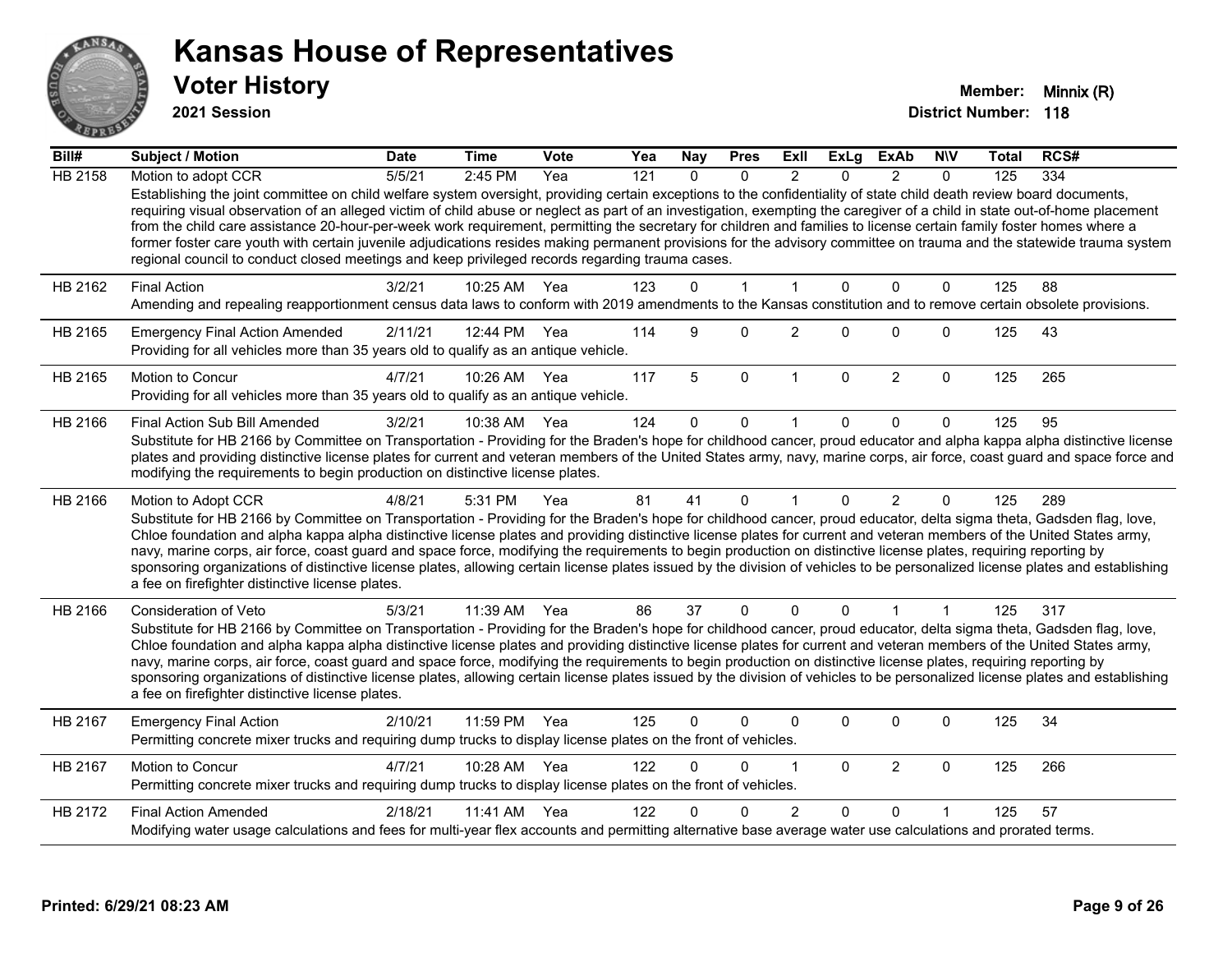

**2021 Session**

| Bill#          | <b>Subject / Motion</b>                                                                                                                                                                                                                                                                                                                                                                                                                                                                                                                                                                                                                                                                                                                                                                                                                                                                                           | <b>Date</b> | <b>Time</b> | <b>Vote</b> | Yea | Nay            | <b>Pres</b> | ExII                 | <b>ExLg</b> | <b>ExAb</b>    | <b>NIV</b>  | <b>Total</b> | RCS# |
|----------------|-------------------------------------------------------------------------------------------------------------------------------------------------------------------------------------------------------------------------------------------------------------------------------------------------------------------------------------------------------------------------------------------------------------------------------------------------------------------------------------------------------------------------------------------------------------------------------------------------------------------------------------------------------------------------------------------------------------------------------------------------------------------------------------------------------------------------------------------------------------------------------------------------------------------|-------------|-------------|-------------|-----|----------------|-------------|----------------------|-------------|----------------|-------------|--------------|------|
| <b>HB 2175</b> | <b>Emergency Final Action</b><br>Creating the Dwayne Peaslee technical training center district.                                                                                                                                                                                                                                                                                                                                                                                                                                                                                                                                                                                                                                                                                                                                                                                                                  | 2/25/21     | 12:52 PM    | Yea         | 122 | $\overline{2}$ | $\Omega$    | $\blacktriangleleft$ | $\Omega$    | $\Omega$       | $\Omega$    | 125          | 81   |
| HB 2176        | <b>Emergency Final Action Amended</b><br>Clarify the vacation or exclusion of territory from city boundaries or release of easements.                                                                                                                                                                                                                                                                                                                                                                                                                                                                                                                                                                                                                                                                                                                                                                             | 3/25/21     | 12:22 PM    | Yea         | 120 | $\overline{2}$ | 0           | $\mathbf{1}$         | $\mathbf 0$ | $\overline{2}$ | $\mathbf 0$ | 125          | 224  |
| HB 2178        | <b>Final Action</b><br>Vacating certain blocks in the original town plat set aside for a college and a park in the city of Americus and vesting fee simple title in the city.                                                                                                                                                                                                                                                                                                                                                                                                                                                                                                                                                                                                                                                                                                                                     | 2/18/21     | 11:42 AM    | Yea         | 121 |                | $\Omega$    | $\overline{2}$       | $\Omega$    | 0              | 1           | 125          | 58   |
| HB 2178        | <b>Motion to Concur</b><br>Providing for the vacation or exclusion of territory or easements by cities, including certain blocks in the original town plat set aside for a college and a park in the<br>city of Americus.                                                                                                                                                                                                                                                                                                                                                                                                                                                                                                                                                                                                                                                                                         | 3/30/21     | 3:05 PM     | Yea         | 121 | $\overline{c}$ | $\mathbf 0$ |                      | $\Omega$    | 0              |             | 125          | 250  |
| HB 2183        | <b>Final Action Amended</b><br>Prohibiting the governor, the executive branch and the judicial branch from altering election laws or procedures and limiting the authority of the secretary of state to enter<br>into consent decrees with any court absent the approval of the legislative coordinating council.                                                                                                                                                                                                                                                                                                                                                                                                                                                                                                                                                                                                 | 3/3/21      | 11:53 AM    | Yea         | 84  | 39             | 1           |                      | $\Omega$    | $\Omega$       | $\Omega$    | 125          | 123  |
| HB 2183        | Motion to adopt CCR<br>Creating the transparency in revenues underwriting elections act; prohibiting the receipt and expenditure of private moneys by election officials; directing the secretary of<br>state to publish certain registered voter totals; relating to advance voting ballots by requiring signed statements for delivery of such ballots on behalf of a voter; limiting<br>the number of such ballots that can be delivered; prohibiting the altering or backdating of the mailing date on such ballots; requiring a matching signature on such<br>ballots; removing the secretary of state's authority to provide additional time for receipt of such ballots; prohibiting candidates for office from engaging in certain conduct<br>related to advance voting ballots; creating the crime of false representation of an election official; and, expanding the crime of electioneering.          | 4/8/21      | 10:11 PM    | Yea         | 80  | 42             | $\Omega$    |                      | $\Omega$    | $\overline{2}$ | $\Omega$    | 125          | 296  |
| HB 2183        | <b>Consideration of Veto</b><br>Creating the transparency in revenues underwriting elections act; prohibiting the receipt and expenditure of private moneys by election officials; directing the secretary of<br>state to publish certain registered voter totals; relating to advance voting ballots by requiring signed statements for delivery of such ballots on behalf of a voter; limiting<br>the number of such ballots that can be delivered; prohibiting the altering or backdating of the mailing date on such ballots; requiring a matching signature on such<br>ballots; removing the secretary of state's authority to provide additional time for receipt of such ballots; prohibiting candidates for office from engaging in certain conduct<br>related to advance voting ballots; creating the crime of false representation of an election official; and, expanding the crime of electioneering. | 5/3/21      | 12:01 PM    | Yea         | 85  | 38             | 0           |                      |             |                |             | 125          | 319  |
| HB 2187        | <b>Final Action</b><br>Enacting the first-time home buyer savings account act.                                                                                                                                                                                                                                                                                                                                                                                                                                                                                                                                                                                                                                                                                                                                                                                                                                    | 2/18/21     | 11:44 AM    | Yea         | 119 | 3              | $\Omega$    | $\mathfrak{p}$       | $\Omega$    | $\Omega$       |             | 125          | 59   |
| HB 2187        | Motion to Concur<br>Enacting the first-time home buyer savings account act.                                                                                                                                                                                                                                                                                                                                                                                                                                                                                                                                                                                                                                                                                                                                                                                                                                       | 5/5/21      | 2:47 PM     | Yea         | 119 | $\overline{a}$ | 0           | $\overline{2}$       | $\Omega$    | $\overline{2}$ | $\mathbf 0$ | 125          | 335  |
| HB 2191        | <b>Final Action</b><br>Increasing criminal penalties for the crimes of riot and incitement to riot when the crime occurs in a correctional facility.                                                                                                                                                                                                                                                                                                                                                                                                                                                                                                                                                                                                                                                                                                                                                              | 2/24/21     | 11:20 AM    | Yea         | 123 | 0              | $\mathbf 0$ |                      | $\Omega$    | $\mathbf{1}$   | $\mathbf 0$ | 125          | 67   |
| HB 2192        | <b>Final Action</b><br>Authorizing court services officers and community corrections officers to provide a certification of identification to offenders for use to obtain a new driver's license.                                                                                                                                                                                                                                                                                                                                                                                                                                                                                                                                                                                                                                                                                                                 | 2/25/21     | 11:41 AM    | Yea         | 124 | n              | ∩           |                      | 0           | $\Omega$       | 0           | 125          | 77   |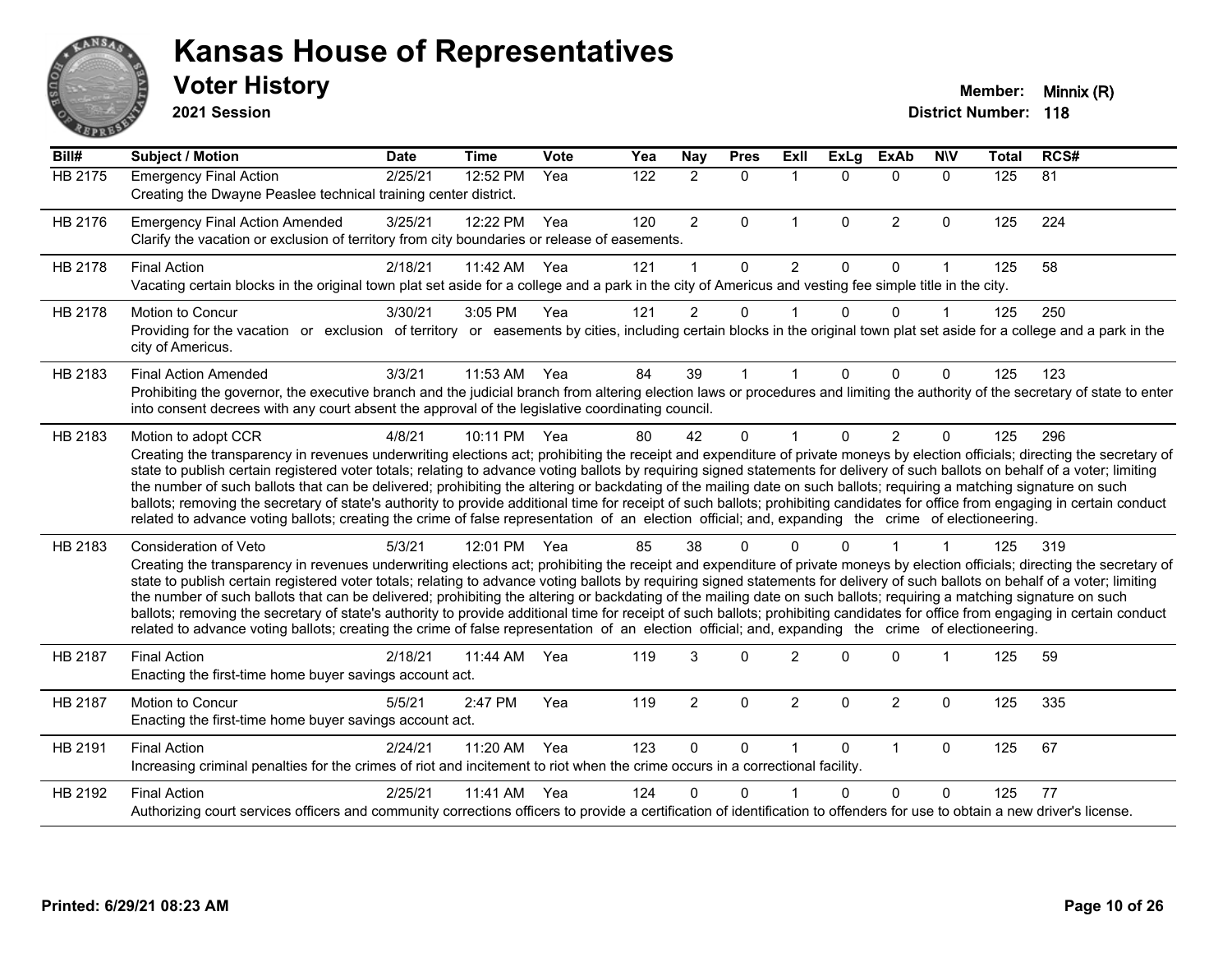

**2021 Session**

| Bill#          | <b>Subject / Motion</b>                                                                                                                                                                                                                                                                                                                                                                                                                                                                                                                                                                                                                                                                                                                                                                                                                                                                                                                                                                                                                                                                                                                           | <b>Date</b> | <b>Time</b>  | <b>Vote</b> | Yea             | Nay             | <b>Pres</b> | ExII           | ExLg         | ExAb           | <b>NIV</b> | <b>Total</b> | RCS# |
|----------------|---------------------------------------------------------------------------------------------------------------------------------------------------------------------------------------------------------------------------------------------------------------------------------------------------------------------------------------------------------------------------------------------------------------------------------------------------------------------------------------------------------------------------------------------------------------------------------------------------------------------------------------------------------------------------------------------------------------------------------------------------------------------------------------------------------------------------------------------------------------------------------------------------------------------------------------------------------------------------------------------------------------------------------------------------------------------------------------------------------------------------------------------------|-------------|--------------|-------------|-----------------|-----------------|-------------|----------------|--------------|----------------|------------|--------------|------|
| <b>HB 2196</b> | Final Action Sub Bill Amended                                                                                                                                                                                                                                                                                                                                                                                                                                                                                                                                                                                                                                                                                                                                                                                                                                                                                                                                                                                                                                                                                                                     | 3/4/21      | 1:47 PM      | Yea         | $\overline{87}$ | $\overline{36}$ | $\Omega$    |                | $\Omega$     |                | $\Omega$   | 125          | 148  |
|                | Substitute for HB 2196 by Commerce, Labor and Economic Development - Changing provisions of the employment security law including creation of the unemployment<br>compensation modernization and improvement council, development of a new unemployment insurance information technology system, provision of tax information to<br>claimants, publication of trust fund data, the maximum benefit period, the charging of employer accounts for benefits paid, employer contribution rate determination and<br>schedules, abolishment of the employment security interest assessment fund, crediting of employer accounts for fraudulent or erroneous payments, appropriation of<br>federal COVID-19 moneys to the unemployment insurance trust fund, transfers from the state general fund to the unemployment insurance trust fund for improper<br>benefit payments, emergency expansion of the employment security board of review, providing for the my reemployment plan program and workforce training program<br>availability to claimants, changes to the shared work compensation program and other unemployment trust fund provisions. |             |              |             |                 |                 |             |                |              |                |            |              |      |
| HB 2196        | Motion to adopt CCR<br>Senate Substitute for HB 2196 by Committee on Commerce - Changing provisions of the employment security law including creation of the unemployment<br>compensation modernization and improvement council, development of a new unemployment insurance information technology system, provision of tax information to<br>claimants, publication of trust fund data, the maximum benefit period, the charging of employer accounts for benefits paid, employer contribution rate determination and<br>schedules, crediting of employer accounts for fraudulent or erroneous payments, transfer of federal COVID-19 moneys to the unemployment insurance trust fund,<br>emergency expansion of the employment security board of review, providing for the my reemployment plan program and workforce training program availability to<br>claimants, changes to the shared work compensation program and other unemployment trust fund provisions.                                                                                                                                                                             | 4/9/21      | 5:58 PM      | Yea         | 122             |                 | $\Omega$    | 2              |              | $\Omega$       | 1          | 125          | 314  |
| HB 2201        | <b>Final Action Amended</b><br>Decreasing the Eisenhower legacy transportation program alternate delivery project threshold, authorizing usage of federal stimulus funds and KDOT bonding authority.                                                                                                                                                                                                                                                                                                                                                                                                                                                                                                                                                                                                                                                                                                                                                                                                                                                                                                                                              | 3/2/21      | 10:40 AM Yea |             | 118             |                 | $\Omega$    |                | $\Omega$     | $\Omega$       | $\Omega$   | 125          | 96   |
| HB 2201        | Mot to Concur in Conference<br>Senate Substitute for HB 2201 by Committee on Transportation - Decreasing the Eisenhower legacy transportation program alternate delivery project threshold,<br>authorizing the usage of federal stimulus funds and KDOT bonding authority.                                                                                                                                                                                                                                                                                                                                                                                                                                                                                                                                                                                                                                                                                                                                                                                                                                                                        | 4/8/21      | 5:00 PM      | Yea         | 95              | 27              | $\Omega$    |                | $\Omega$     | $\overline{2}$ | $\Omega$   | 125          | 285  |
| HB 2203        | <b>Final Action</b><br>Establishing the asbestos remediation fund for fees collected as part of the Kansas asbestos control program.                                                                                                                                                                                                                                                                                                                                                                                                                                                                                                                                                                                                                                                                                                                                                                                                                                                                                                                                                                                                              | 3/2/21      | 10:42 AM Yea |             | 122             | $\overline{2}$  | 0           |                | $\Omega$     | $\Omega$       | 0          | 125          | 97   |
| HB 2203        | Motion to Concur<br>Establishing the asbestos remediation fund for fees collected as part of the Kansas asbestos control program.                                                                                                                                                                                                                                                                                                                                                                                                                                                                                                                                                                                                                                                                                                                                                                                                                                                                                                                                                                                                                 | 4/8/21      | 7:45 PM      | Yea         | 121             |                 |             | $\mathbf{1}$   | 0            | 1              | 0          | 125          | 290  |
| HB 2208        | <b>Final Action Amended</b><br>Authorizing telemedicine waivers for out-of-state healthcare providers, reducing certain requirements for licensure by the behavioral sciences regulatory board and<br>expanding out-of-state temporary permits to practice behavioral sciences professions.                                                                                                                                                                                                                                                                                                                                                                                                                                                                                                                                                                                                                                                                                                                                                                                                                                                       | 3/3/21      | 11:55 AM     | Yea         | 124             | <sup>n</sup>    | $\Omega$    |                | $\Omega$     | $\Omega$       | $\Omega$   | 125          | 124  |
| HB 2208        | Motion to adopt CCR<br>Senate Substitute for HB 2208 by Committee on Public Health and Welfare - Establishing certification and funding for certified community behavioral health clinics,<br>enacting the rural emergency hospital act to provide for the licensure of rural emergency hospitals, authorizing telemedicine waivers for out-of-state healthcare<br>providers, reducing certain requirements for licensure by the behavioral sciences regulatory board and expanding out-of-state temporary permits to practice behavioral<br>sciences professions.                                                                                                                                                                                                                                                                                                                                                                                                                                                                                                                                                                                | 4/9/21      | 5:44 PM      | Yea         | 120             | $\overline{2}$  | $\Omega$    | $\overline{2}$ | $\mathbf{0}$ | $\Omega$       |            | 125          | 312  |
| HB 2209        | <b>Final Action Amended</b><br>Enacting the psychology interjurisdictional compact to provide for interjurisdictional authorization to practice telepsychology and temporary in-person, face-to-face<br>psychology.                                                                                                                                                                                                                                                                                                                                                                                                                                                                                                                                                                                                                                                                                                                                                                                                                                                                                                                               | 3/3/21      | 11:57 AM     | Yea         | 121             | 3               | 0           |                | $\mathbf{0}$ | $\Omega$       | 0          | 125          | 125  |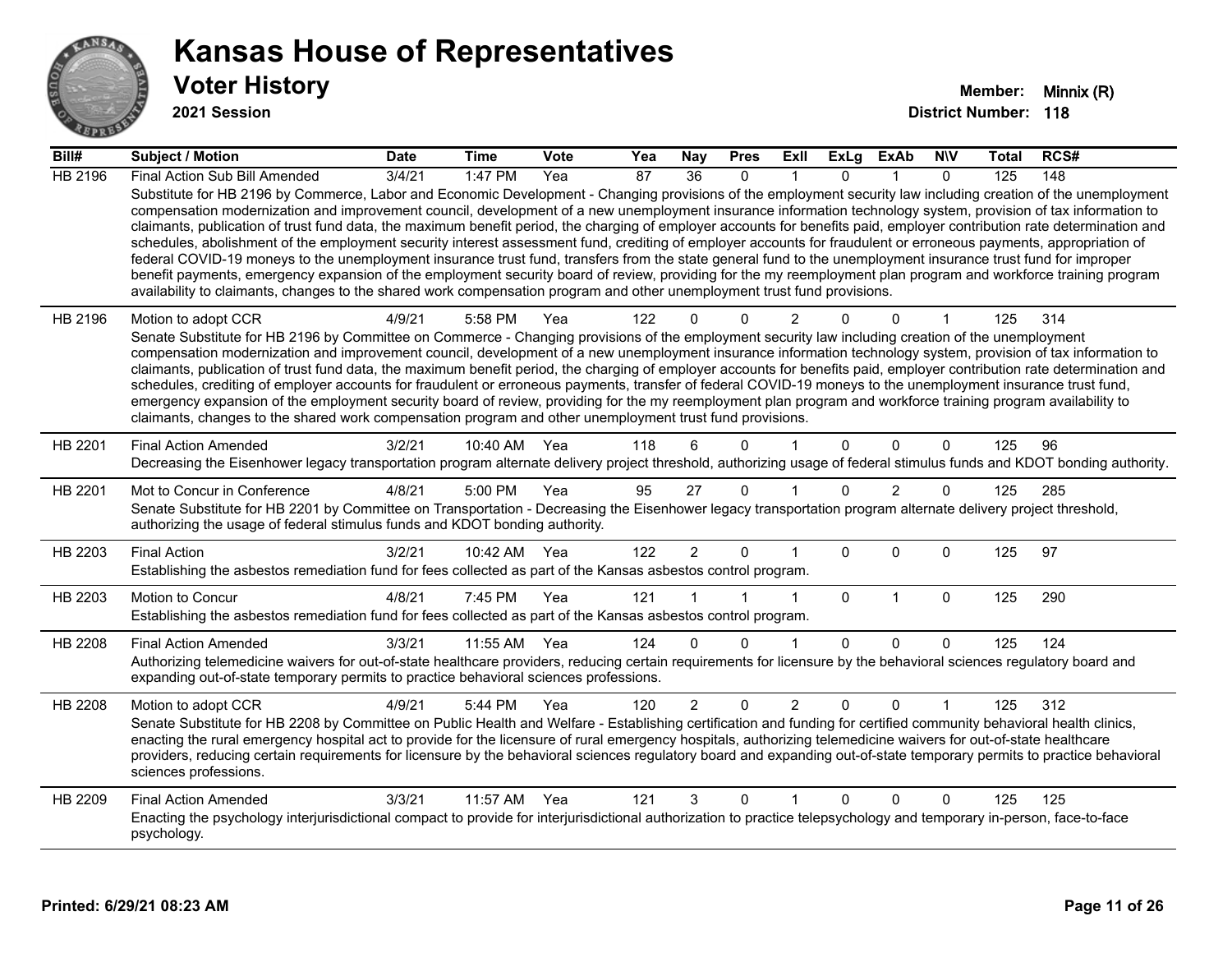

**2021 Session**

| Bill#          | <b>Subject / Motion</b>                                                                                                                                                      | <b>Date</b> | <b>Time</b>  | <b>Vote</b> | Yea | Nay            | <b>Pres</b>  | Exll           | <b>ExLg</b> | <b>ExAb</b>    | <b>NIV</b>   | Total | RCS# |
|----------------|------------------------------------------------------------------------------------------------------------------------------------------------------------------------------|-------------|--------------|-------------|-----|----------------|--------------|----------------|-------------|----------------|--------------|-------|------|
| HB 2212        | <b>Final Action</b>                                                                                                                                                          | 3/2/21      | 10:43 AM     | Yea         | 122 | $\overline{2}$ | $\mathbf{0}$ | 1              | $\Omega$    | $\Omega$       | $\Omega$     | 125   | 98   |
|                | Eliminating Kansas residency requirements for various liquor licenses.                                                                                                       |             |              |             |     |                |              |                |             |                |              |       |      |
| HB 2214        | <b>Final Action</b>                                                                                                                                                          | 3/2/21      | 10:45 AM     | Yea         | 124 | $\mathbf 0$    | $\mathbf 0$  | 1              | $\Omega$    | $\Omega$       | $\Omega$     | 125   | 99   |
|                | Authorizing the secretary of administration on behalf of the department of corrections to convey land in Mitchell county to the city of Beloit.                              |             |              |             |     |                |              |                |             |                |              |       |      |
| HB 2218        | <b>Final Action</b>                                                                                                                                                          | 3/4/21      | 1:49 PM      | Yea         | 123 | $\Omega$       | $\Omega$     |                | $\Omega$    |                | 0            | 125   | 149  |
|                | Updating membership and requirements of the Kansas state employees health care commission to include a current and retired state employee enrolled in the state              |             |              |             |     |                |              |                |             |                |              |       |      |
|                | healthcare benefits program group health insurance medical plan.                                                                                                             |             |              |             |     |                |              |                |             |                |              |       |      |
| HB 2218        | Motion to adopt CCR                                                                                                                                                          | 4/9/21      | 2:33 PM      | Yea         | 123 | $\mathbf 0$    | $\mathbf 0$  | $\overline{2}$ | $\Omega$    | $\Omega$       | $\mathbf 0$  | 125   | 306  |
|                | Updating the membership and responsibilities of the Kansas state employees health care commission and requiring the commission to make certain reports and                   |             |              |             |     |                |              |                |             |                |              |       |      |
|                | recommendations to the legislature.                                                                                                                                          |             |              |             |     |                |              |                |             |                |              |       |      |
| HB 2219        | <b>Final Action</b>                                                                                                                                                          | 3/16/21     | 11:13 AM Yea |             | 123 |                | $\mathbf 0$  |                | $\Omega$    | $\Omega$       | $\Omega$     | 125   | 168  |
|                | Enacting the Kansas targeted employment act to provide tax credits for the employment of persons with developmental disabilities.                                            |             |              |             |     |                |              |                |             |                |              |       |      |
| <b>HB 2224</b> | <b>Final Action Amended</b>                                                                                                                                                  | 3/4/21      | 1:50 PM      | Yea         | 117 | 6              | $\Omega$     |                | U           |                | $\Omega$     | 125   | 150  |
|                | Expanding the definition of "infectious disease" in certain statutes related to crimes in which bodily fluids may have been transmitted from one person to another.          |             |              |             |     |                |              |                |             |                |              |       |      |
| HB 2224        | Mot to Concur in Conference                                                                                                                                                  | 5/7/21      | 4:21 PM      | Yea         | 112 | $\overline{7}$ | $\Omega$     |                | $\Omega$    | 5              | $\Omega$     | 125   | 350  |
|                | Expanding the definition of "infectious disease" in certain statutes related to crimes in which bodily fluids may have been transmitted from one person to another.          |             |              |             |     |                |              |                |             |                |              |       |      |
| <b>HB 2227</b> | <b>Final Action Amended</b>                                                                                                                                                  | 3/4/21      | 1:53 PM      | Yea         | 113 | 10             | $\Omega$     |                | $\Omega$    |                | $\mathbf{0}$ | 125   | 151  |
|                | Providing immunity from civil liability for COVID-19 claims for certain covered facilities, including adult care homes, community mental health centers, crisis intervention |             |              |             |     |                |              |                |             |                |              |       |      |
|                | centers, community service providers and community developmental disability organizations.                                                                                   |             |              |             |     |                |              |                |             |                |              |       |      |
| <b>HB 2228</b> | <b>Final Action Amended</b>                                                                                                                                                  | 3/3/21      | 11:58 AM     | Yea         | 124 | $\Omega$       | $\mathbf{0}$ |                | $\Omega$    | $\mathbf 0$    | $\Omega$     | 125   | 126  |
|                | Requiring law enforcement agencies to adopt a policy regarding submission of sexual assault evidence kits and allowing evidence collection at child advocacy centers or      |             |              |             |     |                |              |                |             |                |              |       |      |
|                | other facilities.                                                                                                                                                            |             |              |             |     |                |              |                |             |                |              |       |      |
| HB 2231        | <b>Emergency Final Action</b>                                                                                                                                                | 3/4/21      | 4:35 PM      | Yea         | 78  | 45             | $\mathbf 0$  | 1              | $\Omega$    |                | $\Omega$     | 125   | 159  |
|                | Amending the definition of the crime of conducting a pyramid promotional scheme, providing for an exemption and defining key terms.                                          |             |              |             |     |                |              |                |             |                |              |       |      |
| HB 2234        | <b>Final Action</b>                                                                                                                                                          | 3/3/21      | 12:00 PM     | Yea         | 123 |                | $\Omega$     |                | $\Omega$    | $\Omega$       | $\Omega$     | 125   | 127  |
|                | Requiring medical directors of emergency medical services to provide medical oversight of such services and emergency medical service providers.                             |             |              |             |     |                |              |                |             |                |              |       |      |
| HB 2236        | <b>Final Action Amended</b>                                                                                                                                                  | 3/18/21     | 11:27 AM     | Yea         | 122 | $\Omega$       | $\Omega$     |                | $\Omega$    | $\overline{2}$ | 0            | 125   | 181  |
|                | Authorizing exclusion of the sales comparison approach in mortgage financing appraisals of certain unique residential real property in rural counties.                       |             |              |             |     |                |              |                |             |                |              |       |      |
|                |                                                                                                                                                                              |             |              |             |     |                |              |                |             |                |              |       |      |
| HB 2237        | <b>Final Action</b>                                                                                                                                                          | 2/24/21     | 11:22 AM     | Yea         | 107 | 16             | $\mathbf 0$  |                | $\Omega$    | 1              | $\Omega$     | 125   | 68   |
|                | Extending the eligible time period for the rural opportunity zone loan repayment program and income tax credit.                                                              |             |              |             |     |                |              |                |             |                |              |       |      |
| HB 2238        | <b>Final Action</b>                                                                                                                                                          | 3/2/21      | 10:47 AM     | Yea         | 124 | U              | 0            |                | $\Omega$    | $\mathbf{0}$   | $\Omega$     | 125   | 100  |
|                | Eliminating the dollar limitation for acceptance of gifts by donors to school districts or cities, or both, for library purposes.                                            |             |              |             |     |                |              |                |             |                |              |       |      |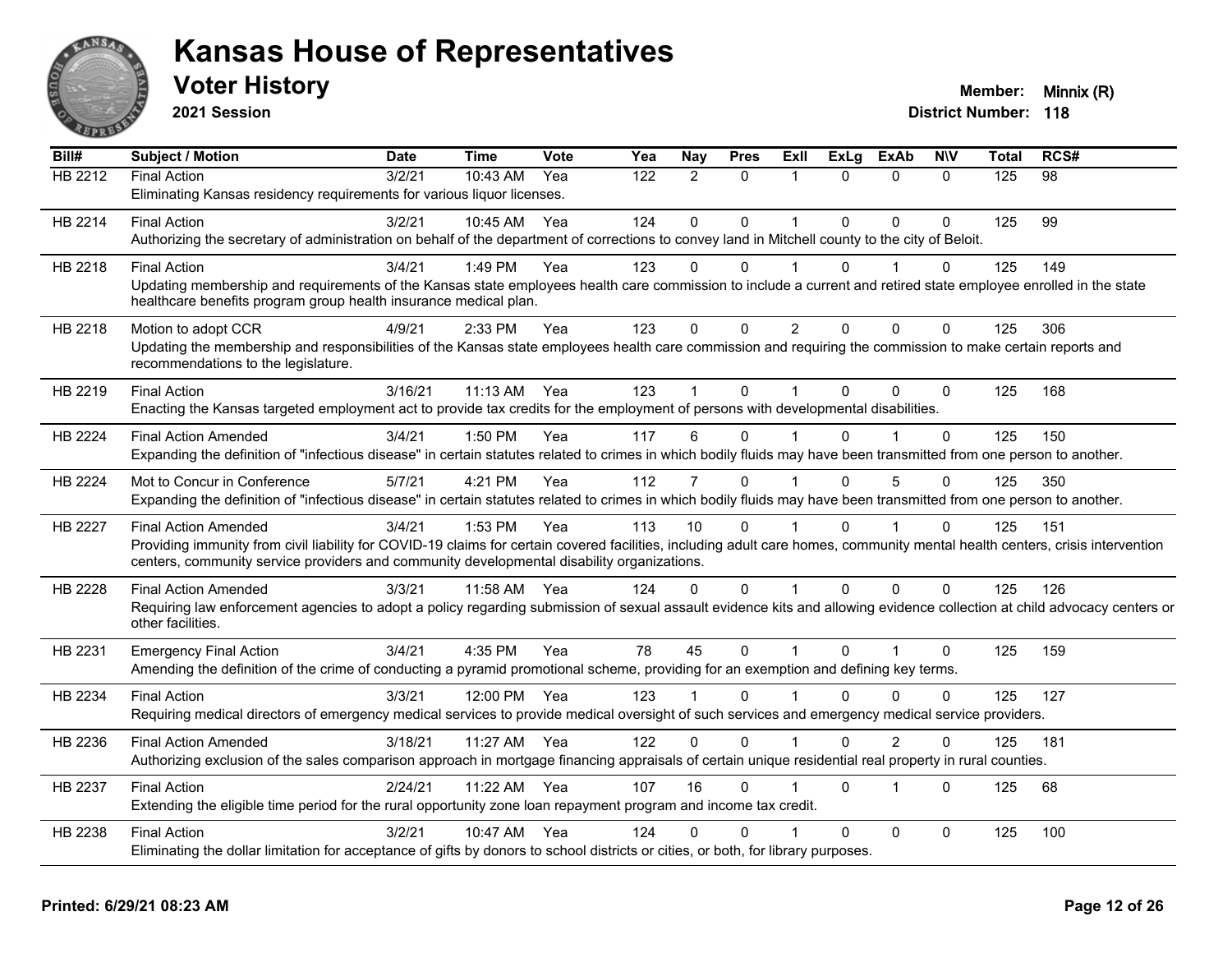

**2021 Session**

| Bill#   | <b>Subject / Motion</b>                                                                                                                                                                                                                                                                                                                                                                                  | <b>Date</b> | <b>Time</b>  | <b>Vote</b> | $\overline{Y}$ ea | Nay            | <b>Pres</b>  | Exll         | <b>ExLg</b> | <b>ExAb</b>    | <b>NIV</b>   | <b>Total</b> | RCS# |
|---------|----------------------------------------------------------------------------------------------------------------------------------------------------------------------------------------------------------------------------------------------------------------------------------------------------------------------------------------------------------------------------------------------------------|-------------|--------------|-------------|-------------------|----------------|--------------|--------------|-------------|----------------|--------------|--------------|------|
| HB 2239 | <b>Emergency Final Action Amended</b><br>Extending the Kansas corporate income tax net operating loss carryforward.                                                                                                                                                                                                                                                                                      | 3/4/21      | 4:33 PM      | Yea         | 123               | $\Omega$       | $\mathbf{0}$ | -1           | $\Omega$    |                | $\mathbf{0}$ | 125          | 158  |
| HB 2243 | <b>Final Action</b><br>Adjusting the frequency of the KPERS actuarial experience study.                                                                                                                                                                                                                                                                                                                  | 2/25/21     | 11:43 AM     | Yea         | 123               | $\mathbf{1}$   | $\mathbf{0}$ | $\mathbf{1}$ | $\Omega$    | $\mathbf{0}$   | $\mathbf{0}$ | 125          | 78   |
| HB 2243 | Motion to adopt CCR<br>Adjusting the frequency of the KPERS actuarial experience study, providing a moratorium on KPERS death and long-term disability employer contributions, allowing the<br>extension of certain DROP periods and conforming certain KPERS provisions with the federal CARES act.                                                                                                     | 4/8/21      | 5:11 PM      | Yea         | 122               | 0              | $\mathbf 0$  | 1            | $\Omega$    | $\overline{2}$ | 0            | 125          | 288  |
| HB 2244 | <b>Emergency Final Action Amended</b><br>Establishing requirements for the effective disposal of industrial hemp and requiring industrial hemp processors to register with the state fire marshal.                                                                                                                                                                                                       | 2/25/21     | 12:49 PM     | Yea         | 97                | 27             | $\Omega$     | 1            | $\Omega$    | $\Omega$       | $\mathbf{0}$ | 125          | 79   |
| HB 2244 | Motion to adopt CCR<br>Establishing requirements for the effective disposal of industrial hemp and requiring industrial hemp processors to register with the state fire marshal.                                                                                                                                                                                                                         | 4/8/21      | 9:32 PM      | Yea         | 101               | 22             | $\Omega$     |              | $\Omega$    |                | $\Omega$     | 125          | 295  |
| HB 2245 | <b>Final Action</b><br>Permitting the division of vehicles to collect emergency contact information for registration purposes and permitting law enforcement agencies to use such information in<br>the case of an emergency.                                                                                                                                                                            | 3/4/21      | 1:54 PM      | Yea         | 123               | $\Omega$       | 0            |              |             |                | $\Omega$     | 125          | 152  |
| HB 2245 | Motion to Concur<br>Permitting the division of vehicles to collect emergency contact information for registration purposes and permitting law enforcement agencies to use such information in<br>the case of an emergency.                                                                                                                                                                               | 4/7/21      | 10:30 AM     | Yea         | 122               | $\Omega$       | $\mathbf 0$  | $\mathbf{1}$ | $\Omega$    | 2              | $\Omega$     | 125          | 267  |
| HB 2247 | <b>Final Action Amended</b><br>Designating a portion of K-67 highway as the COII Trenton J Brinkman memorial highway, designating bridges on U.S. highway 54 as the Max Zimmerman memorial<br>bridge and the Jack Taylor memorial bridge, designating a bridge on U.S. highway 77 as the PFC Loren H Larson bridge and designating a bridge on U.S. highway 166<br>as the Tyler A Juden memorial bridge. | 3/2/21      | 10:48 AM Yea |             | 124               | $\Omega$       | $\mathbf{0}$ |              | $\Omega$    | $\mathbf{0}$   | $\Omega$     | 125          | 101  |
| HB 2247 | <b>Motion to Concur</b><br>Designating a portion of K-67 highway as the COII Trenton J Brinkman memorial highway, designating bridges on U.S. highway 54 as the Max Zimmerman memorial<br>bridge and the Jack Taylor memorial bridge, designating a bridge on U.S. highway 77 as the PFC Loren H Larson bridge and designating a bridge on U.S. highway 166<br>as the Tyler A Juden memorial bridge.     | 4/7/21      | 10:23 AM     | Yea         | 122               | $\Omega$       | $\Omega$     |              | $\Omega$    | $\mathcal{P}$  | $\Omega$     | 125          | 264  |
| HB 2248 | <b>Final Action</b><br>Increasing state financial assistance to local health departments under specified circumstances.                                                                                                                                                                                                                                                                                  | 3/17/21     | 11:19 AM     | Yea         | 111               | 12             | $\mathbf{0}$ | 1            | $\Omega$    | $\mathbf{1}$   | $\Omega$     | 125          | 175  |
| HB 2252 | <b>Final Action Amended</b><br>Creating fulfillment house licenses to authorize storage and shipping services provided to winery special order shipping licensees.                                                                                                                                                                                                                                       | 3/2/21      | 10:50 AM     | Yea         | 122               | $\overline{2}$ | $\mathbf 0$  | 1            | $\Omega$    | $\mathbf 0$    | $\pmb{0}$    | 125          | 102  |
| HB 2254 | <b>Final Action Amended</b><br>Increasing the monetary cap on irrevocable prearranged funeral agreements to \$10,000.                                                                                                                                                                                                                                                                                    | 2/24/21     | 11:23 AM     | Yea         | 123               | $\Omega$       | $\mathbf{0}$ | 1            | $\Omega$    | $\overline{1}$ | $\mathbf{0}$ | 125          | 69   |
| HB 2254 | Mot to Concur in Conference<br>Increasing the monetary cap on irrevocable prearranged funeral agreements to \$10,000.                                                                                                                                                                                                                                                                                    | 4/8/21      | 7:48 PM      | Yea         | 122               |                | $\mathbf 0$  | 1            | 0           |                | $\mathbf 0$  | 125          | 291  |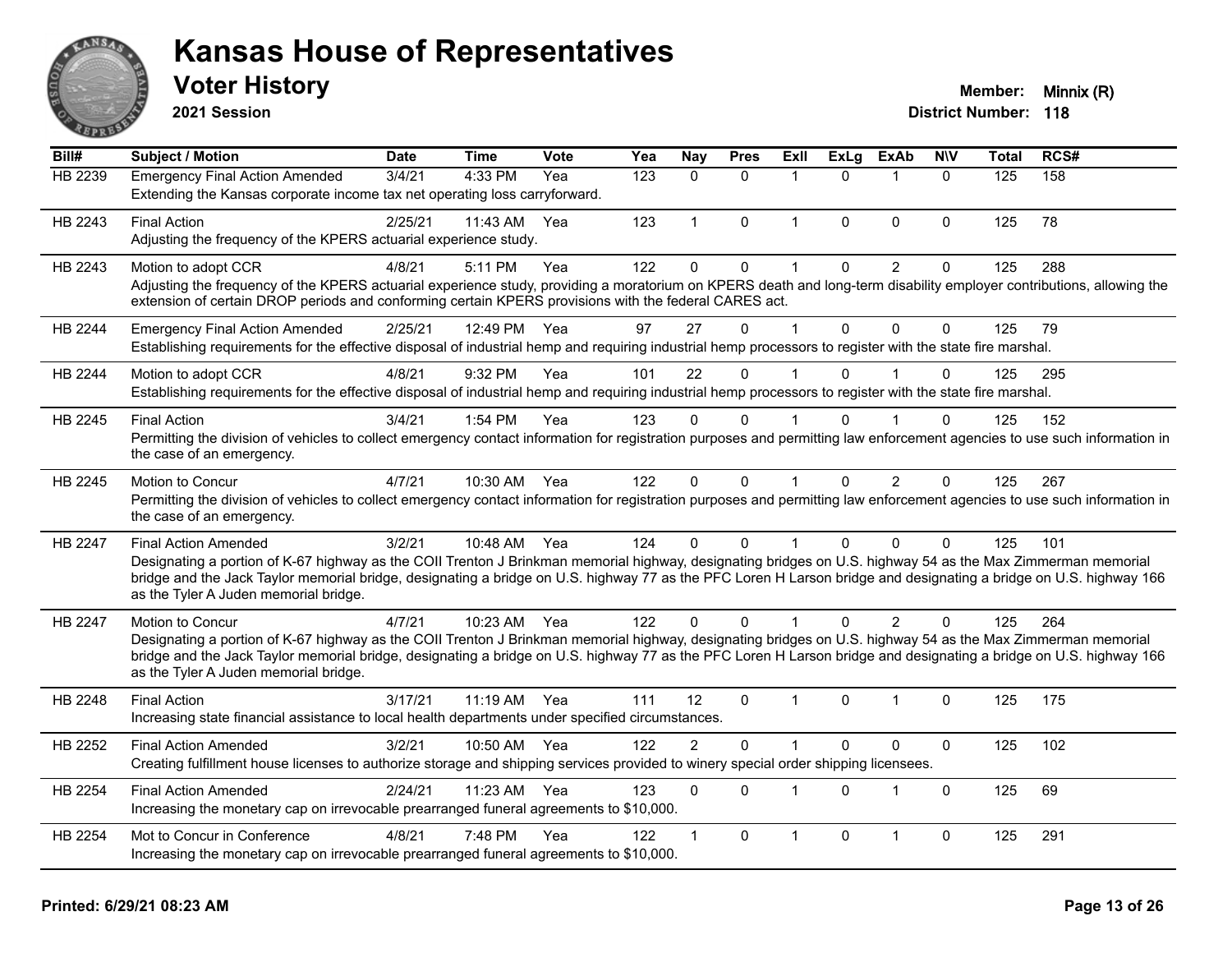

**2021 Session**

| Bill#          | <b>Subject / Motion</b>                                                                                                                                                   | <b>Date</b> | <b>Time</b> | Vote | Yea | <b>Nay</b> | <b>Pres</b>  | <b>Exll</b>  | <b>ExLg</b>  | <b>ExAb</b>    | <b>NIV</b>   | <b>Total</b> | RCS# |
|----------------|---------------------------------------------------------------------------------------------------------------------------------------------------------------------------|-------------|-------------|------|-----|------------|--------------|--------------|--------------|----------------|--------------|--------------|------|
| <b>HB 2259</b> | <b>Final Action Amended</b>                                                                                                                                               | 3/2/21      | $10:53$ AM  | Nay  | 75  | 49         | $\Omega$     | 1            | $\Omega$     | $\mathbf{0}$   | $\mathbf{0}$ | 125          | 103  |
|                | Permitting the use of expedited partner therapy to treat a sexually transmitted disease.                                                                                  |             |             |      |     |            |              |              |              |                |              |              |      |
| HB 2262        | <b>Final Action Amended</b>                                                                                                                                               | 2/24/21     | 11:25 AM    | Yea  | 122 |            | $\Omega$     | 1            | $\Omega$     | $\overline{1}$ | $\mathbf{0}$ | 125          | 70   |
|                | Eliminating the requirement to provide a permit to cremate in certain circumstances and authorizing electronic permits to cremate.                                        |             |             |      |     |            |              |              |              |                |              |              |      |
| HB 2264        | <b>Final Action</b>                                                                                                                                                       | 3/2/21      | 10:56 AM    | Yea  | 95  | 29         | $\Omega$     | 1            | $\Omega$     | $\mathbf{0}$   | $\Omega$     | 125          | 104  |
|                | Permitting student athletes at postsecondary educational institutions to receive compensation for the use of their name, image, likeness rights or athletic reputation.   |             |             |      |     |            |              |              |              |                |              |              |      |
| HB 2270        | <b>Final Action</b>                                                                                                                                                       | 3/2/21      | 10:58 AM    | Yea  | 123 |            | 0            |              | 0            | 0              | 0            | 125          | 105  |
|                | Modifying the distribution of the levy on fire insurance business premiums to the state fire marshal fee fund, the emergency medical services operating fund and the fire |             |             |      |     |            |              |              |              |                |              |              |      |
|                | service training program fund.                                                                                                                                            |             |             |      |     |            |              |              |              |                |              |              |      |
| HB 2275        | <b>Final Action</b>                                                                                                                                                       | 3/2/21      | 10:27 AM    | Yea  | 124 | $\Omega$   | $\Omega$     | 1            | 0            | $\Omega$       | $\Omega$     | 125          | 89   |
|                | Requiring the department of corrections to develop guidance to be used by parole officers when responding to violations of parole and postrelease supervision and that    |             |             |      |     |            |              |              |              |                |              |              |      |
|                | incentivize compliant behavior.                                                                                                                                           |             |             |      |     |            |              |              |              |                |              |              |      |
| <b>HB 2277</b> | <b>Emergency Final Action Amended</b>                                                                                                                                     | 2/25/21     | 12:51 PM    | Yea  | 116 | 8          | 0            | 1            | $\mathbf 0$  | $\mathbf 0$    | 0            | 125          | 80   |
|                | Clarifying the definition of possession in the Kansas criminal code.                                                                                                      |             |             |      |     |            |              |              |              |                |              |              |      |
| HB 2279        | <b>Final Action Amended</b>                                                                                                                                               | 3/3/21      | 12:02 PM    | Yea  | 122 | 2          | $\Omega$     | $\mathbf{1}$ | $\mathbf{0}$ | $\mathbf{0}$   | $\Omega$     | 125          | 128  |
|                | Enacting the physical therapy licensure compact and authorizing criminal history record checks.                                                                           |             |             |      |     |            |              |              |              |                |              |              |      |
| HB 2280        | <b>Final Action Amended</b>                                                                                                                                               | 3/3/21      | 12:03 PM    | Yea  | 116 | 8          | 0            | $\mathbf{1}$ | $\mathbf 0$  | $\mathbf 0$    | $\mathbf 0$  | 125          | 129  |
|                | Updating statutes relating to the powers, duties and functions of the state board of pharmacy.                                                                            |             |             |      |     |            |              |              |              |                |              |              |      |
| HB 2287        | <b>Final Action</b>                                                                                                                                                       | 3/16/21     | 11:15 AM    | Yea  | 115 | 9          | $\mathbf 0$  | $\mathbf{1}$ | $\mathbf 0$  | $\mathbf 0$    | $\mathbf 0$  | 125          | 169  |
|                | Establishing the Kansas promise scholarship act to provide scholarships to students who attend postsecondary educational programs that correspond to high-need            |             |             |      |     |            |              |              |              |                |              |              |      |
|                | career fields.                                                                                                                                                            |             |             |      |     |            |              |              |              |                |              |              |      |
| HB 2292        | <b>Final Action</b>                                                                                                                                                       | 3/2/21      | 10:28 AM    | Yea  | 124 | $\Omega$   | $\mathbf{0}$ | $\mathbf 1$  | $\Omega$     | $\mathbf{0}$   | $\Omega$     | 125          | 90   |
|                | Creating exemptions in the open records act for cyber security assessments, plans and vulnerabilities.                                                                    |             |             |      |     |            |              |              |              |                |              |              |      |
| HB 2295        | <b>Final Action</b>                                                                                                                                                       | 3/4/21      | 1:56 PM     | Yea  | 122 |            | 0            | 1            | $\Omega$     | $\overline{1}$ | $\mathbf 0$  | 125          | 153  |
|                | Exempting municipal motor grader vehicle operators from Kansas uniform commercial drivers' license act requirements.                                                      |             |             |      |     |            |              |              |              |                |              |              |      |
| HB 2297        | <b>Final Action</b>                                                                                                                                                       | 3/2/21      | 10:59 AM    | Yea  | 124 | $\Omega$   | $\Omega$     | 1            | $\Omega$     | $\Omega$       | $\Omega$     | 125          | 106  |
|                | Concerning requirements of publication of certain documents by the secretary of state; relating to session laws, the Kansas register, proposed amendments to the          |             |             |      |     |            |              |              |              |                |              |              |      |
|                | constitution of the state of Kansas, and Kansas administrative rules and regulations and guidance documents.                                                              |             |             |      |     |            |              |              |              |                |              |              |      |
| HB 2298        | <b>Final Action</b>                                                                                                                                                       | 3/2/21      | 11:01 AM    | Yea  | 120 |            | $\Omega$     |              | $\Omega$     | 0              | $\Omega$     | 125          | 107  |
|                | Changing requirements for service of process on nonresident drivers and clarifying service of process on certain business entities.                                       |             |             |      |     |            |              |              |              |                |              |              |      |
| HB 2313        | <b>Final Action</b>                                                                                                                                                       | 3/4/21      | 1:32 PM     | Yea  | 123 | 0          | 0            |              | O            |                | $\mathbf 0$  | 125          | 142  |
|                | Allowing Kansas national guard and reservist members who are in good standing to receive a property tax exemption for up to two motor vehicles.                           |             |             |      |     |            |              |              |              |                |              |              |      |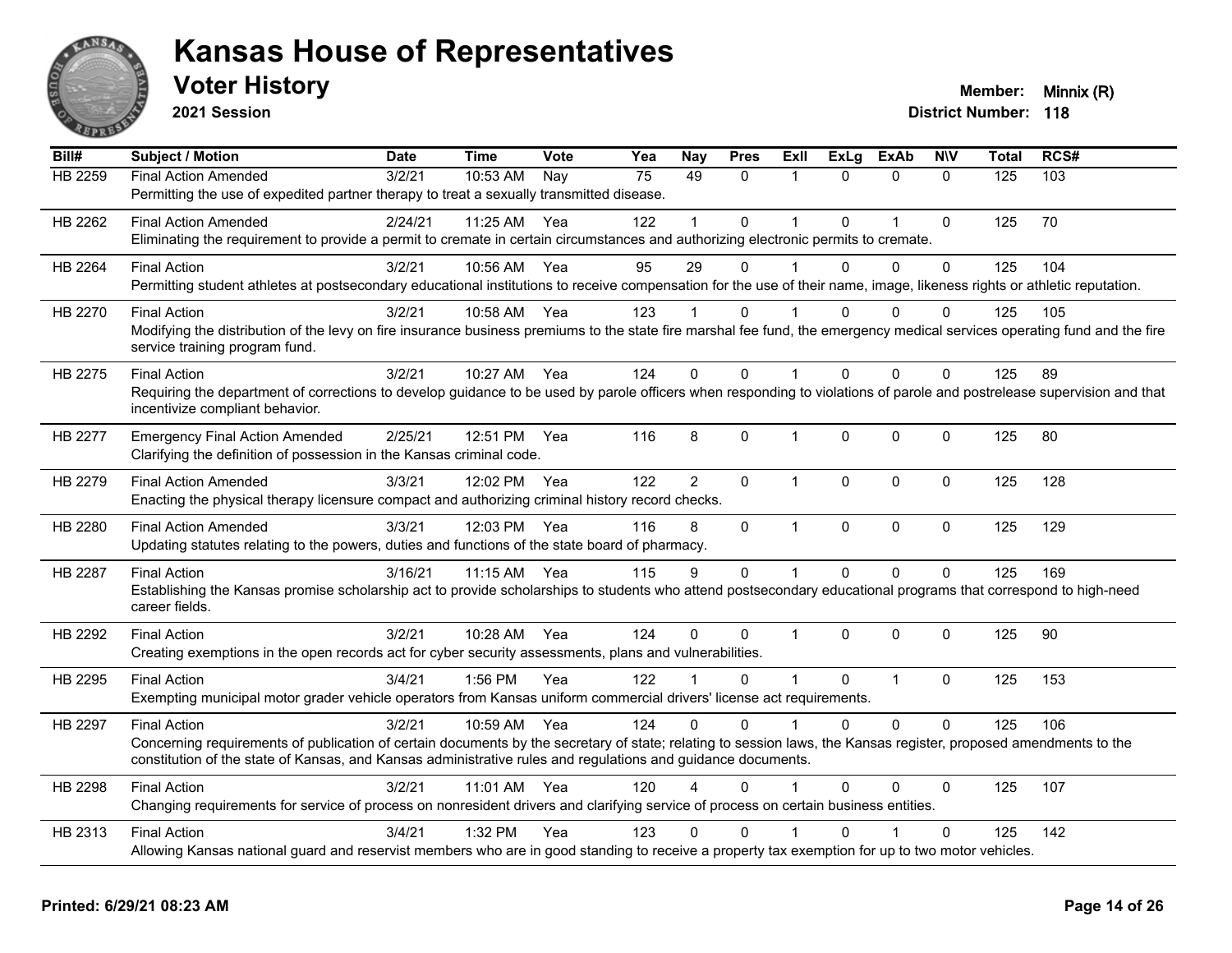

**2021 Session**

| Bill#   | Subject / Motion                                                                                                                                                                                                                                                                                                                                                                                                                                                                                                                                                                                                                                                                                                          | <b>Date</b> | <b>Time</b>  | Vote | Yea | <b>Nay</b>     | <b>Pres</b>  | ExII                 | <b>ExLg</b>  | ExAb           | <b>NIV</b>  | Total | RCS# |
|---------|---------------------------------------------------------------------------------------------------------------------------------------------------------------------------------------------------------------------------------------------------------------------------------------------------------------------------------------------------------------------------------------------------------------------------------------------------------------------------------------------------------------------------------------------------------------------------------------------------------------------------------------------------------------------------------------------------------------------------|-------------|--------------|------|-----|----------------|--------------|----------------------|--------------|----------------|-------------|-------|------|
| HB 2313 | Motion to adopt CCR                                                                                                                                                                                                                                                                                                                                                                                                                                                                                                                                                                                                                                                                                                       | 5/7/21      | $11:59$ PM   | Yea  | 108 | $\mathcal{R}$  | $\Omega$     |                      | $\Omega$     | 13             | $\Omega$    | 125   | 355  |
|         | Senate Substitute for HB 2313 by Committee on Assessment and Taxation - Providing for reimbursement of property taxes for certain business shutdowns or<br>restrictions, allowing Kansas national guard and reservist members who are in good standing to receive a property tax exemption for up to two motor vehicles,<br>authorizing continuation of the statewide levy for schools and the exemption of a portion of residential property from such levy, authorizing appointment by the governor<br>of a member pro tempore when a vacancy on the state board of tax appeals exists and directing post audit study of the impact of non-profit and governmental entities<br>competing against for-profit businesses. |             |              |      |     |                |              |                      |              |                |             |       |      |
| HB 2315 | <b>Emergency Final Action</b><br>Providing a tax credit for contributions to technical colleges.                                                                                                                                                                                                                                                                                                                                                                                                                                                                                                                                                                                                                          | 3/4/21      | 4:41 PM      | Yea  | 119 | $\overline{4}$ | $\Omega$     | 1                    | $\Omega$     | $\overline{1}$ | 0           | 125   | 164  |
| HB 2316 | <b>Final Action</b><br>Eliminating the prohibition of a surcharge when purchases are made with a credit or debit card.                                                                                                                                                                                                                                                                                                                                                                                                                                                                                                                                                                                                    | 3/30/21     | 10:34 AM     | Yea  | 90  | 34             | $\mathbf{0}$ | 1                    | $\Omega$     | $\Omega$       | $\Omega$    | 125   | 234  |
| HB 2321 | <b>Final Action Amended</b><br>Requiring electric public utilities to notify cities prior to construction of urban electric transmission lines.                                                                                                                                                                                                                                                                                                                                                                                                                                                                                                                                                                           | 3/2/21      | 11:03 AM     | Yea  | 122 | $\overline{2}$ | $\mathbf 0$  | $\mathbf{1}$         | 0            | $\mathbf 0$    | $\mathbf 0$ | 125   | 108  |
| HB 2329 | <b>Final Action Amended</b><br>Updating the entities who are subject to the pipeline safety program of the state corporation commission.                                                                                                                                                                                                                                                                                                                                                                                                                                                                                                                                                                                  | 3/24/21     | 11:14 AM     | Yea  | 121 |                | 0            | $\mathbf{1}$         | $\mathbf{0}$ | $\overline{2}$ | $\mathbf 0$ | 125   | 200  |
| HB 2332 | <b>Final Action Amended</b><br>Requiring identification of the sender on third party solicitations to registered voters to file an application for an advance voting ballot.                                                                                                                                                                                                                                                                                                                                                                                                                                                                                                                                              | 3/3/21      | 12:05 PM     | Yea  | 86  | 38             | $\mathbf{0}$ | $\mathbf 1$          | $\Omega$     | 0              | $\Omega$    | 125   | 130  |
| HB 2332 | Motion to adopt CCR<br>Prohibiting the modification of election laws other than by legislative process, requiring county election officials to maintain residential and mailing addresses for<br>registered voters, requiring identification of the sender on third party solicitations to registered voters to file an application for an advance voting ballot and prohibiting<br>such solicitations by nonresidents of this state, expanding the crime of election tampering and providing for the appointment of elected officials when vacancy is due to<br>military service.                                                                                                                                        | 4/8/21      | 10:21 PM     | Yea  | 83  | 38             | 0            |                      | $\Omega$     | 3              | $\Omega$    | 125   | 297  |
| HB 2332 | Consideration of Veto<br>Prohibiting the modification of election laws other than by legislative process, requiring county election officials to maintain residential and mailing addresses for<br>registered voters, requiring identification of the sender on third party solicitations to registered voters to file an application for an advance voting ballot and prohibiting<br>such solicitations by nonresidents of this state, expanding the crime of election tampering and providing for the appointment of elected officials when vacancy is due to<br>military service.                                                                                                                                      | 5/3/21      | 11:45 AM     | Yea  | 86  | 37             | $\Omega$     | $\mathbf{0}$         | $\Omega$     | 1              |             | 125   | 318  |
| HB 2339 | <b>Final Action Amended</b><br>Expanding the crime of election tampering to include changing or altering votes cast, manipulating computer hardware or software or vote tabulation methods or<br>producing false vote totals.                                                                                                                                                                                                                                                                                                                                                                                                                                                                                             | 3/17/21     | 11:21 AM     | Yea  | 122 |                | $\Omega$     | $\blacktriangleleft$ | $\Omega$     |                | 0           | 125   | 176  |
| HB 2361 | <b>Final Action</b><br>Authorizing the supreme court to adopt rules establishing specialty courts, creating the specialty court funding advisory committee and the specialty court resources<br>fund.                                                                                                                                                                                                                                                                                                                                                                                                                                                                                                                     | 3/3/21      | 12:07 PM Yea |      | 122 |                | $\mathbf{1}$ | 1                    | $\Omega$     | $\Omega$       | $\Omega$    | 125   | 131  |
| HB 2362 | <b>Final Action</b><br>Modifying the elements of and making changes to the criminal penalties of abuse of a child.                                                                                                                                                                                                                                                                                                                                                                                                                                                                                                                                                                                                        | 3/3/21      | 12:08 PM     | Yea  | 124 | 0              | 0            |                      | 0            | 0              | 0           | 125   | 132  |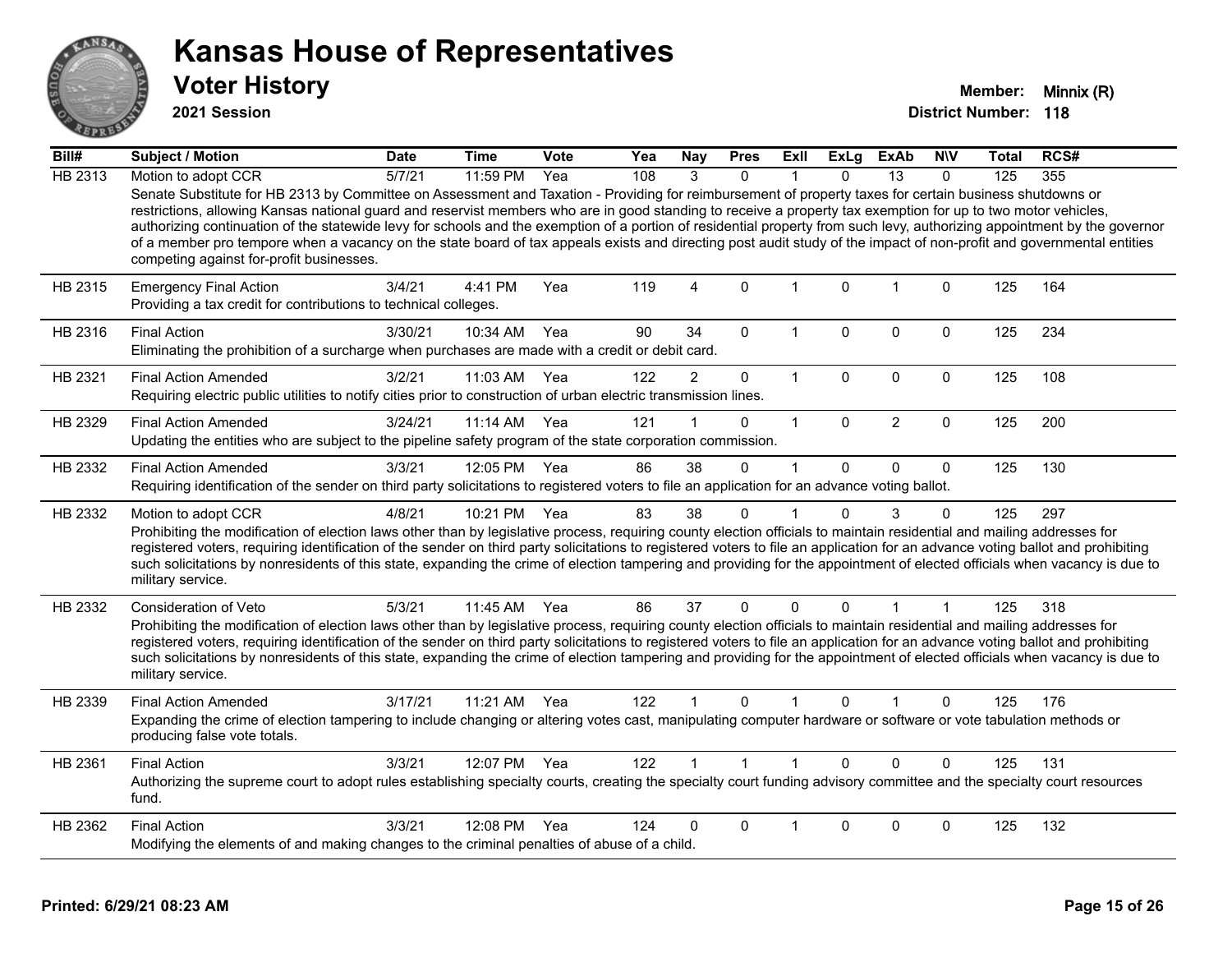

**2021 Session**

| Bill#          | <b>Subject / Motion</b>                                                                                                                                                                                                                                                                                                                                                                                                                                                                                                                                                                                             | <b>Date</b> | <b>Time</b> | <b>Vote</b> | Yea | Nay           | <b>Pres</b>  | <b>ExII</b>    | <b>ExLg</b>  | <b>ExAb</b>  | <b>NIV</b>   | <b>Total</b> | RCS# |
|----------------|---------------------------------------------------------------------------------------------------------------------------------------------------------------------------------------------------------------------------------------------------------------------------------------------------------------------------------------------------------------------------------------------------------------------------------------------------------------------------------------------------------------------------------------------------------------------------------------------------------------------|-------------|-------------|-------------|-----|---------------|--------------|----------------|--------------|--------------|--------------|--------------|------|
| <b>HB 2363</b> | <b>Final Action Amended</b><br>Increasing the maximum rate paid to appointed counsel.                                                                                                                                                                                                                                                                                                                                                                                                                                                                                                                               | 3/30/21     | 10:36 AM    | Yea         | 116 | 8             | $\Omega$     | $\mathbf 1$    | $\Omega$     | $\Omega$     | $\Omega$     | 125          | 235  |
| HB 2366        | <b>Emergency Final Action</b><br>Requiring prosecutors to disclose their intent to introduce testimony from a jailhouse witness and to forward information to the Kansas bureau of investigation.                                                                                                                                                                                                                                                                                                                                                                                                                   | 4/8/21      | 11:33 AM    | Yea         | 123 | $\mathbf 0$   | $\mathbf 0$  | $\mathbf{1}$   | $\mathbf{0}$ | $\mathbf{1}$ | $\mathbf{0}$ | 125          | 279  |
| HB 2367        | <b>Final Action</b><br>Authorizing the state corporation commission to regulate certain transmission line wire stringing activities.                                                                                                                                                                                                                                                                                                                                                                                                                                                                                | 3/2/21      | 11:04 AM    | Yea         | 124 | $\Omega$      | $\Omega$     |                | $\Omega$     | $\Omega$     | $\Omega$     | 125          | 109  |
| HB 2374        | <b>Final Action</b><br>Authorizing the Kansas sentencing commission to change risk assessment cut-off levels for participation in the certified drug abuse treatment program.                                                                                                                                                                                                                                                                                                                                                                                                                                       | 3/2/21      | 11:06 AM    | Yea         | 124 | $\Omega$      | $\mathbf{0}$ | $\overline{1}$ | $\mathbf{0}$ | $\mathbf 0$  | $\mathbf{0}$ | 125          | 110  |
| HB 2377        | <b>Final Action Amended</b><br>Revising the laws concerning driving under the influence, including authorizing reinstatement of a driver's license for certain persons with an ignition interlock device<br>restriction, requiring persons with an ignition interlock device restriction to complete the ignition interlock device program before driving privileges are fully reinstated,<br>providing for reduced ignition interlock device program costs for certain persons and modifying the criminal penalties for driving a commercial motor vehicle under the<br>influence and driving under the influence. | 3/3/21      | 12:10 PM    | Yea         | 101 | 23            | $\Omega$     |                |              | $\Omega$     | $\Omega$     | 125          | 133  |
| HB 2379        | <b>Final Action Amended</b><br>Enacting the peer-to-peer vehicle sharing act to provide insurance, liability, recordkeeping and consumer protection requirements for peer-to-peer vehicle sharing.                                                                                                                                                                                                                                                                                                                                                                                                                  | 3/4/21      | 1:58 PM     | Yea         | 123 | $\mathbf{0}$  | $\Omega$     | $\mathbf{1}$   | $\Omega$     | 1            | $\Omega$     | 125          | 154  |
| HB 2380        | <b>Final Action Amended</b><br>Amending healthcare stabilization fund minimum professional liability insurance coverage requirements and the membership of the board of governors of such fund.                                                                                                                                                                                                                                                                                                                                                                                                                     | 3/30/21     | 10:37 AM    | Yea         | 104 | 20            | $\Omega$     |                | $\Omega$     | $\Omega$     | $\Omega$     | 125          | 236  |
| HB 2387        | <b>Final Action Amended</b><br>Revising laws relating to operating an aircraft under the influence, including prescribing criminal and administrative penalties and providing for testing of blood, breath,<br>urine or other bodily substances, and preliminary screening tests of breath or oral fluid.                                                                                                                                                                                                                                                                                                           | 3/2/21      | 11:08 AM    | Yea         | 101 | 23            | $\mathbf{0}$ |                | $\Omega$     | $\Omega$     | $\Omega$     | 125          | 111  |
| HB 2390        | <b>Final Action</b><br>Making permanent certain exceptions to the disclosure of public records under the open records act.                                                                                                                                                                                                                                                                                                                                                                                                                                                                                          | 3/2/21      | 10:30 AM    | Yea         | 124 | $\Omega$      | $\Omega$     |                | $\Omega$     | $\Omega$     | $\mathbf{0}$ | 125          | 91   |
| HB 2390        | Motion to adopt CCR<br>Making permanent certain exceptions to the disclosure of public records under the open records act, creating exemptions in the open records act for cyber security<br>assessments, plans and vulnerabilities, prohibiting the filing of certain liens or claims against real or personal property and providing for criminal penalties and<br>authorizing local correctional or detention officers and administrative hearing officers to have identifying information restricted from public access on public websites that<br>identify home addresses or home ownership.                   | 4/9/21      | 10:20 AM    | Yea         | 121 | $\mathcal{P}$ | $\Omega$     | 2              | $\Omega$     | $\Omega$     | $\Omega$     | 125          | 300  |
| HB 2391        | <b>Final Action Amended</b><br>Changing the secretary of state's business filings provisions including instituting biennial business report filings and making other changes to business filing provisions,<br>information requirements and fees, removing exemptions from the open records act for tax records no longer kept by the secretary of state, permitting the public<br>recording of UCC filings with improperly included social security numbers and repealing certain obsolete statutes including blanket music license filing provisions.                                                             | 3/2/21      | 11:10 AM    | Yea         | 121 | 3             | $\Omega$     |                | $\Omega$     | $\Omega$     | $\Omega$     | 125          | 112  |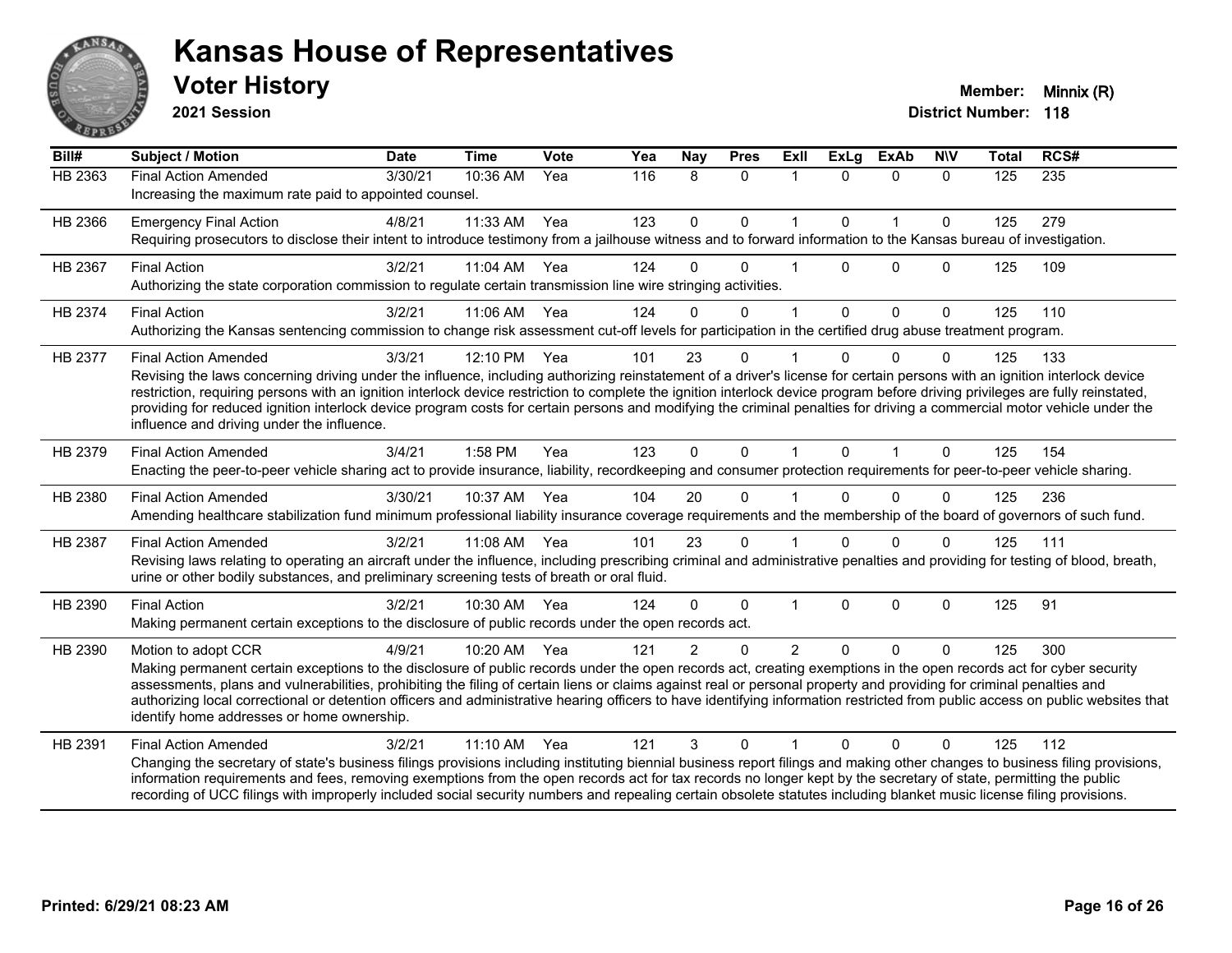**2021 Session**

**Voter History Member: Minnix (R)** 

| Bill#          | Subject / Motion                                                                                                                                                                                                                                                                                                                                                                                                                                                           | <b>Date</b> | <b>Time</b>  | <b>Vote</b> | Yea | <b>Nay</b> | <b>Pres</b>  | ExII           | ExLg     | ExAb          | <b>NIV</b>   | <b>Total</b> | RCS# |
|----------------|----------------------------------------------------------------------------------------------------------------------------------------------------------------------------------------------------------------------------------------------------------------------------------------------------------------------------------------------------------------------------------------------------------------------------------------------------------------------------|-------------|--------------|-------------|-----|------------|--------------|----------------|----------|---------------|--------------|--------------|------|
| <b>HB 2391</b> | Mot to Concur in Conference                                                                                                                                                                                                                                                                                                                                                                                                                                                | 4/8/21      | 7:51 PM      | Yea         | 123 | $\Omega$   | $\mathbf{0}$ |                | 0        |               | $\Omega$     | 125          | 292  |
|                | Changing the secretary of state's business filings provisions, including instituting biennial business report filings, authorizing the secretary of state to contract with private<br>entities for printing and binding services, changing publication and price requirements for publications of the secretary of state and repealing certain obsolete statutes<br>including blanket music license filing provisions.                                                     |             |              |             |     |            |              |                |          |               |              |              |      |
| HB 2397        | <b>EFA Sub Bill Amended</b><br>Appropriations for FY 2021, FY 2022, FY 2023 and FY 2024 for various state agencies.                                                                                                                                                                                                                                                                                                                                                        | 3/30/21     | 8:00 PM      | Yea         | 71  | 52         | $\mathbf{0}$ | -1             | $\Omega$ | $\mathbf{1}$  | $\mathbf{0}$ | 125          | 257  |
| HB 2397        | Motion to Concur<br>Senate Substitute for Substitute for HB 2397 by Committee on Ways and Means - Reconciling conflicting amendments to certain statutes.                                                                                                                                                                                                                                                                                                                  | 5/7/21      | 11:57 AM     | Yea         | 116 | 3          |              | -1             | $\Omega$ | 3             | 1            | 125          | 348  |
| HB 2401        | <b>Final Action Amended</b>                                                                                                                                                                                                                                                                                                                                                                                                                                                | 3/23/21     | $11:13$ AM   | Yea         | 123 |            | $\Omega$     | $\overline{2}$ | $\Omega$ | $\Omega$      | $\Omega$     | 125          | 189  |
|                | Authorizing the secretary of corrections to enter agreements for public-private partnerships for projects for new or renovated buildings at correctional institutions for<br>education, skills-building and spiritual needs programs; establishing a nonprofit corporation to receive gifts, donations, grants and other moneys and engage in<br>fundraising projects for funding such projects for education, skills-building and spiritual needs programs.               |             |              |             |     |            |              |                |          |               |              |              |      |
| HB 2401        | Motion to Concur                                                                                                                                                                                                                                                                                                                                                                                                                                                           | 4/8/21      | 5:04 PM      | Yea         | 120 | 2          | U            |                | 0        | 2             | $\Omega$     | 125          | 286  |
|                | Authorizing the secretary of corrections to enter agreements for public-private partnerships for projects for new or renovated buildings at correctional institutions for<br>education, skills-building and spiritual needs programs; establishing a nonprofit corporation to receive gifts, donations, grants and other moneys and engage in<br>fundraising projects for funding such projects for education, skills-building and spiritual needs programs.               |             |              |             |     |            |              |                |          |               |              |              |      |
| HB 2405        | <b>Emergency Final Action Amended</b><br>Authorizing the issuance of \$1,000,000,000 of pension obligation bonds to finance a portion of the unfunded actuarial liability of KPERS.                                                                                                                                                                                                                                                                                        | 3/4/21      | 4:38 PM      | Yea         | 117 | 6          | $\Omega$     |                | 0        | $\mathbf{1}$  | $\mathbf 0$  | 125          | 161  |
| HB 2405        | Motion to adopt CCR<br>Authorizing the issuance of \$500,000,000 of pension obligation bonds to finance a portion of the unfunded actuarial liability of KPERS.                                                                                                                                                                                                                                                                                                            | 4/9/21      | 5:48 PM      | Yea         | 112 | 10         | $\Omega$     | $\overline{2}$ | $\Omega$ | $\mathbf{0}$  | 1            | 125          | 313  |
| HB 2406        | <b>Final Action Amended</b><br>Sunday start time for the sale of alcoholic liquor and cereal malt beverage in retail stores changed from 12 noon to 10 a.m.                                                                                                                                                                                                                                                                                                                | 3/24/21     | $11:17$ AM   | Nay         | 80  | 42         | 0            |                | U        | $\mathcal{P}$ | $\Omega$     | 125          | 201  |
| HB 2408        | <b>Final Action Amended</b><br>Authorizing the state historical society to convey certain real property to the Iowa Tribe of Kansas and Nebraska.                                                                                                                                                                                                                                                                                                                          | 3/30/21     | 10:38 AM     | Yea         | 124 | $\Omega$   | $\Omega$     |                | 0        | 0             | $\mathbf 0$  | 125          | 237  |
| HB 2412        | <b>Final Action Amended</b><br>Enacting the Kansas fights addiction act to establish a grant program for the purpose of preventing, reducing, treating and mitigating the effects of substance abuse and<br>addiction.                                                                                                                                                                                                                                                     | 3/30/21     | 10:40 AM Yea |             | 81  | 43         | $\Omega$     |                | $\Omega$ | $\Omega$      | $\mathbf{0}$ | 125          | 238  |
| HB 2416        | <b>Final Action Amended</b><br>Modifying the procedure for declaring and extending a state of disaster emergency, limiting powers granted to the governor during a state of disaster emergency,<br>authorizing the legislative coordinating council and the legislature to take certain action related to a state of disaster emergency and prohibiting the governor or the state<br>board of education from closing private schools during a state of disaster emergency. | 3/4/21      | 2:05 PM      | Yea         | 81  | 40         | 2            |                | 0        |               | $\mathbf{0}$ | 125          | 155  |
| HB 2417        | <b>Final Action</b>                                                                                                                                                                                                                                                                                                                                                                                                                                                        | 3/30/21     | 10:41 AM     | Nay         | 106 | 18         | $\Omega$     |                | $\Omega$ | $\mathbf{0}$  | $\Omega$     | 125          | 239  |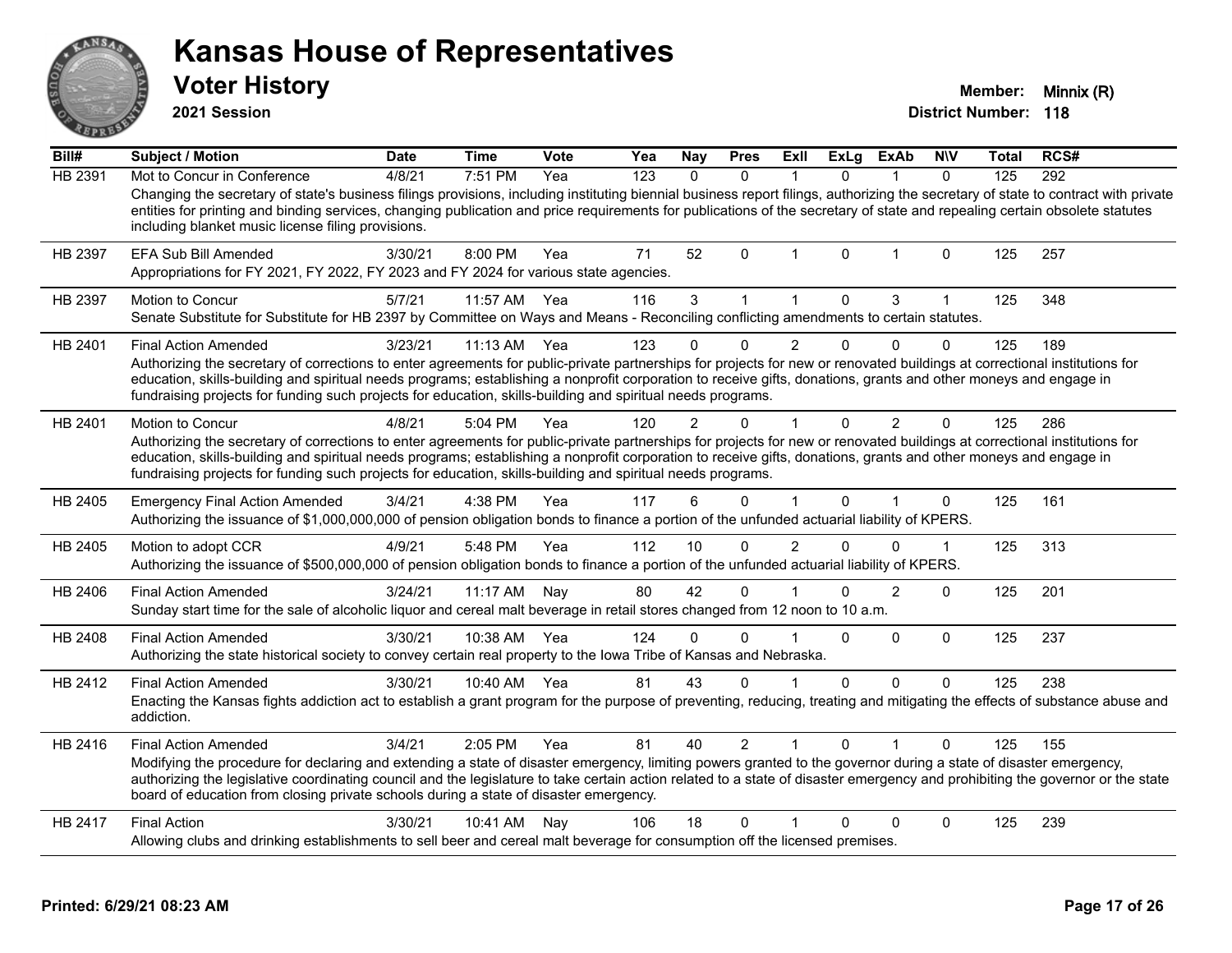

**2021 Session**

| Bill#           | <b>Subject / Motion</b>                                                                                                                                                                                                                                                                                                   | <b>Date</b> | <b>Time</b>  | Vote | Yea | Nay            | <b>Pres</b>    | <b>Exll</b>  | <b>ExLg</b> | <b>ExAb</b>    | <b>NIV</b>   | Total | RCS#           |
|-----------------|---------------------------------------------------------------------------------------------------------------------------------------------------------------------------------------------------------------------------------------------------------------------------------------------------------------------------|-------------|--------------|------|-----|----------------|----------------|--------------|-------------|----------------|--------------|-------|----------------|
| <b>HB</b> 2448  | <b>Emergency Final Action</b>                                                                                                                                                                                                                                                                                             | 3/30/21     | 7:57 PM      | Yea  | 119 | $\overline{4}$ | $\mathbf{0}$   |              | $\Omega$    |                | $\mathbf{0}$ | 125   | 256            |
|                 | Permitting the secretary for children and families to license certain family foster homes where a former foster care youth with juvenile adjudications resides.                                                                                                                                                           |             |              |      |     |                |                |              |             |                |              |       |                |
| <b>HCR 5001</b> | <b>Emergency Final Action Amended</b>                                                                                                                                                                                                                                                                                     | 1/21/21     | 12:56 PM     | Yea  | 117 | 5              | $\Omega$       | $\Omega$     | $\Omega$    | 3              | $\mathbf{0}$ | 125   | 5              |
|                 | Adopting joint rules for the House of Representatives and Senate for the 2021-2022 biennium.                                                                                                                                                                                                                              |             |              |      |     |                |                |              |             |                |              |       |                |
| <b>HCR 5003</b> | <b>EFA Amend and Debate</b>                                                                                                                                                                                                                                                                                               | 1/22/21     | 11:30 AM     | Yea  | 86  | 38             | $\mathbf{0}$   | $\Omega$     | $\Omega$    | 1              | $\Omega$     | 125   | 10             |
|                 | Amending the bill of rights of the constitution of the state of Kansas to reserve to the people the right to regulate abortion through their elected state representatives and<br>senators.                                                                                                                               |             |              |      |     |                |                |              |             |                |              |       |                |
| <b>HCR 5013</b> | <b>Final Action</b>                                                                                                                                                                                                                                                                                                       | 3/18/21     | 11:29 AM     | Yea  | 84  | 38             | $\mathbf{0}$   |              | $\Omega$    | $\overline{2}$ | $\Omega$     | 125   | 182            |
|                 | Urging congress to propose the "keep nine" amendment to the United States constitution to prohibit expanding the number of justices on the United States supreme<br>court.                                                                                                                                                |             |              |      |     |                |                |              |             |                |              |       |                |
| <b>HCR 5015</b> | <b>Final Action Amended</b>                                                                                                                                                                                                                                                                                               | 3/24/21     | 11:25 AM     | Yea  | 84  | 38             | $\Omega$       | 1            | $\Omega$    | $\overline{2}$ | $\Omega$     | 125   | 202            |
|                 | Urging the United States Congress to reject the For the People Act of 2021.                                                                                                                                                                                                                                               |             |              |      |     |                |                |              |             |                |              |       |                |
| HR 6004         | <b>Emergency Final Action Amended</b>                                                                                                                                                                                                                                                                                     | 1/21/21     | 12:54 PM Yea |      | 110 | 12             | $\mathbf 0$    | $\mathbf 0$  | $\mathbf 0$ | $\mathbf{3}$   | $\mathbf 0$  | 125   | $\overline{4}$ |
|                 | Adopting permanent rules of the House of Representatives for the 2021-2022 biennium.                                                                                                                                                                                                                                      |             |              |      |     |                |                |              |             |                |              |       |                |
| HR 6009         | <b>Final Action</b>                                                                                                                                                                                                                                                                                                       | 3/25/21     | 11:16 AM     | Yea  | 84  | 38             | $\mathbf 0$    |              | $\Omega$    | $\overline{2}$ | $\Omega$     | 125   | 208            |
|                 | Disapproving executive reorganization order no. 47 that relates to the newly named Kansas department of human services.                                                                                                                                                                                                   |             |              |      |     |                |                |              |             |                |              |       |                |
| HR 6015         | <b>Emergency Final Action</b>                                                                                                                                                                                                                                                                                             | 3/30/21     | 7:48 PM      | Yea  | 84  | 39             | $\Omega$       |              | $\Omega$    | $\overline{1}$ | $\Omega$     | 125   | 254            |
|                 | Urging the legislative coordinating council to revoke an executive order issued by the governor related to mandating face coverings if such an executive order is issued<br>while the legislature is adjourned.                                                                                                           |             |              |      |     |                |                |              |             |                |              |       |                |
| HR 6018         | Motion to Adopt                                                                                                                                                                                                                                                                                                           | 5/26/21     | 12:42 PM     | Yea  | 83  | 27             | $\overline{1}$ | $\mathbf{1}$ | $\Omega$    | $\overline{7}$ | 6            | 125   | 359            |
|                 | Condemning the recent attacks on the State of Israel.                                                                                                                                                                                                                                                                     |             |              |      |     |                |                |              |             |                |              |       |                |
| <b>SB 13</b>    | <b>Emergency Final Action Amended</b>                                                                                                                                                                                                                                                                                     | 3/4/21      | 4:32 PM      | Yea  | 120 | 3              | $\mathbf 0$    | $\mathbf{1}$ | $\mathbf 0$ | $\mathbf{1}$   | $\mathbf 0$  | 125   | 157            |
|                 | Establishing notice and public hearing requirements prior to approval by a governing body to exceed its revenue neutral rate for property tax purposes and discontinuing                                                                                                                                                  |             |              |      |     |                |                |              |             |                |              |       |                |
|                 | the city and county tax lid, prohibiting valuation increase of real property solely as the result of normal repair, replacement or maintenance of existing structure,<br>establishing a payment plan for the payment of delinquent or nondelinquent property taxes and establishing the taxpayer notification costs fund. |             |              |      |     |                |                |              |             |                |              |       |                |
| <b>SB 14</b>    | <b>Final Action</b>                                                                                                                                                                                                                                                                                                       | 1/21/21     | 1:00 PM      | Yea  | 119 | 3              | $\Omega$       | $\Omega$     | $\Omega$    | 3              | $\Omega$     | 125   | 6              |
|                 | Extending certain provisions of the governmental response to the COVID-19 pandemic in Kansas and providing certain relief related to health, welfare, property and                                                                                                                                                        |             |              |      |     |                |                |              |             |                |              |       |                |
|                 | economic security during this public health emergency.                                                                                                                                                                                                                                                                    |             |              |      |     |                |                |              |             |                |              |       |                |
| <b>SB 15</b>    | <b>Emergency Final Action</b>                                                                                                                                                                                                                                                                                             | 2/11/21     | 12:36 PM     | Yea  | 122 |                | $\mathbf{0}$   | 2            | $\Omega$    | $\Omega$       | $\Omega$     | 125   | 38             |
|                 | Enacting the Kansas economic recovery loan deposit program, updating field of membership requirements of credit unions and allowing privilege tax deductions on<br>agricultural real estate loans and single family residence loans.                                                                                      |             |              |      |     |                |                |              |             |                |              |       |                |
| <b>SB 16</b>    | <b>Final Action</b>                                                                                                                                                                                                                                                                                                       | 4/6/21      | 9:19 AM      | Yea  | 117 | $\Omega$       | $\Omega$       |              | $\Omega$    | $\overline{7}$ | $\Omega$     | 125   | 260            |
|                 | Removing the requirement that certain entities submit certain reports to the division of post audit.                                                                                                                                                                                                                      |             |              |      |     |                |                |              |             |                |              |       |                |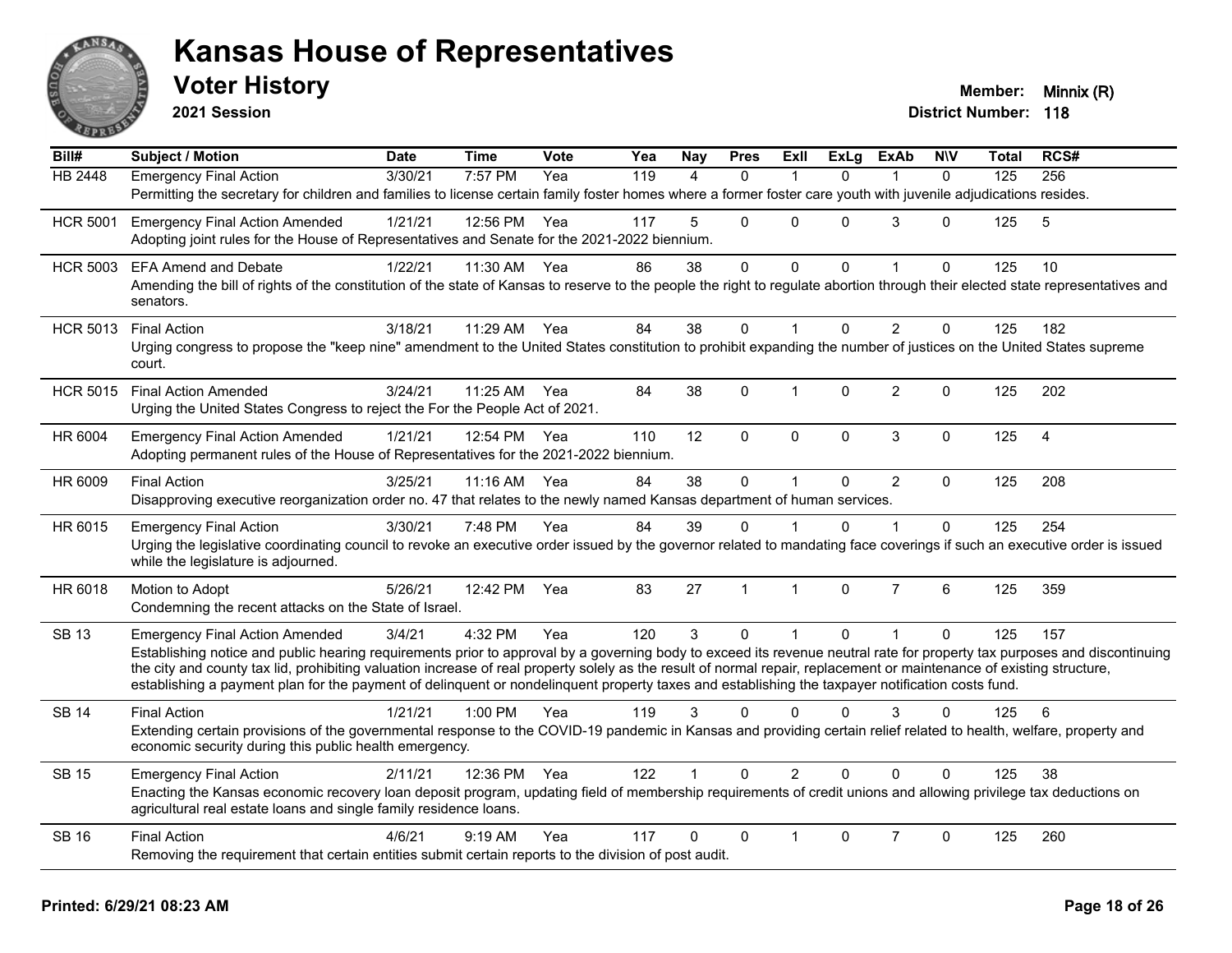

**2021 Session**

| Bill#        | Subject / Motion                                                                                                                                                                                                                                                                                                                                                                                                                                                                                                                                                                                                         | <b>Date</b> | <b>Time</b> | <b>Vote</b> | Yea | <b>Nay</b>     | <b>Pres</b>  | Exll           | <b>ExLg</b>  | <b>ExAb</b>    | <b>NIV</b>     | <b>Total</b> | RCS# |
|--------------|--------------------------------------------------------------------------------------------------------------------------------------------------------------------------------------------------------------------------------------------------------------------------------------------------------------------------------------------------------------------------------------------------------------------------------------------------------------------------------------------------------------------------------------------------------------------------------------------------------------------------|-------------|-------------|-------------|-----|----------------|--------------|----------------|--------------|----------------|----------------|--------------|------|
| <b>SB 21</b> | <b>Emergency Final Action Amended</b><br>Approving election for sales tax authority for Cherokee county.                                                                                                                                                                                                                                                                                                                                                                                                                                                                                                                 | 3/4/21      | 4:40 PM     | Yea         | 119 | $\overline{4}$ | $\mathbf{0}$ | 1              | $\Omega$     | $\mathbf 1$    | $\mathbf{0}$   | 125          | 163  |
| <b>SB 24</b> | <b>Final Action Amended</b><br>Prohibiting municipalities from imposing restrictions on customer's use of energy based upon source of energy.                                                                                                                                                                                                                                                                                                                                                                                                                                                                            | 3/24/21     | 11:27 AM    | Yea         | 93  | 29             | $\mathbf 0$  | $\mathbf{1}$   | $\mathbf{0}$ | $\overline{2}$ | 0              | 125          | 203  |
| SB 26        | <b>Final Action Sub Bill</b><br>House Substitute for SB 26 by Committee on Transportation - Designating a portion of K-7 as the Senator Bud Burke memorial highway and designating a portion of<br>United States highway 77 as the CPL Allen E Oatney and SP4 Gene A Myers memorial highway.                                                                                                                                                                                                                                                                                                                             | 3/23/21     | 11:14 AM    | Yea         | 123 | 0              | 0            | $\overline{c}$ | 0            | $\pmb{0}$      | 0              | 125          | 190  |
| <b>SB 26</b> | Motion to adopt CCR<br>House Substitute for SB 26 by Committee on Transportation - Updating motor carrier laws and the regulation of motor carriers by the state corporation commission.                                                                                                                                                                                                                                                                                                                                                                                                                                 | 4/8/21      | 2:17 PM     | Yea         | 123 | $\Omega$       | $\mathbf{0}$ | 1              | $\Omega$     | $\overline{1}$ | $\mathbf{0}$   | 125          | 280  |
| <b>SB 27</b> | <b>Final Action</b><br>Amending the Kansas storage tank act to extend the sunsets of certain funds and to increase certain liability and reimbursement amounts.                                                                                                                                                                                                                                                                                                                                                                                                                                                          | 2/24/21     | 11:27 AM    | Yea         | 123 | 0              | 0            |                | $\Omega$     |                | 0              | 125          | 71   |
| SB 29        | <b>Emergency Final Action Amended</b><br>Updating the version of risk-based capital instructions in effect.                                                                                                                                                                                                                                                                                                                                                                                                                                                                                                              | 2/25/21     | 12:57 PM    | Yea         | 124 | $\Omega$       | $\Omega$     | 1              | $\Omega$     | $\Omega$       | $\Omega$       | 125          | 84   |
| <b>SB 29</b> | Motion to Adopt CCR<br>Providing for short-term, limited-duration health plans.                                                                                                                                                                                                                                                                                                                                                                                                                                                                                                                                          | 5/7/21      | 11:53 AM    | Yea         | 68  | 51             | $\pmb{0}$    | $\mathbf{1}$   | $\mathbf{0}$ | $\mathfrak{S}$ | $\overline{2}$ | 125          | 347  |
| SB 29        | Consideration of Veto<br>Providing for short-term, limited-duration health plans.                                                                                                                                                                                                                                                                                                                                                                                                                                                                                                                                        | 5/26/21     | 11:53 AM    | Yea         | 67  | 48             | $\mathbf{0}$ | $\mathbf{1}$   | $\pmb{0}$    | $\overline{7}$ | $\overline{2}$ | 125          | 357  |
| <b>SB 33</b> | <b>Final Action</b><br>Providing for display show licenses under the vehicle dealers and manufacturers licensing act.                                                                                                                                                                                                                                                                                                                                                                                                                                                                                                    | 3/2/21      | 11:12 AM    | Yea         | 124 | $\mathbf 0$    | $\mathbf 0$  | $\mathbf{1}$   | $\mathbf{0}$ | $\mathbf 0$    | $\mathbf 0$    | 125          | 113  |
| SB 36        | <b>Final Action Amended</b><br>Requiring the Kansas highway patrol to make multiple vehicle checks within a set time period for certain salvage vehicle pools and allowing salvage vehicle pools and<br>dealers to apply for ownership documents for vehicles that are disclaimed by insurance companies.                                                                                                                                                                                                                                                                                                                | 3/24/21     | 11:28 AM    | Yea         | 116 | 6              | $\mathbf 0$  |                | $\Omega$     | 2              | $\Omega$       | 125          | 204  |
| <b>SB 36</b> | Motion to adopt CCR<br>Requiring the Kansas highway patrol to make multiple vehicle checks within a set time period for certain salvage vehicle pools and allowing salvage vehicle pools and<br>dealers to apply for ownership documents for vehicles that are disclaimed by insurance companies, prohibiting the towing vehicles outside the state of Kansas without<br>prior consent, requiring an interstate search of registered owners and lienholders prior to sale of vehicles less than 15 years old and requiring publication in the<br>newspaper seven days prior to sale of vehicles and property at auction. | 4/8/21      | 10:35 AM    | Yea         | 118 |                | $\Omega$     |                | $\Omega$     |                | 1              | 125          | 273  |
| SB 37        | <b>Final Action</b><br>Updating producer licensing statutes pertaining to appointment, examinations, fees, licensing, renewal dates, continuing education, suspension, revocation and denial of<br>licensure and reinstatement.                                                                                                                                                                                                                                                                                                                                                                                          | 3/25/21     | $11:19$ AM  | Yea         | 109 | 13             | 0            |                | 0            | $\overline{2}$ | $\Omega$       | 125          | 210  |
| <b>SB 38</b> | <b>Emergency Final Action Amended</b><br>Establishing the Kansas pesticide waste disposal program and permitting up to \$50,000 to be transferred annually from the Kansas agricultural remediation fund to a<br>new Kansas pesticide waste disposal fund.                                                                                                                                                                                                                                                                                                                                                               | 3/25/21     | 12:13 PM    | Yea         | 121 | $\mathbf{1}$   | 0            | 1              | $\Omega$     | $\overline{2}$ | $\Omega$       | 125          | 216  |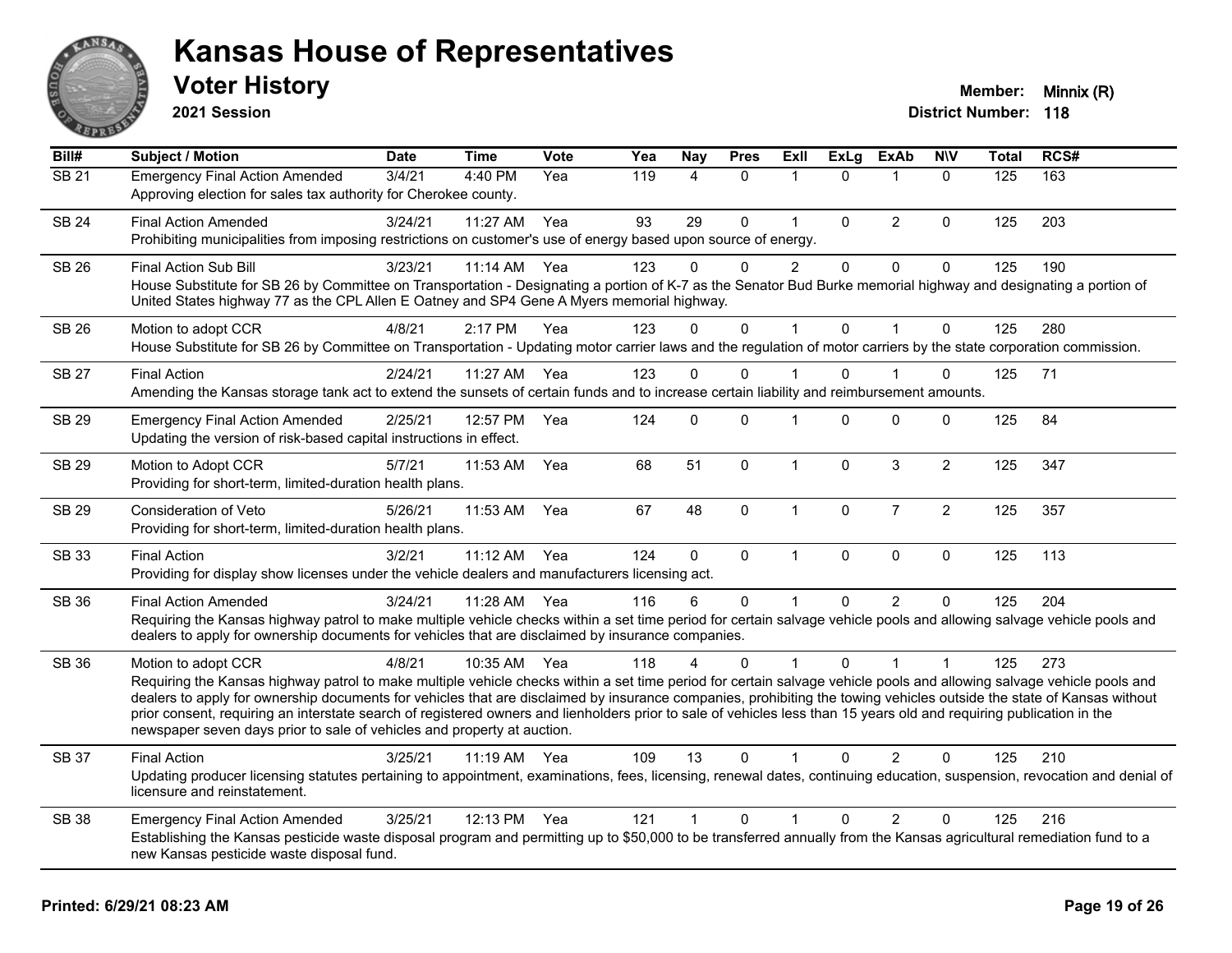# ANS Ě

#### **Kansas House of Representatives**

**2021 Session**

| Bill#        | <b>Subject / Motion</b>                                                                                                                                                                                                                                                                                                                                                                                                                                                                                                                                                                                                                                                                                                                                                                                                                                                                                                                                                                                                                                                                                          | <b>Date</b> | <b>Time</b> | Vote | Yea | Nay            | <b>Pres</b> | ExII         | <b>ExLg</b> | <b>ExAb</b> | <b>NIV</b>   | <b>Total</b> | RCS# |
|--------------|------------------------------------------------------------------------------------------------------------------------------------------------------------------------------------------------------------------------------------------------------------------------------------------------------------------------------------------------------------------------------------------------------------------------------------------------------------------------------------------------------------------------------------------------------------------------------------------------------------------------------------------------------------------------------------------------------------------------------------------------------------------------------------------------------------------------------------------------------------------------------------------------------------------------------------------------------------------------------------------------------------------------------------------------------------------------------------------------------------------|-------------|-------------|------|-----|----------------|-------------|--------------|-------------|-------------|--------------|--------------|------|
| <b>SB 38</b> | Motion to adopt CCR<br>Establishing the Kansas pesticide waste disposal program and implementing the provisions of 2011 executive reorganization order No. 40 relating to the Kansas<br>department of agriculture's division of conservation.                                                                                                                                                                                                                                                                                                                                                                                                                                                                                                                                                                                                                                                                                                                                                                                                                                                                    | 4/8/21      | 2:19 PM     | Yea  | 120 | 3              | $\Omega$    | $\mathbf{1}$ | $\Omega$    | $\mathbf 1$ | $\mathbf{0}$ | 125          | 281  |
| SB 39        | <b>Emergency Final Action Amended</b><br>Changing Kansas department of agriculture division of animal health license, permit and registration renewal deadlines and allowing the animal health commissioner to<br>recover the actual cost of official calfhood vaccination tags.                                                                                                                                                                                                                                                                                                                                                                                                                                                                                                                                                                                                                                                                                                                                                                                                                                 | 2/25/21     | 12:54 PM    | Yea  | 117 | $\overline{7}$ | $\mathbf 0$ | 1            | $\Omega$    | $\Omega$    | 0            | 125          | 82   |
| <b>SB 40</b> | <b>Emergency Final Action Amended</b><br>Updating provisions related to the Kansas department of agriculture division of conservation.                                                                                                                                                                                                                                                                                                                                                                                                                                                                                                                                                                                                                                                                                                                                                                                                                                                                                                                                                                           | 2/25/21     | 12:59 PM    | Yea  | 123 |                | $\Omega$    |              | $\Omega$    | $\Omega$    | $\Omega$     | 125          | 85   |
| <b>SB 40</b> | Motion to adopt CCR<br>Prescribing powers, duties and functions of the board of education of each school district, the governing body of each community college and the governing body of<br>each technical college related to the COVID-19 health emergency, adding the vice president of the senate to the legislative coordinating council, modifying the<br>procedure for the declaration and extension of a state of disaster emergency under the Kansas emergency management act, prohibiting certain actions by the governor<br>related to the COVID-19 health emergency and revoking all executive orders related to such emergency on March 31, 2021, establishing judicial review for certain<br>executive orders issued during a state of disaster emergency and certain actions taken by a local unit of government during a state of local disaster emergency,<br>authorizing the legislature or the legislative coordinating council to revoke certain orders issued by the secretary of health and environment and limiting powers granted<br>to local health officers related to certain orders. | 3/16/21     | 12:40 PM    | Yea  | 118 | 5              | $\Omega$    |              | $\Omega$    | $\Omega$    |              | 125          | 171  |
| <b>SB 47</b> | <b>Emergency Final Action Amended</b><br>Enacting the Kansas taxpayer protection act, requiring the signature and tax identification number of paid tax return preparers on income tax returns and authorizing<br>actions to enjoin paid tax return preparers from engaging in certain conduct.                                                                                                                                                                                                                                                                                                                                                                                                                                                                                                                                                                                                                                                                                                                                                                                                                  | 3/4/21      | 4:29 PM     | Yea  | 115 | 8              | $\Omega$    | 1            | $\Omega$    |             | $\Omega$     | 125          | 156  |
| SB 47        | Motion to adopt CCR<br>Enacting the Kansas taxpayer protection act requiring the signature and tax identification number of paid tax return preparers on income tax returns and authorizing<br>actions to enjoin paid tax return preparers from engaging in certain conduct, exempting compensation attributable as a result of identity fraud, extending the dates when<br>corporate returns are required to be filed, providing conformity with the federal return due date for returns other than corporate returns, providing a temporary withholding<br>option for certain teleworking employees, establishing the Eisenhower foundation contribution credit and the friends of cedar crest association contribution credit,<br>extending the time period and expanding eligibility for the single city port authority credit, extending the time period for eligibility in the loan repayment program and<br>income tax credit related to rural opportunity zones and defining rural opportunity zone on the basis of population.                                                                          | 5/4/21      | 11:26 AM    | Yea  | 107 | 14             | $\Omega$    | 1            | $\Omega$    | 3           | $\Omega$     | 125          | 328  |
| <b>SB 50</b> | <b>Final Action Amended</b><br>Requiring marketplace facilitators to collect and remit sales, compensating use and transient guest taxes and prepaid wireless 911 fees, removing clickthrough nexus<br>provisions, providing for addition and subtraction modifications for the treatment of global intangible low-taxed income, business interest, capital contributions, FDIC<br>premiums and business meals, expanding the expense deduction for income taxpayers and calculating the deduction amount, providing the ability to elect to itemize for<br>individuals, providing an exemption of unemployment compensation income attributable as a result of identity fraud, removing the line for reporting compensating use<br>tax from individual tax returns, extending the dates when corporate tax returns are required to be filed, increasing the Kansas standard deduction and providing for an<br>extension of the corporate net operating loss carryforward period.                                                                                                                                | 3/30/21     | 10:46 AM    | Yea  | 81  | 43             | 0           |              |             | $\Omega$    | $\Omega$     | 125          | 240  |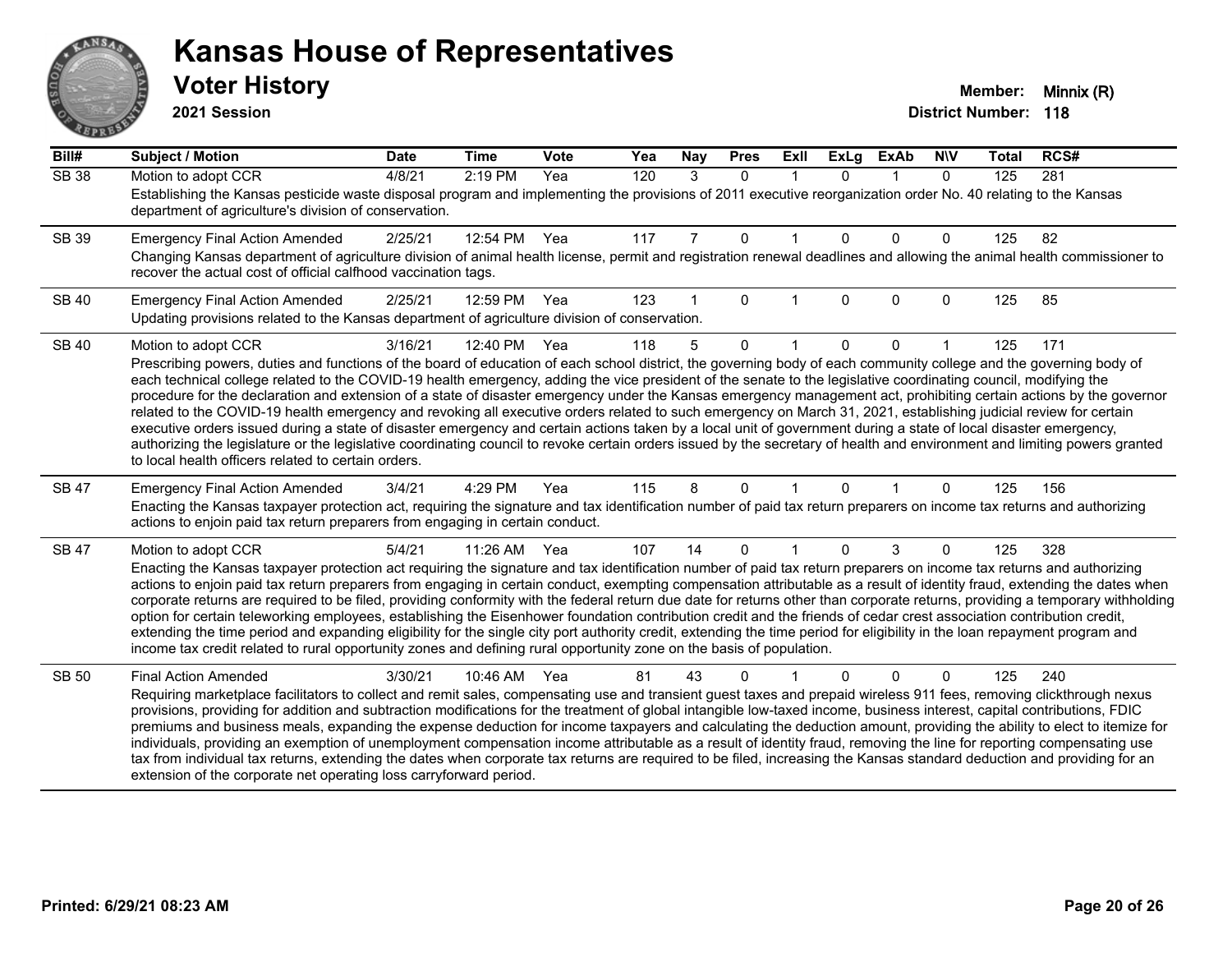

**2021 Session**

| Bill#        | Subject / Motion                                                                                                                                                                                                                                                                                                                                                                                                                                                                                                                                                                                                                                                                                                                                                                                                                                                                                                                                   | <b>Date</b> | <b>Time</b>  | <b>Vote</b> | Yea | Nay             | <b>Pres</b>  | Exll           | ExLg         | <b>ExAb</b>    | <b>NIV</b>     | <b>Total</b> | RCS# |
|--------------|----------------------------------------------------------------------------------------------------------------------------------------------------------------------------------------------------------------------------------------------------------------------------------------------------------------------------------------------------------------------------------------------------------------------------------------------------------------------------------------------------------------------------------------------------------------------------------------------------------------------------------------------------------------------------------------------------------------------------------------------------------------------------------------------------------------------------------------------------------------------------------------------------------------------------------------------------|-------------|--------------|-------------|-----|-----------------|--------------|----------------|--------------|----------------|----------------|--------------|------|
| <b>SB 50</b> | Consideration of Veto                                                                                                                                                                                                                                                                                                                                                                                                                                                                                                                                                                                                                                                                                                                                                                                                                                                                                                                              | 5/3/21      | 12:47 PM     | Yea         | 84  | $\overline{39}$ | $\Omega$     | $\Omega$       | $\Omega$     |                |                | 125          | 321  |
|              | Requiring marketplace facilitators to collect and remit sales, compensating use and transient guest taxes and prepaid wireless 911 fees, removing clickthrough nexus<br>provisions, providing for addition and subtraction modifications for the treatment of global intangible low-taxed income, business interest, capital contributions, FDIC<br>premiums and business meals, expanding the expense deduction for income taxpayers and calculating the deduction amount, providing the ability to elect to itemize for<br>individuals, providing an exemption of unemployment compensation income attributable as a result of identity fraud, removing the line for reporting compensating use<br>tax from individual tax returns, extending the dates when corporate tax returns are required to be filed, increasing the Kansas standard deduction and providing for an<br>extension of the corporate net operating loss carryforward period. |             |              |             |     |                 |              |                |              |                |                |              |      |
| <b>SB 52</b> | <b>Emergency Final Action</b><br>Creating the Sedgwick county urban area nuisance abatement act.                                                                                                                                                                                                                                                                                                                                                                                                                                                                                                                                                                                                                                                                                                                                                                                                                                                   | 3/25/21     | 12:18 PM     | Yea         | 80  | 42              | $\Omega$     |                | <sup>0</sup> | $\overline{2}$ | $\Omega$       | 125          | 220  |
| <b>SB 55</b> | <b>Final Action Amended</b><br>Clarifying the authority of healing arts school clinics to provide healing arts services.                                                                                                                                                                                                                                                                                                                                                                                                                                                                                                                                                                                                                                                                                                                                                                                                                           | 3/24/21     | 11:29 AM     | Yea         | 122 | $\mathbf{0}$    | $\mathbf{0}$ | 1              | $\Omega$     | $\overline{2}$ | $\mathbf{0}$   | 125          | 205  |
| <b>SB 55</b> | Motion to Adopt CCR                                                                                                                                                                                                                                                                                                                                                                                                                                                                                                                                                                                                                                                                                                                                                                                                                                                                                                                                | 4/8/21      | 11:43 PM Yea |             | 76  | 43              | $\Omega$     |                | $\Omega$     | 3              | $\overline{2}$ | 125          | 298  |
|              | Creating the fairness in women's sports act to require that female student athletic teams only include members who are biologically female.                                                                                                                                                                                                                                                                                                                                                                                                                                                                                                                                                                                                                                                                                                                                                                                                        |             |              |             |     |                 |              |                |              |                |                |              |      |
| <b>SB 58</b> | <b>Final Action Amended</b>                                                                                                                                                                                                                                                                                                                                                                                                                                                                                                                                                                                                                                                                                                                                                                                                                                                                                                                        | 3/25/21     | 11:20 AM     | Yea         | 122 | $\Omega$        | $\Omega$     |                | $\Omega$     | $\overline{2}$ | $\mathbf 0$    | 125          | 211  |
|              | Prohibiting the filing of certain liens or claims against real or personal property and providing for criminal penalties.                                                                                                                                                                                                                                                                                                                                                                                                                                                                                                                                                                                                                                                                                                                                                                                                                          |             |              |             |     |                 |              |                |              |                |                |              |      |
| SB 60        | <b>Final Action Amended</b>                                                                                                                                                                                                                                                                                                                                                                                                                                                                                                                                                                                                                                                                                                                                                                                                                                                                                                                        | 3/30/21     | 10:48 AM Yea |             | 113 | 11              | $\Omega$     |                | $\Omega$     | $\Omega$       | $\Omega$       | 125          | 241  |
|              | Defining proximate result for purposes of determining when a crime is committed partly within this state and amending the crimes of criminal sodomy and sexual battery<br>to make certain conduct unlawful when the victim's consent was obtained through a knowing misrepresentation.                                                                                                                                                                                                                                                                                                                                                                                                                                                                                                                                                                                                                                                             |             |              |             |     |                 |              |                |              |                |                |              |      |
| SB 60        | Motion to adopt CCR                                                                                                                                                                                                                                                                                                                                                                                                                                                                                                                                                                                                                                                                                                                                                                                                                                                                                                                                | 5/4/21      | 11:05 AM Yea |             | 118 | 3               | $\mathbf{0}$ | 1              | 0            | 3              | $\Omega$       | 125          | 327  |
|              | Creating the crime of sexual extortion and requiring an offender to register under the Kansas offender registration act, prohibiting a court from requiring psychiatric or<br>psychological examinations of an alleged victim of any crime, increasing criminal penalties for fleeing or attempting to elude a police officer when operating a stolen<br>vehicle, committing certain driving violations or causing a collision involving another driver, defining proximate result for purposes of determining when a crime is<br>committed partly within this state, removing the spousal exception from the crime of sexual battery and making fleeing or attempting to elude a police officer evidence of<br>intent to commit theft of a vehicle.                                                                                                                                                                                               |             |              |             |     |                 |              |                |              |                |                |              |      |
| SB 63        | <b>Final Action Sub Bill</b>                                                                                                                                                                                                                                                                                                                                                                                                                                                                                                                                                                                                                                                                                                                                                                                                                                                                                                                       | 3/23/21     | 11:19 AM Yea |             | 77  | 46              | $\Omega$     | $\overline{2}$ | 0            | $\Omega$       | $\Omega$       | 125          | 191  |
|              | House Substitute for SB 63 by Committee on K-12 Education Budget - Enacting the back to school act to require school districts to provide a full-time, in person<br>attendance option for all students beginning March 31, 2021, for school year 2020-2021.                                                                                                                                                                                                                                                                                                                                                                                                                                                                                                                                                                                                                                                                                        |             |              |             |     |                 |              |                |              |                |                |              |      |
| SB 64        | <b>Final Action</b>                                                                                                                                                                                                                                                                                                                                                                                                                                                                                                                                                                                                                                                                                                                                                                                                                                                                                                                                | 3/24/21     | 11:12 AM     | Yea         | 120 | $\overline{2}$  | $\Omega$     |                | $\Omega$     | 2              | $\Omega$       | 125          | 199  |
|              | Amending the private and out-of-state postsecondary educational institution act to clarify the state board of regents' authority and provide additional student<br>protections and institutional accountability.                                                                                                                                                                                                                                                                                                                                                                                                                                                                                                                                                                                                                                                                                                                                   |             |              |             |     |                 |              |                |              |                |                |              |      |
| SB 65        | <b>Emergency Final Action Amended</b>                                                                                                                                                                                                                                                                                                                                                                                                                                                                                                                                                                                                                                                                                                                                                                                                                                                                                                              | 3/25/21     | 12:16 PM Yea |             | 121 |                 | $\Omega$     | 1              | <sup>n</sup> | $\mathcal{P}$  | $\Omega$       | 125          | 219  |
|              | Enhancing the high performance incentive program by decoupling the KIT and KIR workforce training programs and by providing for the transferability of the tax credit.                                                                                                                                                                                                                                                                                                                                                                                                                                                                                                                                                                                                                                                                                                                                                                             |             |              |             |     |                 |              |                |              |                |                |              |      |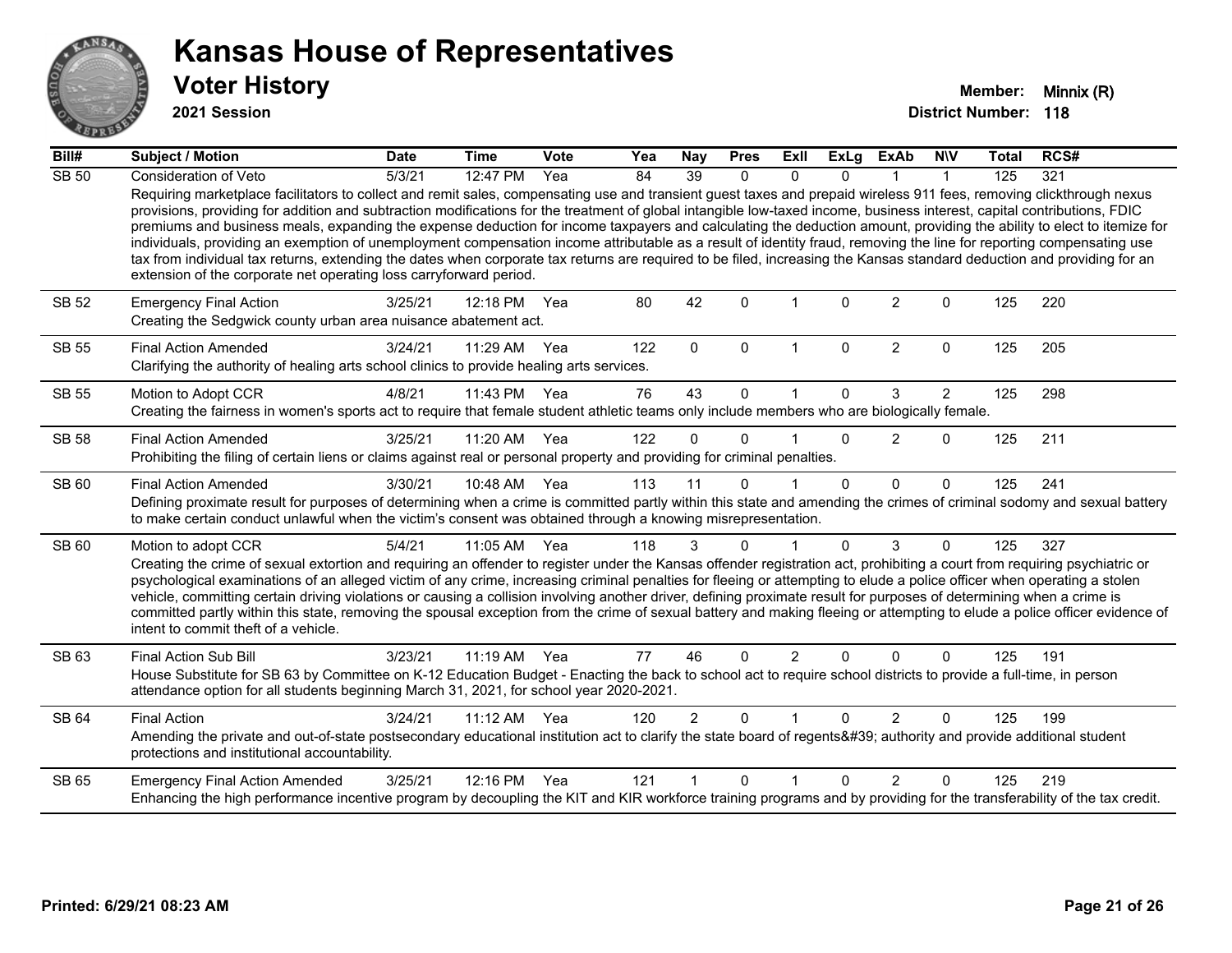# ANS Erry

#### **Kansas House of Representatives**

**2021 Session**

**Voter History Member: Minnix (R)** 

| Bill#        | <b>Subject / Motion</b>                                                                                                                                                                                                                                                                                                                                                                                                                                                                                                                                                                                                                                                                                                                        | <b>Date</b> | <b>Time</b> | Vote | Yea | Nay            | <b>Pres</b>  | ExII           | <b>ExLg</b> | <b>ExAb</b>    | <b>NIV</b>   | Total | RCS# |
|--------------|------------------------------------------------------------------------------------------------------------------------------------------------------------------------------------------------------------------------------------------------------------------------------------------------------------------------------------------------------------------------------------------------------------------------------------------------------------------------------------------------------------------------------------------------------------------------------------------------------------------------------------------------------------------------------------------------------------------------------------------------|-------------|-------------|------|-----|----------------|--------------|----------------|-------------|----------------|--------------|-------|------|
| <b>SB 66</b> | <b>Emergency Final Action Amended</b><br>Amending the angel investor tax credit with respect to the definition of qualified securities, tax credit limitations and amounts, investor requirements and extending the<br>date that credits may be allowed, and also amending the tax credit for expenses incurred to make a residence accessible to persons with a disability by increasing the<br>credit.                                                                                                                                                                                                                                                                                                                                       | 3/25/21     | 12:14 PM    | Yea  | 109 | 12             | $\mathbf{1}$ | 1              | $\Omega$    | 2              | $\mathbf{0}$ | 125   | 217  |
| SB 67        | <b>Final Action Amended</b><br>Expanding the definitions of all-terrain vehicles and recreational off-highway vehicles.                                                                                                                                                                                                                                                                                                                                                                                                                                                                                                                                                                                                                        | 3/23/21     | 11:21 AM    | Yea  | 99  | 24             | $\Omega$     | $\overline{2}$ | $\Omega$    | $\Omega$       | 0            | 125   | 192  |
| SB 67        | Motion to adopt CCR<br>Permitting funeral escorts to direct traffic for funeral processions and requiring drivers to yield the right-of-way and move over for authorized utility or telecommunication<br>vehicles.                                                                                                                                                                                                                                                                                                                                                                                                                                                                                                                             | 4/8/21      | 10:37 AM    | Yea  | 119 | $\mathbf{3}$   | $\mathbf 0$  | $\mathbf{1}$   | $\mathbf 0$ | $\mathbf{1}$   | $\mathbf{1}$ | 125   | 274  |
| <b>SB 77</b> | <b>Final Action Amended</b><br>Enacting the audiology and speech-language pathology interstate compact.                                                                                                                                                                                                                                                                                                                                                                                                                                                                                                                                                                                                                                        | 3/18/21     | 11:30 AM    | Yea  | 119 | 3              | $\Omega$     | $\overline{1}$ | $\Omega$    | 2              | $\Omega$     | 125   | 183  |
| <b>SB78</b>  | Final Action Sub Bill<br>House Substitute for SB 78 by Committee on Insurance and Pensions - Updating the national insurance commissioners credit for insurance reinsurance model law,<br>codifying the national insurance commissioners credit for reinsurance model regulation and updating certain terms and definitions relating to the insurance holding<br>company act, service contracts and surplus lines insurance. Eliminating certain requirements relating to the annual submittal of certain documents by out-of-state risk<br>retention groups, extending the time frame to submit certain documents by professional employer organizations, abolishing the utilization review advisory committee and<br>replacing it with URAC. | 3/30/21     | 10:49 AM    | Yea  | 124 | $\Omega$       | 0            | $\mathbf 1$    | $\Omega$    | 0              | $\mathbf 0$  | 125   | 242  |
| <b>SB78</b>  | Motion to adopt CCR<br>House Substitute for SB 78 by Committee on Insurance and Pensions - Updating the national insurance commissioners credit for insurance reinsurance model law,<br>codifying the national insurance commissioners credit for reinsurance model regulation and updating certain terms and definitions relating to the insurance holding<br>company act, service contracts and surplus lines insurance. Eliminating certain requirements relating to the annual submittal of certain documents by out-of-state risk<br>retention groups, extending the time frame to submit certain documents by professional employer organizations, abolishing the utilization review advisory committee and<br>replacing it with URAC.   | 5/7/21      | 11:24 AM    | Yea  | 113 | $\overline{7}$ | $\Omega$     | $\mathbf{1}$   | $\Omega$    | $\overline{A}$ | 0            | 125   | 346  |
| SB 86        | <b>Final Action Amended</b><br>Conforming certain KPERS provisions with the federal CARES act.                                                                                                                                                                                                                                                                                                                                                                                                                                                                                                                                                                                                                                                 | 3/24/21     | 11:30 AM    | Yea  | 122 | $\mathbf 0$    | 0            | $\mathbf 1$    | 0           | $\overline{2}$ | 0            | 125   | 206  |
| <b>SB 86</b> | Motion to adopt CCR<br>Establishing the Kansas extraordinary utility costs loan deposit program and the Kansas economic recovery loan deposit program and amending the city utility low-<br>interest loan program by providing for electronic repayment of loans, cash basis exception, payment frequency, loan security and an ending date for making loans.                                                                                                                                                                                                                                                                                                                                                                                  | 4/9/21      | 11:43 AM    | Yea  | 117 | 6              | 0            | $\overline{2}$ | $\Omega$    | $\Omega$       | 0            | 125   | 302  |
| <b>SB 88</b> | <b>EFA Amend and Debate</b><br>House Substitute for SB 88 by Committee on Financial Institutions and Rural Development - Establishing the city utility low-interest loan program, allowing cities to apply<br>to the state treasurer for loans from state unencumbered funds for extraordinary electric or natural gas costs incurred during the extreme winter weather event of<br>February 2021.                                                                                                                                                                                                                                                                                                                                             | 3/3/21      | 11:34 AM    | Yea  | 124 | 0              | $\Omega$     |                | $\Omega$    | $\Omega$       | 0            | 125   | 116  |
| <b>SB 89</b> | <b>Emergency Final Action Amended</b><br>Exempting the transport of agricultural forage commodities from secured load requirements.                                                                                                                                                                                                                                                                                                                                                                                                                                                                                                                                                                                                            | 3/25/21     | 12:15 PM    | Yea  | 122 | 0              | $\Omega$     |                | 0           | 2              | 0            | 125   | 218  |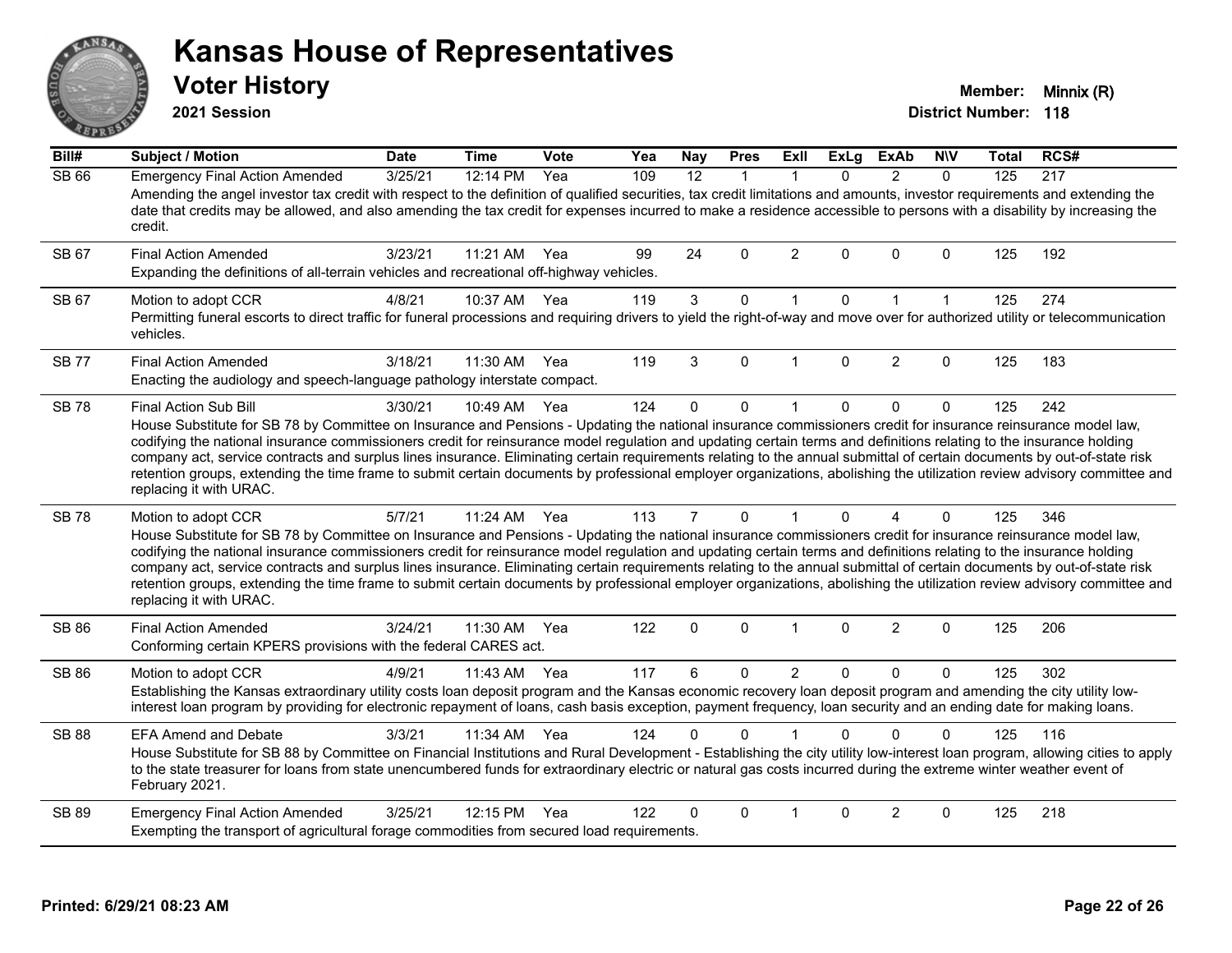

**2021 Session**

| Bill#         | Subject / Motion                                                                                                                                                                                                                                                                                                                                                        | <b>Date</b> | <b>Time</b> | <b>Vote</b> | Yea | <b>Nay</b>     | <b>Pres</b>  | <b>Exll</b>    | <b>ExLg</b>  | <b>ExAb</b>    | <b>NIV</b>     | Total | RCS# |
|---------------|-------------------------------------------------------------------------------------------------------------------------------------------------------------------------------------------------------------------------------------------------------------------------------------------------------------------------------------------------------------------------|-------------|-------------|-------------|-----|----------------|--------------|----------------|--------------|----------------|----------------|-------|------|
| <b>SB 90</b>  | <b>Emergency Final Action Amended</b><br>Amending the Kansas rural housing incentive district act to permit bond funding for vertical residential renovation of older buildings in central business districts and by<br>changing the definitions of an eligible city or county.                                                                                         | 3/25/21     | 12:20 PM    | Yea         | 105 | 17             | $\mathbf{0}$ | 1              | $\Omega$     | $\mathcal{P}$  | $\Omega$       | 125   | 222  |
| <b>SB 91</b>  | EFA Sub Bill<br>House Substitute for SB 91 by Committee on Commerce, Labor and Economic Development - Providing liability protection for businesses, municipalities and<br>educational institutions that participate in high school work-based learning programs and providing that schools are responsible for injuries to students participating in<br>such programs. | 4/8/21      | 11:31 AM    | Yea         | 123 | $\Omega$       | $\Omega$     |                | 0            |                | $\Omega$       | 125   | 278  |
| SB 95         | <b>Final Action Amended</b><br>Exempting motor vehicle odometer reading recording requirements when such recording requirements are exempted by federal law.                                                                                                                                                                                                            | 3/23/21     | 11:22 AM    | Yea         | 123 | 0              | $\Omega$     | $\overline{2}$ | 0            | $\Omega$       | $\Omega$       | 125   | 193  |
| <b>SB 95</b>  | Motion to adopt CCR<br>Exempting motor vehicle odometer reading recording requirements when such recording requirements are exempted by federal law and expanding the definitions of all-<br>terrain vehicles and recreational off-highway vehicles.                                                                                                                    | 4/8/21      | 10:40 AM    | Yea         | 116 | 6              | $\Omega$     |                | 0            |                | $\overline{1}$ | 125   | 275  |
| <b>SB 99</b>  | Final Action Sub Bill<br>House Substitute for SB 99 by Committee on Transportation - Increasing the bond amount required for a vehicle dealer license and providing for display show licenses<br>under the vehicle dealers and manufacturers licensing act.                                                                                                             | 3/23/21     | 11:23 AM    | Yea         | 121 | $\overline{2}$ | 0            | $\overline{2}$ | $\Omega$     | 0              | 0              | 125   | 194  |
| SB 103        | <b>Final Action Amended</b><br>Amending the Kansas power of attorney act regarding the form of a power of attorney and the duties of third parties relying and acting on a power of attorney.                                                                                                                                                                           | 3/25/21     | 11:21 AM    | Yea         | 122 | $\mathbf 0$    | 0            | $\mathbf{1}$   | $\mathbf{0}$ | $\overline{2}$ | $\mathbf{0}$   | 125   | 212  |
| SB 103        | Motion to adopt CCR<br>Amending the Kansas power of attorney act regarding the form of a power of attorney and the duties of third parties relying and acting on a power of attorney.                                                                                                                                                                                   | 4/7/21      | $3:44$ PM   | Yea         | 123 | 0              | $\Omega$     |                | 0            |                | $\Omega$       | 125   | 268  |
| <b>SB 106</b> | <b>Final Action Amended</b><br>Enacting the revised uniform law on notarial acts and repealing the uniform law on notarial acts.                                                                                                                                                                                                                                        | 3/30/21     | 10:51 AM    | Yea         | 122 | $\overline{2}$ | 0            | 1              | $\Omega$     | 0              | 0              | 125   | 243  |
| SB 106        | Motion to adopt CCR<br>Enacting the revised uniform law on notarial acts and repealing the uniform law on notarial acts.                                                                                                                                                                                                                                                | 4/7/21      | 3:46 PM     | Yea         | 123 | $\mathbf 0$    | 0            | $\mathbf{1}$   | $\mathbf 0$  | $\mathbf{1}$   | $\mathbf 0$    | 125   | 269  |
| SB 107        | <b>Final Action Amended</b><br>Enacting the uniform fiduciary income and principal act (UFIPA).                                                                                                                                                                                                                                                                         | 3/25/21     | 11:23 AM    | Yea         | 122 | $\mathbf{0}$   | 0            | $\mathbf{1}$   | $\Omega$     | $\overline{2}$ | $\mathbf 0$    | 125   | 213  |
| SB 107        | Motion to adopt CCR<br>Enacting the uniform fiduciary income and principal act (UFIPA).                                                                                                                                                                                                                                                                                 | 4/7/21      | 3:48 PM     | Yea         | 123 | $\mathbf 0$    | $\mathbf 0$  | $\mathbf{1}$   | $\mathbf 0$  | $\mathbf{1}$   | $\mathbf 0$    | 125   | 270  |
| <b>SB 118</b> | <b>Final Action</b><br>Providing for the dissolution of special districts and the assumption of responsibilities by a city or county.                                                                                                                                                                                                                                   | 3/23/21     | 11:26 AM    | Yea         | 121 | $\overline{2}$ | $\mathbf 0$  | $\overline{2}$ | $\mathbf{0}$ | $\mathbf 0$    | $\mathbf 0$    | 125   | 195  |
| <b>SB 122</b> | <b>Final Action Amended</b><br>Modifying certain rules of evidence in the code of civil procedure related to authentication of records and documents.                                                                                                                                                                                                                   | 3/30/21     | 10:52 AM    | Yea         | 117 |                | $\Omega$     | $\mathbf 1$    | $\Omega$     | $\Omega$       | $\Omega$       | 125   | 244  |
| <b>SB 122</b> | Motion to adopt CCR<br>Modifying certain rules of evidence in the code of civil procedure related to authentication of records and documents.                                                                                                                                                                                                                           | 4/7/21      | 3:49 PM     | Yea         | 115 | 8              | 0            |                | $\Omega$     | $\mathbf{1}$   | $\mathbf{0}$   | 125   | 271  |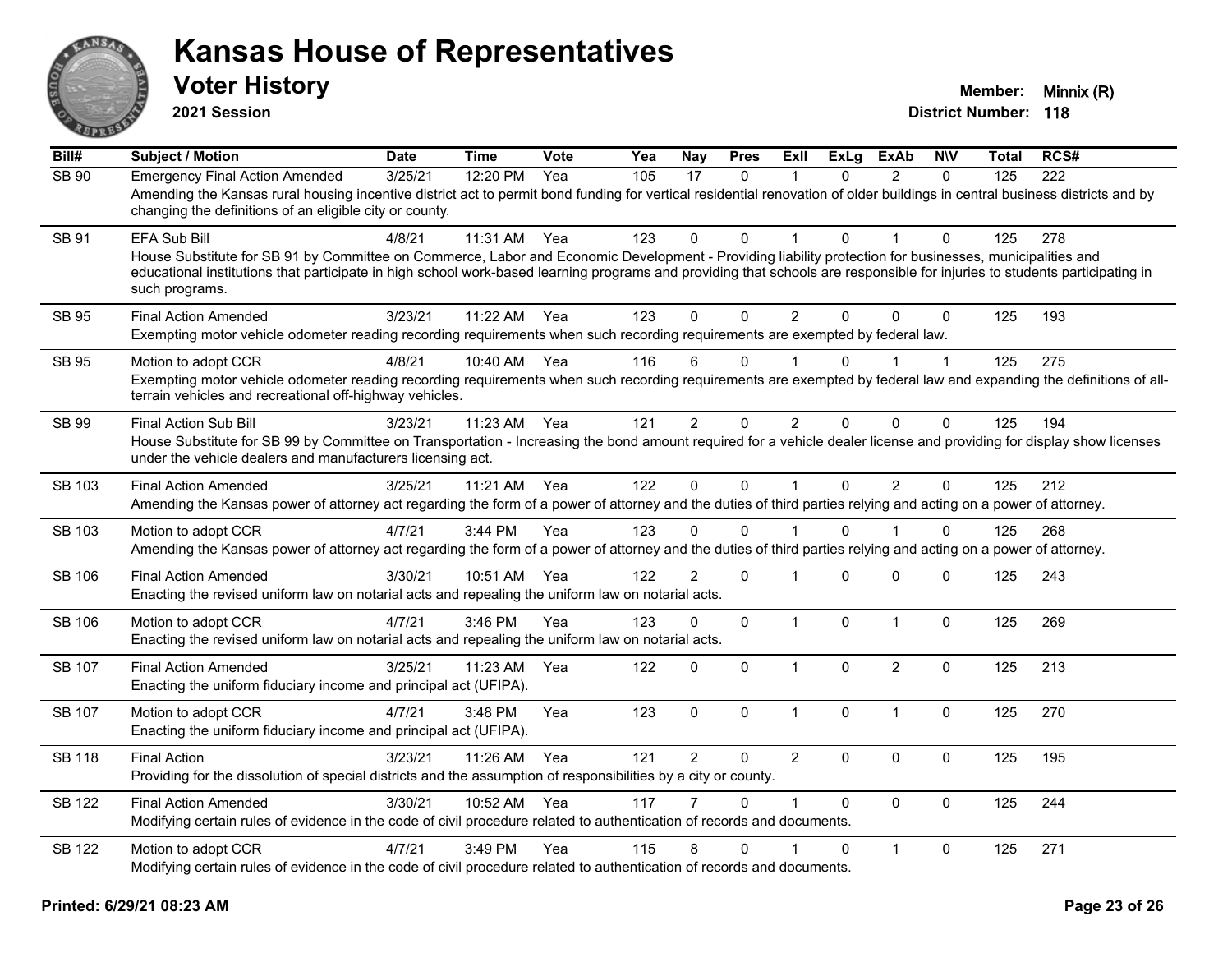

**2021 Session**

| Bill#         | <b>Subject / Motion</b>                                                                                                                                                                                                                                                                                                                                                                                                                                                                                                                                                                                                                                                                                                                                                                                                                                              | <b>Date</b> | <b>Time</b> | Vote | Yea | <b>Nay</b>     | <b>Pres</b> | ExII | <b>ExLg</b>  | <b>ExAb</b>    | <b>NIV</b> | <b>Total</b> | RCS# |
|---------------|----------------------------------------------------------------------------------------------------------------------------------------------------------------------------------------------------------------------------------------------------------------------------------------------------------------------------------------------------------------------------------------------------------------------------------------------------------------------------------------------------------------------------------------------------------------------------------------------------------------------------------------------------------------------------------------------------------------------------------------------------------------------------------------------------------------------------------------------------------------------|-------------|-------------|------|-----|----------------|-------------|------|--------------|----------------|------------|--------------|------|
| <b>SB 124</b> | Final Action Sub Bill Amended<br>House Substitute for SB 124 by Committee on Commerce, Labor and Economic Development - Expanding STAR bonds by adding rural redevelopment projects and<br>major business facilities, prohibiting public officials from employment with a developer, providing for public notice of hearings on city or county websites, posting of<br>certain documents and links on websites, disclosure of names of developer, disclosure of state, federal and local tax incentives within a STAR bond district, changing<br>certain project financing, investment and sales provisions, adding visitor tracking plan requirements and additional feasibility study requirements with oversight by the<br>secretary, requiring approval by the secretary for real estate transfers, requiring district contiguity and extending the sunset date. | 3/30/21     | 10:53 AM    | Yea  | 101 | 23             | $\Omega$    |      | <sup>n</sup> | $\Omega$       | $\Omega$   | 125          | 245  |
| SB 127        | <b>Final Action Amended</b><br>Modifying the eligibility requirements for restricted driving privileges, increasing the age for eligibility to renew drivers' licenses online to 65 and allowing drivers' license<br>renewal notices to be sent electronically.                                                                                                                                                                                                                                                                                                                                                                                                                                                                                                                                                                                                      | 3/30/21     | 10:55 AM    | Yea  | 123 |                | U           |      |              |                | 0          | 125          | 246  |
| SB 127        | Motion to adopt CCR<br>Modifying the eligibility requirements for restricted driving privileges, increasing the age for eligibility to renew drivers' licenses online to 65, allowing drivers' license<br>renewal notices to be sent electronically, authorizing a waiver of traffic fines for manifest hardship situations and excluding the additional 90-day wait period for driver's<br>license suspension for certain offenses.                                                                                                                                                                                                                                                                                                                                                                                                                                 | 4/8/21      | 10:42 AM    | Yea  | 122 | $\Omega$       | $\Omega$    |      |              |                |            | 125          | 276  |
| <b>SB 142</b> | <b>Emergency Final Action Amended</b><br>Requiring coast guard-approved personal flotation devices as prescribed by the secretary of wildlife, parks and tourism in rules and regulations.                                                                                                                                                                                                                                                                                                                                                                                                                                                                                                                                                                                                                                                                           | 3/25/21     | 12:24 PM    | Yea  | 102 | 20             | $\mathbf 0$ | 1    | $\Omega$     | $\overline{2}$ | $\Omega$   | 125          | 225  |
| <b>SB 142</b> | Motion to adopt CCR<br>Amending certain department of wildlife, parks and tourism statutes by requiring coast guard-approved personal flotation devices as prescribed by the secretary of<br>wildlife, parks and tourism in rules and regulations and updating the reference to the guidelines of the American fisheries society in the commercialization of wildlife<br>statute.                                                                                                                                                                                                                                                                                                                                                                                                                                                                                    | 4/8/21      | 2:23 PM     | Yea  | 109 | 14             | $\Omega$    |      |              |                | $\Omega$   | 125          | 282  |
| SB 143        | <b>Emergency Final Action Amended</b><br>Updating definitions and increasing maximum functional unit license and storage fees relating to grain and public warehouse laws.                                                                                                                                                                                                                                                                                                                                                                                                                                                                                                                                                                                                                                                                                           | 3/25/21     | 12:21 PM    | Yea  | 117 | 5              | $\Omega$    |      | 0            | $\overline{2}$ | $\Omega$   | 125          | 223  |
| SB 143        | Motion to adopt CCR<br>Updating definitions and increasing maximum functional unit license and storage fees relating to grain and public warehouse laws.                                                                                                                                                                                                                                                                                                                                                                                                                                                                                                                                                                                                                                                                                                             | 4/8/21      | 2:25 PM     | Yea  | 115 | 8              | $\Omega$    |      |              |                | $\Omega$   | 125          | 283  |
| SB 158        | EFA Sub Bill Amended<br>House Substitute for SB 158 by Committee on Federal and State Affairs - Creating the Kansas medical marijuana regulation act.                                                                                                                                                                                                                                                                                                                                                                                                                                                                                                                                                                                                                                                                                                                | 5/6/21      | 3:36 PM     | Nay  | 79  | 42             | $\Omega$    | U    |              | $\overline{2}$ | 1          | 125          | 342  |
| SB 159        | <b>Emergency Final Action Amended</b><br>Paying certain claims against the state submitted by the joint committee on special claims against the state.                                                                                                                                                                                                                                                                                                                                                                                                                                                                                                                                                                                                                                                                                                               | 3/30/21     | 8:01 PM     | Yea  | 106 | 17             | $\Omega$    |      | U            |                | $\Omega$   | 125          | 258  |
| SB 159        | Motion to adopt CCR<br>Appropriations for FY 2021, FY 2022, and FY 2023, for various state agencies; authorizing the payment of certain claims against the state; authorizing certain transfers<br>and capital improvement projects.                                                                                                                                                                                                                                                                                                                                                                                                                                                                                                                                                                                                                                 | 5/7/21      | 3:50 PM     | Yea  | 98  | 21             | 0           |      | 0            | 4              |            | 125          | 349  |
| SB 160        | <b>Emergency Final Action Amended</b><br>Updating the reference to the guidelines of the American fisheries society in the commercialization of wildlife statute.                                                                                                                                                                                                                                                                                                                                                                                                                                                                                                                                                                                                                                                                                                    | 3/25/21     | 12:19 PM    | Yea  | 120 | $\overline{2}$ | $\Omega$    |      | <sup>0</sup> | 2              | $\Omega$   | 125          | 221  |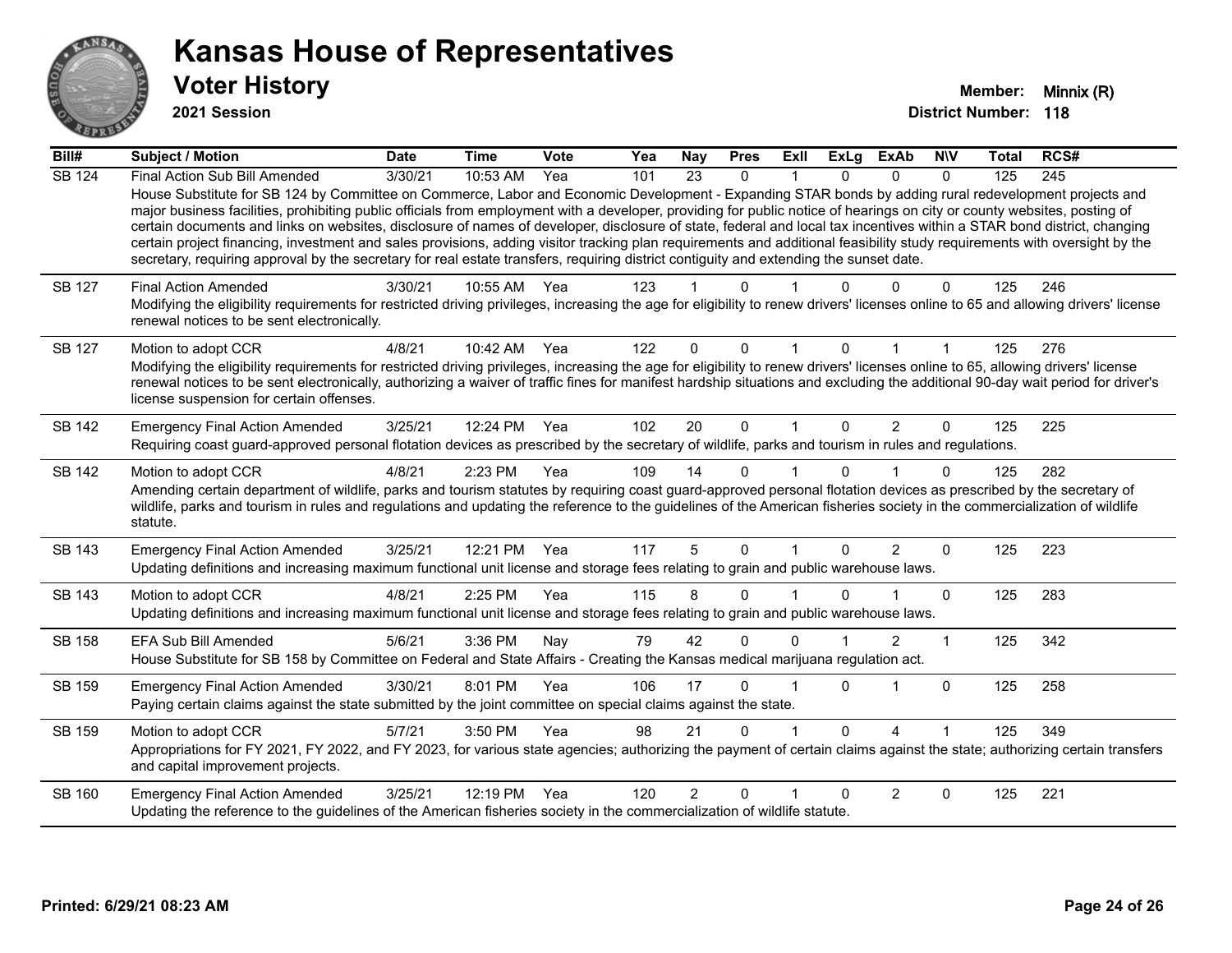

**2021 Session**

| Bill#         | <b>Subject / Motion</b>                                                                                                                                                                                                                                                                                                                                                                | <b>Date</b> | <b>Time</b> | Vote | Yea | <b>Nay</b>     | <b>Pres</b>  | ExII                 | <b>ExLg</b>  | <b>ExAb</b>    | <b>NIV</b>   | <b>Total</b> | RCS# |
|---------------|----------------------------------------------------------------------------------------------------------------------------------------------------------------------------------------------------------------------------------------------------------------------------------------------------------------------------------------------------------------------------------------|-------------|-------------|------|-----|----------------|--------------|----------------------|--------------|----------------|--------------|--------------|------|
| <b>SB 170</b> | <b>Emergency Final Action Amended</b><br>Clarifying the authority of the Kansas commission for the deaf and hard of hearing with regard to registration of interpreters, establishing guidelines for communication                                                                                                                                                                     | 3/18/21     | 11:54 AM    | Yea  | 98  | 23             | $\mathbf{0}$ | 1                    | $\Omega$     | $\overline{2}$ | $\mathbf{1}$ | 125          | 185  |
|               | access services and authorizing the adoption of rules and regulations.                                                                                                                                                                                                                                                                                                                 |             |             |      |     |                |              |                      |              |                |              |              |      |
| <b>SB 170</b> | Motion to adopt CCR                                                                                                                                                                                                                                                                                                                                                                    | 4/9/21      | 2:25 PM     | Yea  | 119 | 4              | 0            | $\overline{2}$       | 0            | 0              | $\mathbf 0$  | 125          | 304  |
|               | Enacting the psychology interjurisdictional compact to provide for interjurisdictional authorization to practice telepsychology and temporary in-person, face-to-face<br>psychology and enacting the physical therapy licensure compact and authorizing criminal history record checks in the physical therapy practice act.                                                           |             |             |      |     |                |              |                      |              |                |              |              |      |
| SB 172        | <b>Final Action Amended</b>                                                                                                                                                                                                                                                                                                                                                            | 3/30/21     | 10:56 AM    | Yea  | 82  | 42             | $\Omega$     |                      | 0            | $\Omega$       | $\Omega$     | 125          | 247  |
|               | Creating the crimes of trespassing on a critical infrastructure facility and criminal damage to a critical infrastructure facility and eliminating the crime of tampering with a<br>pipeline.                                                                                                                                                                                          |             |             |      |     |                |              |                      |              |                |              |              |      |
| SB 175        | <b>Final Action Amended</b>                                                                                                                                                                                                                                                                                                                                                            | 3/25/21     | 11:24 AM    | Yea  | 119 | 3              | 0            | 1                    | 0            | 2              | $\mathbf 0$  | 125          | 214  |
|               | Enacting the rural emergency hospital act to provide for the licensure of rural emergency hospitals and establishing the rural hospital innovation grant program to assist<br>rural hospitals in serving rural communities.                                                                                                                                                            |             |             |      |     |                |              |                      |              |                |              |              |      |
| <b>SB 175</b> | Motion to adopt CCR                                                                                                                                                                                                                                                                                                                                                                    | 4/8/21      | 3:30 PM     | Nay  | 64  | 59             | $\mathbf 0$  | $\mathbf{1}$         | $\mathbf{0}$ | $\mathbf{1}$   | $\mathbf 0$  | 125          | 284  |
|               | Enacting the rural emergency hospital act to provide for the licensure of rural emergency hospitals and establishing the rural hospital innovation grant program to assist<br>rural hospitals in serving rural communities.                                                                                                                                                            |             |             |      |     |                |              |                      |              |                |              |              |      |
| <b>SB 178</b> | <b>Final Action Amended</b><br>Providing for trust company charter conversions.                                                                                                                                                                                                                                                                                                        | 3/18/21     | 11:31 AM    | Yea  | 121 | 1              | $\mathbf{0}$ | $\blacktriangleleft$ | $\Omega$     | $\overline{2}$ | $\Omega$     | 125          | 184  |
| SB 235        | <b>Final Action</b>                                                                                                                                                                                                                                                                                                                                                                    | 3/16/21     | 11:19 AM    | Nav  | 55  | 69             | $\Omega$     | $\mathbf{1}$         | $\Omega$     | $\Omega$       | $\Omega$     | 125          | 170  |
|               | Enacting the back to school act to require school districts to provide a full-time, in person attendance option for all students beginning on March 26, 2021.                                                                                                                                                                                                                          |             |             |      |     |                |              |                      |              |                |              |              |      |
| SB 238        | <b>Final Action Sub Amended</b><br>Establishing certification and funding for certified community behavioral health clinics, authorizing telemedicine waivers for out-of-state healthcare providers, reducing                                                                                                                                                                          | 3/25/21     | 11:27 AM    | Yea  | 121 | 1              | $\Omega$     |                      | $\Omega$     | $\overline{2}$ | $\mathbf 0$  | 125          | 215  |
|               | certain requirements for licensure by the behavioral sciences regulatory board and expanding out-of-state temporary permits to practice behavioral sciences<br>professions.                                                                                                                                                                                                            |             |             |      |     |                |              |                      |              |                |              |              |      |
| SB 238        | Motion to adopt CCR                                                                                                                                                                                                                                                                                                                                                                    | 4/9/21      | 2:28 PM     | Yea  | 116 | $\overline{7}$ | $\mathbf 0$  | $\overline{2}$       | $\Omega$     | $\Omega$       | 0            | 125          | 305  |
|               | Requiring emergency medical services operators be overseen by medical directors or physicians; clarifying duties and functions of the state board of pharmacy;<br>providing for confidentiality of investigations, inspections and audits; establishing fees on out-of-state facilities; defining telepharmacy and requiring the adoption of rules<br>and regulations related thereto. |             |             |      |     |                |              |                      |              |                |              |              |      |
| SB 273        | Final Action Sub Bill                                                                                                                                                                                                                                                                                                                                                                  | 3/30/21     | 10:57 AM    | Yea  | 123 | $\mathbf{1}$   | $\mathbf{0}$ | $\mathbf{1}$         | $\mathbf{0}$ | $\Omega$       | $\Omega$     | 125          | 248  |
|               | House Substitute for Substitute for SB 273 by Committee on Judiciary - Directing that tobacco product manufacturer remittances be credited to the Kansas endowment<br>for youth fund rather than deposited into escrow upon certification by the attorney general.                                                                                                                     |             |             |      |     |                |              |                      |              |                |              |              |      |
| SB 273        | Motion to Adopt CCR                                                                                                                                                                                                                                                                                                                                                                    | 5/7/21      | 11:59 PM    | Yea  | 68  | 42             | $\mathbf{1}$ | $\mathbf{1}$         | $\Omega$     | 13             | $\mathbf{0}$ | 125          | 354  |
|               | Enacting the COVID-19 small business relief act to provide funds for impacted small businesses, create the COVID-19 small business relief fund of the legislative<br>coordinating council and the COVID-19 small business relief claims board, require certain counties to establish and administer a county COVID-19 small business relief                                            |             |             |      |     |                |              |                      |              |                |              |              |      |
|               | fund and certain cities to establish and administer a city COVID-19 small business relief fund, require a study by the legislative division of post audit and prohibit                                                                                                                                                                                                                 |             |             |      |     |                |              |                      |              |                |              |              |      |
|               | compensation for intangible losses related to the COVID-19 public health emergency under the Kansas emergency management act.                                                                                                                                                                                                                                                          |             |             |      |     |                |              |                      |              |                |              |              |      |